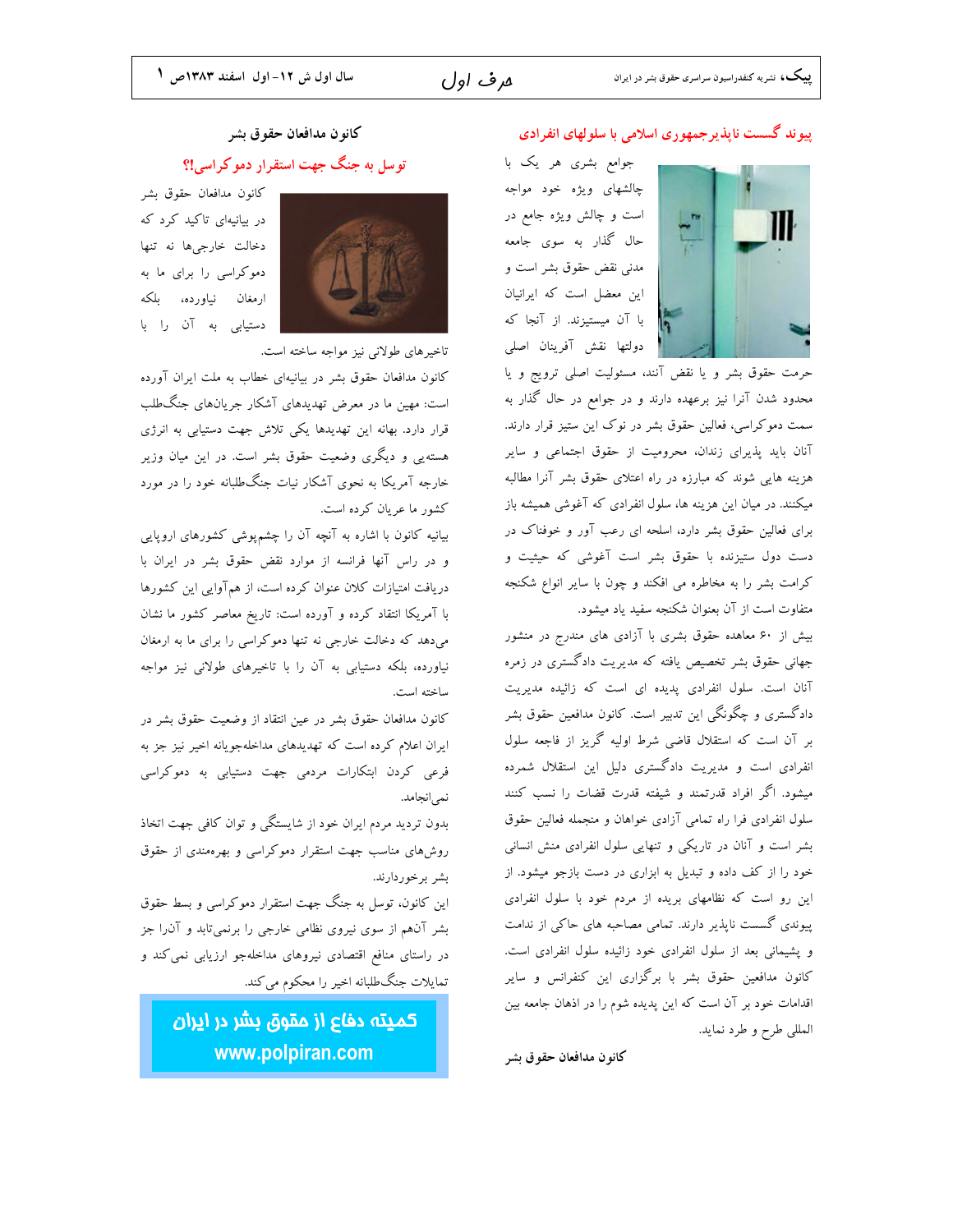افبار ايران و موان

احكام ممنوع الخروج، غيرقانوني است "نامەي سرگشادەاي ۴۰۰ فعال سیاسی، فرهنگی و دانشگاهی به شاهرودی (عراقی) بنابر گزارش در این نامه به رییس قوهی قضاييه ممنوع الخروج شدن برخي از فعالان ایستان از این مقوق بشر، سازمانهای غیر دولتی، حقوقدانان، روزنامهنگاران و رجال سیاسی و فرهنگی از طرف دادسرای عمومی و

انقلاب تهران، برخلاف ضوابط و اصول حقوقی و قانونی دانسته و آمده است: به استناد اصل ۲۲ قانون اساسی حیثیت، جان و مال و حقوق، مسكن و شغل اشخاص از تعرض مصون است. برابر با قسمت اخیر اصل ۳۳ قانون مرقوم هیچکس را نمیتوان مجبور به اقامت در محلی نمود و بر طبق اصل ۳۶ قانون اساسی و مادهی ۲ قانون مجازات اسلامی اصل قانونی بودن جرم و مجازات به وسیلهی مراجع صالح قضایی به رسمیت شناخته شده است. اصل برائت نیز به موجب اصل ۳۷ قانون اساسی مورد قبول قانونگذار قرار گرفته است. همچنین در این نامه به استناد مادهی ۳ اعلامیهی جهانی حقوق بشر آمده است: هر فردی حق زندگی، آزادی و امنیت شخصی دارد. به استناد بند ۲ ماده ۱۳ اعلامیه مذکور نیز هر شخص حق دارد هر کشوری از جمله کشور خود را ترک کند یا به کشور خویش باز گردد.

نویسندگان نامه در ادامه یادآور شدهاند که وفاق ملی در شرایط سخت کنونی گرچه امری ضروری و اجتنابناپذیر است ولی این امر بدون تعقيب و مجازات ناقضان حقوق بشرو متجاوزان به حقوق مردم و سالمهسازی دستگاه قضایی در عمل امکان پذیر نیست.

امضاء کنندگان نامه با غیر قانونی خواندن دستور «ممنوعیت خروج» خواستار الغای آن شدند تا راه برای اجرای قانون، تحقق همبستگی ملی، آسایش مردم و مقابله موثر و مردمی با تهدیدهای خارجي فراهم شود.

#### پروانه کانون مدافعان حقوق بشر در هاله ابهام

صدور پروانه فعالیت کانون مدافعان حقوق بشر که قرار بود به توشیح وزیر کشور برسد همچنان مسکوت مانده است. بنابرگزارش به رغم پیگیری های صورت گرفته توسط اعضای شوراي مركزي اين كانون از طريق وزارت كشور هنوز پاسخ قانع کننده ای به متقاضیان ارائه نشده است.

این گزارش حاکی است به رغم صدور مجوز پروانه فعالیت توسط كميسيون ماده ١٠ احزاب براي كانون مدافعان حقوق بشر اين

پروانه هنوز به امضاي وزير كشور نرسيده است يک منبع مطلع در وزارت کشور گفته است علت تاخیر در صدور پروانه این کانون ایراداتی است که برخی اعضای کمیسیون به مرامنامه و اساسنامه این تشکل وارد کرده اند.

# ۔<br>قرارداد موقت یعنی <sup>-</sup>مرگنامه *-ی* کارگر

## نامه سرگشاده کارگران قراردادی به وزیر کار:



بنابر گزارش در این نامه آمده است كه: "كارفرمايان روز به روز با سوء استفاده از مساله قراردادهای موقت کار نه تنها از اجرای قانون سرباز میزنند بلکه با گرفتن قرارداد سفید امضاء، اعمال قدرتی بر نیروی

کار وارد می کنند که یکصد سال پیش عوامل تجار بر سر غلامان در میآوردند، نیروی کار امروزی را با روش معامله خرید غلام در شرکتها استخدام میکنند، به این معنا که کارگر را پیمانکار جذب می کند، قرارداد سفید امضاء دریافت می کند و به کارفرماهای اصلی که شرکتها میباشند، میفروشند″

تجمع کردیم چون برای خرید "نان" هم مشکل داشتیم اگر آن روز ما سلاح را از دست سربازان میگرفتیم، خون به پا میشد.

تجمع كارگران كارخانه نساجی فومنات در هفته ی گذشته توسط واحد ضدشورش نيروى انتظامی استان گیلان سرکوب شد. سه تن از

کارگران مجروح شده، به بیمارستان منتقل شدند.

"رمضان على شيرعلى پور"، كارگر قسمت تكميل كارخانه "نساجى فومنات"، در جریان درگیری نیروی انتظامی با کارگران که در بیمارستان بستری شده است، می گوید : مساله تجمع در مقابل کارخانه "نساجی فومنات"، یک امر صنفی و خارج از هر گونه مساله سیاسی بود؛ اما یگان ضد شورش نیروی انتظامی به همراه تعدادی لباس شخصی برای سرکوبی کارگران در محل حضور پیدا ک د.

وی ادامه می دهد: کارگران نساجی فومنات حدود یازده ماه است که حقوق نگرفته و حتی برای خرید نان دچار مشکل شده اند و هدف ما از تجمع این بود که صدای ما به گوش مسوولین استانی و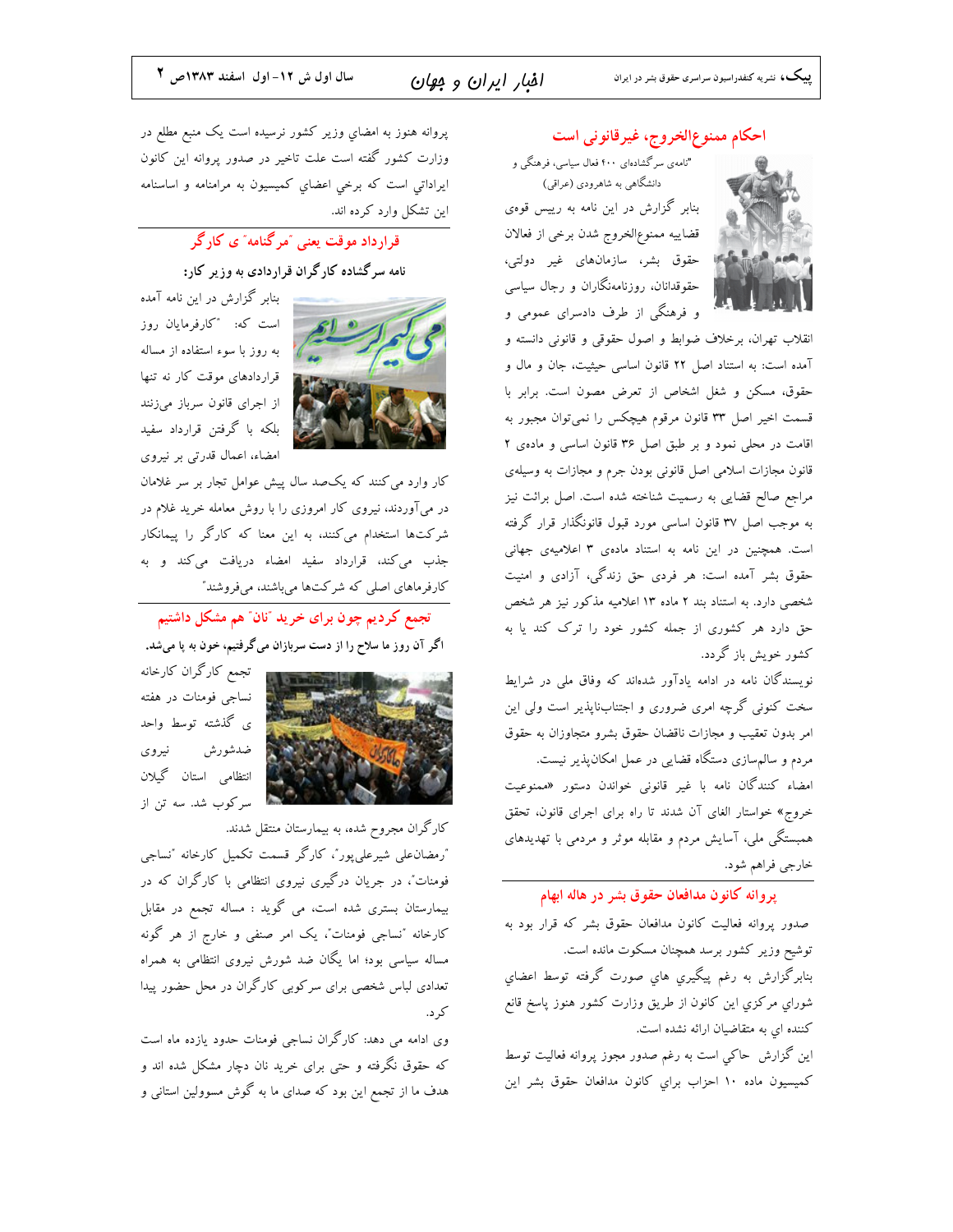سال اول ش ١٢- اول اسفند ١٣٨٣ص ٣

کشوری برسد. این کارگر اضافه می کند: یکی از لباس شخصی ها به نام ... بسیار سربازان را تحریک می کرد که همین شخص با یک بشکه پنجاه لیتری بر سر من کوبید و باعث مجروح شدن من شد. وی ادامه می دهد: آقایانی که نیروی ضد شورش برای سرکوبی ما آوردند، فکر نکردند که ما خارجی نیستیم، بلکه ایرانی هستیم. وی می افزاید: فرماندهای که دستور زدن کارگران را داده است، خیلی ناپخته عمل کرد و اگر آن روز ما سلاح را از دست سربازان میگرفتیم، خون به پا میشد.

زندانيان سياسي هم بند قاتلان و قاچاقچيان



شش نفر از زندانیان سیاسی ایران در اعتراض به قرارگرفتن در بند زندانيان جرايم عمدي همچون قتل و قاچاق، در اقدامی هماهنگ دست به اعتصاب غذا زده اند. این شش نفر در زندان رجایی شهر نگهداری میشوند. همان زندانی که قتل عام سال ۶۷ از آنجا آغاز شد. زندانــی که در حسینیه اش هزاران زندانی دارایِ حکم به دار آویخته شدند. زندانی که اینک قاتلان و اشرار در آن نگهداری میشوند. زندانی که در اکثر بند های آن خرید و فروش مواد مخدر و تحاوز به جوان هاي كم سن و سال و ضعيف كه بنيه دفاع از خود را ندارند، به سهولت انجام میگیرد.

آقاي محمد سيف زاده وكيل دادگستري و از اعضاي كانون مدافعان حقوق بشر ایران در پاسخ به این پرسش که قانون چه تاکیدی بر تفکیک زندانی سیاسی از زندانی عادی دارد میگوید:

" به موجب اصل ۱۶۸ قانون اساسی و همچنین قانون دادگاههای عمومی که در سال ۷۳ تصویب شد و اصلاحیه سال ۸۱ که ترتیبات حاصی برای محاکمه زندانیان سیاسی و مطبوعاتی در نظر گرفته، اینها از زندانیان عادی متمایزند. از سوی دیگر در حالیکه در کشور ما بررسی هیچیک از جرایم نبایست در حضور هیات منصفه باشد، رسیدگی به جرایم سیاســی و مطبوعاتی باید با حضوراين هيات باشد.

شش زندانی سیاسی در حال اعتصاب غذا عبارتند از بینا داراب زند، ارژنگ داوودي، حجت زمانــی،مهرداد لهراسبی، فرزاد حمیدي و جعفر اقدامي.

.<br>مقرم*ات ممالُمه سران <sub>ن</sub>ڑ*یع م*ِمهوری اسلامی ر*ا فراهع كنبع

#### همبستگی اتحادیه ی کارگران ایران با زندانیان سیاسی



در اعلامیه شورای مرکزی اتحادیه ی کارگری ایران آمده است: غریب به یک ماه است تعدادی از زندانیان سیاسی در زندان رجایی شهر به علت شرايط بد زندانها و همبند بودن با جانیان و تبه کاران دست به اعتصاب

غذا زده اند که حال چند تن از آنان وخیم و بیم آن میرود که جانشان به مخاطره بي افتد.

اتحادیه ی کارگران ایران همبستگی خود را با این عزیزان اعلام نموده و خواهان شکستن اعتصاب غذای این مبارزان میباشد، و به سردمداران حاکم هشدار میدهیم که مسئول جان تمام زندانیان سیاسی بوده و چنانچه برای هریک از این عزیزان اتفاقی روی دهد کارگران آرام ننشسته و عامران و عاملان باید منتظر عواقب شدید آن باشند.

# .<br>بکنفر همت کند و بگو ید نام آن زندان<sub>ی</sub> که در قلب تهران است و سلول انفرادی دارد چیست؟



رجبعلی مزروعی یکبار دیگر، در پاسخ به سخنگوی قوه قضائیه که بجای پاسخ دقیق به وجود زندان های پنهان و سلول انفرادی در تهران از وی خبرنگاران سئوال مي كنند، از سوئيت انفرادي و

مشخصات آن داد سخن می دهد نوشت: متاسفانه بار دیگر سخنگوی قوه قضاییه اظهاراتی را در مورد عدم وجود سلولهای انفرادی و محل نگهداری افراد بازداشتی پرونده موسوم به سایتهای اینترنتی و وبلاگ نویسان بیان داشتهاند که اینجانب ناچار از پاسخگویی هستم. سخنگوی قوه قضاییه گفته است:«سلول انفرادی برخلاف قوانین و مقررات است و چنین چیزی در کشور وجود ندارد حتی قوه قضاییه تاکید دارد که مکانهای انفرادی دقیقا بررسی شوند تا مطابق روال پسندیدهای باشد و به نحوی نباشد که موجب فشار روحی و روانی بر زندانی شود.» و افزودهاند: «تنها در مورادی که طبق قانون و آیین نامه زندانها تشخیص داده شود که به فرض بحث تبانی مطرح باشد و یا وضعیت روحی و روانی متهم به گونهای باشد،طبق دستور قاضی در زمان تحقیقات در جای مناسبی جدای از سایر زندانیان نگهداری نمیشود. جز این موارد نمیدانم انفرادی مورد نظر مدعیان چیست.» بنده مدعیام و میتوانم بیش از ده نفر را به عنوان گواه در هر محکمه صالحه و علنی که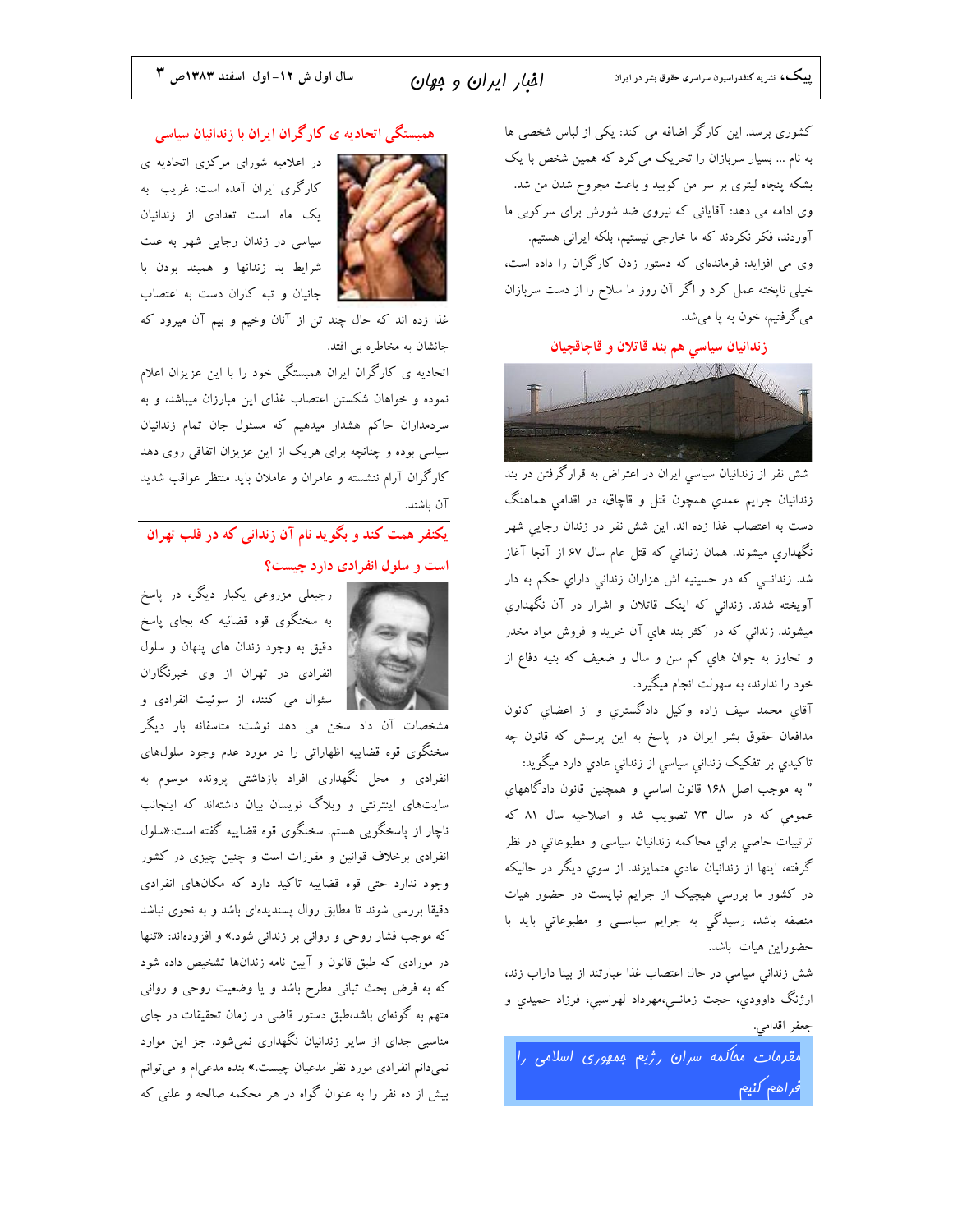افبار ايران و مهان

تشکیل شود حاضر به شهادت کنم که در قلب تهران زندانی با سلولهای انفرادی برخلاف همه قوانین و مقررات وجود دارد که حدود یک الی سه ماه آنها را در آنجا زندانی کردهاند. انکار این واقعیت تلخ مشکلی را حل نمی کند و بیان آن نیز سیاه نمایی نیست به شرط آنکه دستور رییس قوه قضاییه مبنی بر تخریب بازداشتگاههای انفرادی توسط زیر مجموعه قوه قضاییه واقعا پذیرفته و اجرا شود. مزروعی در پاسخ به بخش دیگری از اظهارات سخنگوی قوه قضاییه مبنی بر اینکه «شک نکنید که امروز افراد قبل از انتقال به زندان اوین در یکی از بازداشتگاههای زیر نظر سازمان زندانها نگهداری می شوند» نوشت:

از اینکه بالاخره سخنگوی قوه قضاییه پذیرفته است که تعدادی از افراد بازداشتی این پرونده قبل از انتقال به زندان اوین در بازداشتگاهی دیگر بودهاند، جای شکر دارد. اما چرا تا امروز حاضر نشدهاند محل این زندان را اعلام کنند؟ چرا نام و محل آن را مخفی نگه میدارند؟ متاسفانه همه جوابهایی که تاکنون به ادعای متهمان این پرونده داده شده است، همینگونه بوده است. از جناب سخنگو انتظار دارم که در پی این اظهارات شجاعت به خرج دهند و به صراحت محل نگهداری متهمان پرونده موسوم به سایتهای اینترنتی را بیان دارند و از این متهمان همراه با خانواده و وکلای ایشان و همچنین اصحاب رسانهها دعوت نمایند که همراه ایشان و دیگر مسوولان قوه قضاییه که مدعی عدم وجود زندانهای غیرقانونی و سلولهای انفرادی هستند، از این محل دیدار کنند.

## تشدید اعتراض های کار گری



دو هزار نفر از کارگران پارس مینو برای دریافت حقوقهای عقب افتاده شان روبروی دفتر این

شرکت جمع شدند. همزمان کارگران کارخانه «بهمن پلاستیک» در اعتراض به عدم پرداخت دستمزدهایشان در برابرساختمان تازه مجلس شورای اسلامی تجمع کردند. کارگران سد «زیردان» و کارگران شرکت «سیانا» نیز در اعتراض به عدم دریافت دستمزد تجمع کردند. اعتراض های کارگری هر چند که در چند ماه اخیر اوجی دوباره گرفته، اما در دو سال اخیر بارها در نقاط مختلف ایران رخ داده است. هم اکنون به گفته ابوالقاسم مختاری، نماینده مجلس، بین ١٠ تا ١٢ میلیون نفر از جامعه ٧٠ میلیونی ایران، زیر خط فقر زندگی می کنند.

#### تحقیق در مورد ترور رفیق حریری



كوفى عنان، دبيركل سازمان ملل متحد در پاسخ به درخواست شورای امنیت این سازمان، تصمیم گرفته است گروهی از

کارشناسان را به ریاست پیتر فیتزجرالد، از مقامات ارشد پلیس جمهوری ایرلند، برای تحقیق حادثه ترور رفیق حریری، نخست وزیر سابق لبنان به این کشور بفرستد.

آن گونه که سازمان ملل اعلام کرده است، این گروه در روزهای نزدیک وارد بیروت، پایتخت لبنان خواهد شد ولی هنوز روشن نیست که دولت لبنان به تصمیم سازمان ملل برای اعزام این گروه تحقیق چه واکنشی نشان خواهد داد. سلیمان فرنجیه، وزیر کشور لبنان هرگونه درخواست برای تحقیق بین المللی در مورد ترور رفیق حریری را رد کرده و گفته است که تنها از کارشناسان سوئیسی برای کمک به گروه لبنانی دعوت می شود. اما به نظر می رسد مقامات لبنانی در برابر خواسته های جامعه بین المللي به بن بست جدي رسيده اند.

## آمريكا مسوول كشتن هوگو چاوز خواهد بود



به گزارش خبرگزاری رویتر، فیدل کاسترو، رهبر کوبا اظهار داشت: به افکار عمومی جهان ميگويم، اگر هوگو چاوز، رييس جمهور ونزوئلا كشته شود، مسوولیت آن مستقیما بر عهدهی جورج بوش است. رهبر

کوبا که در سال ۱۹۵۹ بعد از انقلاب این کشور هدف ترور سیا واقع شد، هیچ مدرکی دال بر در خطر بودن جان چاوز ارایه نداد. وی در ادامه افزود: ایالات متحده مسوول کشتن چاوز خواهد بود، حتی اگر ارتش ونزوئلا چاوز را ترور کند. از زمان حملهی آمریکا به عراق، كاسترو مرتبا دولت بوش را به تمايل به حمله به كوبا متهم كرده است

کاسترو در این باره اظهار داشت: کوباییها کاملا آمادهی دفاع از خودشان هستند و تا آخرین زن و مرد از کشور دفاع می کنند.

<mark>هر کس حق آزادی عقیده و بیان</mark> <mark>دار د</mark> ماده ۱۹ اعلامیه جهانی حقوق بشر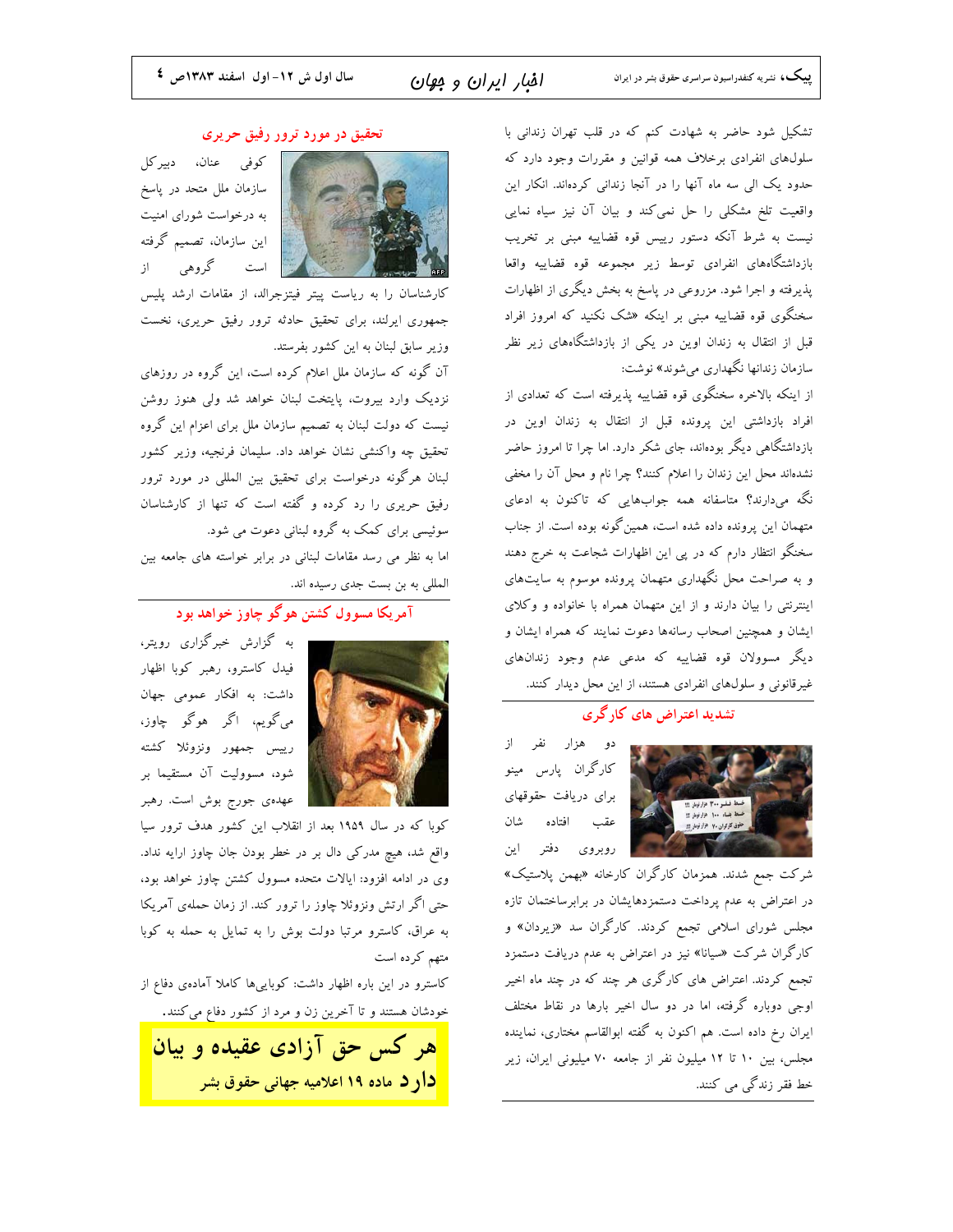## افبار ايران و مهان

## برای مبارزه با استفاده از کو دکان در جنگ

در گزارش تازه سازمان ملل آمده است که استفاده از کودکان در جنگ ها، بدون وقفه ادامه دارد كوفى عنان، دبير كل سازمان ملل متحد خواستار

اتخاذ تدابیر شدیدتر بین المللی برای جلوگیری از استفاده از کودکان در جنگ ها توسط دولت ها و گروه های شورشی شده است.

آقای عنان گفت شورای امنیت سازمان ملل باید به همین منظور، بر علیه دولت ها و گروه های شورشی تحریم تسلیحاتی اعمال کند، برای سفر رهبران آنها محدودیت برقرار کند و منابع مالی گروه هایی را که دست به این کار می زنند، مسدود کند.

در گزارش تازه ای که توسط سازمان ملل در این مورد منتشر شده آمده است با وجود ابتکارهای بین المللی، فجایعی که در حق کودکان صورت می گیرد، از جمله استفاده از کودکان سرباز، ربودن و تجاوز به آنها بدون وقفه ادامه دارد.

این گزارش بیش از ۴۰ گروه مسلح را که عمدتا گروه های شورشی هستند، متهم می کند که اقدام به استخدام و استفاده از کودکان در جنگ ها شده اند.

بر اساس گزارش سازمان ملل، این ۴۰ گروه مسلح از ۱۱ کشور برمه، بروندی، کلمبیا، جمهوری دموکراتیک کنگو، ساحل عاج، سومالی، سریلانکا، سودان، اوگاندا، نپال و فیلیپین هستند.

اعضای شورای امنیت سازمان ملل قرار است طی در آینده در مورد این گزارش بحث کنند.

## محکومیت سربازان انگلیسی



نظامی انگلستان در شهر اوسنابروک آلمان سه سربازارتش انگلستان را به جرم بد رفتاری با

اوسنابروک: داداگاه

غیر نظامیان عراقی محکوم کرد. حکم دادگاه که در روز جمعه اعلام می شود احتمالا" تا دوسال زندان خواهد بود. این سه سرباز از جمله در ماه مه سال ۲۰۰۳ افراد غیر نظامی را درشهر بصره مورد تحقير و توهين و ضرب و شتم قرار داده اند.

#### اعمال تحريم هاى اقتصادى عليه شين فين



دولت بريتانيا تحريم هایی را بر شین فین، شاخه سیاسی گروه شبه نظامی ایرلندی "آی آر ای" اعمال کرده است. پل مورفی، وزیر دولت

بریتانیا در امور ایرلند شمالی این تحریم ها را که می تواند برای شین فین یک میلیون دلار هزینه داشته باشد تشریح کرد.

این مجازات های اقتصادی در پی ادعاهای دولت های بریتانیا و ایرلند دایر بر نقش "آی آر ای" (ارتش جمهوری خواه ایرلند) در سرقت ۵۰ میلیون دلاری از بانکی در ایرلند شمالی، اعمال می شود. اما الکس مسکی، یکی از اعضای ارشد شین فین مشارکت این گروه در سرقت اخیر از "بانک شمالی" را رد کرد و دولت بریتانیا را به اعمال مجازات هایی بر آنها به خاطر جنایاتی که کنترلی روی آن ندارند متهم کرد.

#### موقعیت همچنان نامطلوب حقوق زن در اروپا



خانم "ماري ژوزه ياكوب" وزير لوکزامبورگي تساوي حقوق زن در مراسم افتتاح كنفرانس وضعيت زنان در اتحادیه اروپا گفت علیرغم پیشرفتهاي مثبتی که در این زمینه

حاصل شده، ه موانع بسیاریِ کماکان در مسیر همطرازیِ زن و مرد وجود دارد. باید گفت این کنفرانس از یکسو جمع بست ده ساله اي از وضعيت زنان در اتحاديه اروپا تنظيم خواهد كرد و از سوي دیگر وظیفه آماده سازی کنفرانس سازمان ملل که در ماه مارس و در شهر نیویورک برگزار خواهد شد را برعهده دارد .خانم "جکی اسمیت" معاون وزارت زنان انگلستان در سخنرانی خود گفت که مقوله حقوق زنان باید از سالن دادگاهها خارج شده و به واقعیت تبدیل شود. وي در ادامه گفت در سال ۲۰۰۰ در شهر لیسبون تصمیم گرفته شد که اتحادیه اروپا تا سال ۲۰۱۰ تبدیل به یک قدرت اقتصادی جهانی شود اما نیل به این هدف تنها زمانی میسر است که بر چالش نابرابري و تبعيض جنسي فائق آمده باشيم .در یکی از گزارش های قید شده که متاسفانه در اروپا سازمانیوجود ندارد تا کنترلی بر تحقق وعده های سیاسی در زمینه رفع تبعیض های جنسی اعمال کند.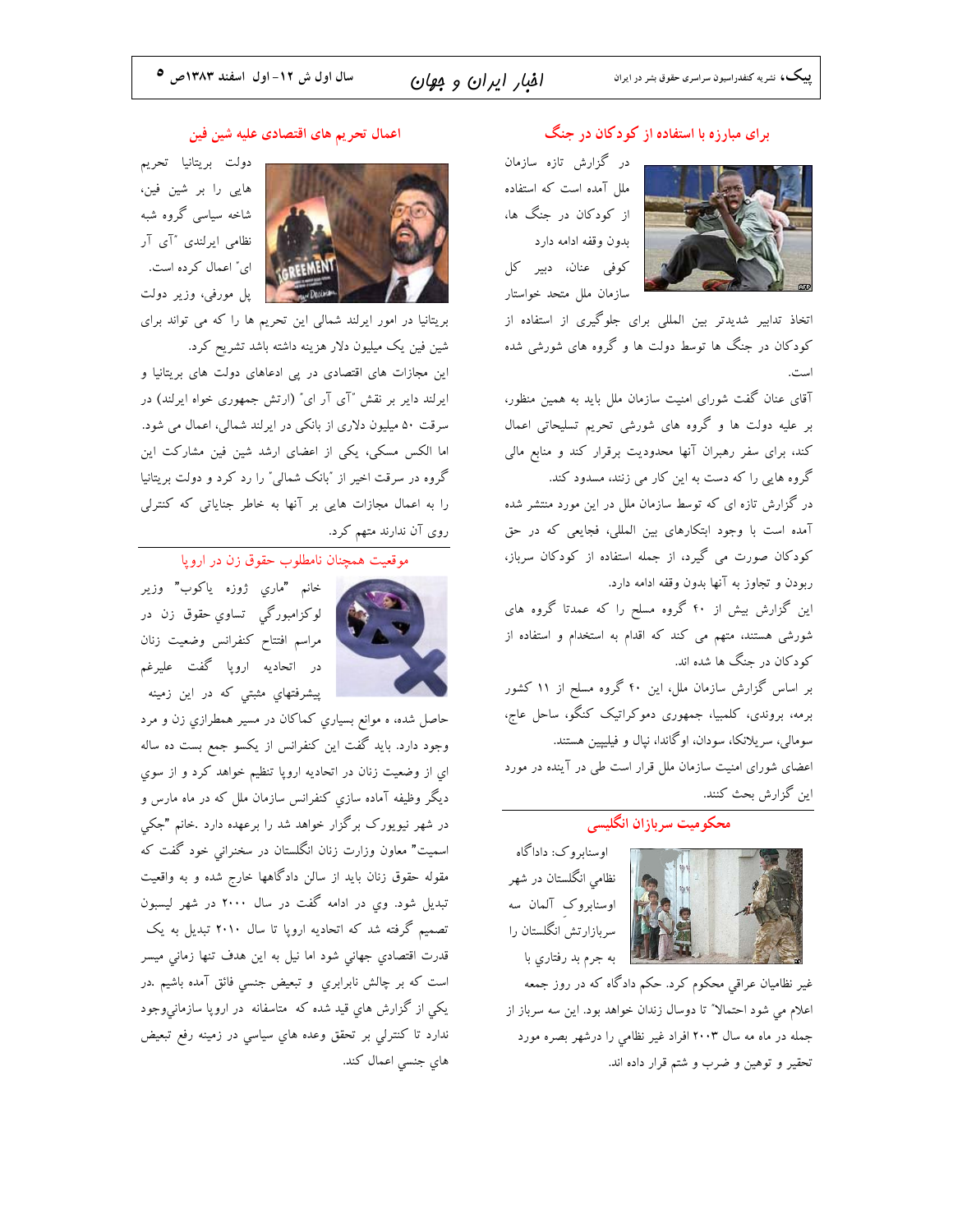## علی اصغر حاج سیدجوادی

#### هوس های امپراطور و حلقه مفقوده ایران

ما از از از از ۱۱ سپتامبر ۲۰۰۱ و حمله به برجهای نیویورک و پنتاگون دورتر می شود ، طوفان جهانی برخاسته از آن غافله استان استمکین رو به سکون می رود و به

تدریج عکس العمل تهاجمی آن به وسیله کاخ سفید ، زیر عنوان مقابله با تروریسم و دفاع از دموکراسی در برابر شکست های پیاپی سیاست ضد تروریسم ژرژبوش به حالت دفاعی در می آید. زیرا در دوران ریاست جمهوری ژرژبوش و مخصوصا پس از غائله ١١سپتامبر٢٠٠١ ديپلماسي وزارت خارجه آمريكاتحت الشعاع سیاست جنگی پنتاگون قرار گرفته است. در منطق ژرژبوش و محافظه کاران جدید در برابر دشمن نامرئ<sub>ی</sub> یعنی تروریسم که پیوسته در کار توطئه برای وارد کردن ضربه در هر زمان و مکان است، جائی برای دیپلماسی و محلی برای رجوع به سازمان ملل و تمسک به قراردادها و میثاق های پین المللی و منشورهای حقوق بشر وجود ندارد. به این ترتیب است که در دوره دوم ریاست جمهوری ژرژبوش کانونهای اصلی تروریسم از سه کانون قبلی دوره اول ریاست جمهوری یعنی ایران ، عراق و کره شمالی ، از زبان خانم کونوله زا رایس به شش کانون استبدادی کوبا ، ایران ، کره شمالی ، بلاروس ، زیمبائو و برمه ، ارتقاء پیدا می کند. او از این کشورها به عنوان برج های اول رژیم های خود کامه یاد می کند. و در این میان افتخار قرار داشتن در صف اول هدف آمریکا ، نصیب ایران شده است . شاید دلیل این افتخار را باید از زبان خود خانم رایس شنید. آنجا که در جریان حضور در کمیسیون روابط خارجی آمریکا وقتی سناتور جمهوری خواه لینکن شاف از او در مورد احتمال سازش با ایران سئوال می کند . خانم رایس می گوید : « سازش نه با کشوری که خواهان ویرانی اسرائیل است » ( لوموند شماره ۲۱ ژانویه۲۰۰۵ ) خانم رایس سیاست اصلی دوره دوم ریاست جمهوری ژرژبوش را مبارزه با رژیم هائی اعلام می کند که در صف اول خود کامگی قرار دارند. اما وقتی انگشت به طرف ایران دراز می کند علت خودداری آمریکا از سازش با ایران را خود کامگی رژیم ملاها نمی گوید ، بلکه قصد ایران را در نابود کردن اسرائیل دلیل امتناع آمریکا از سازش با ایران عنوان می کند. خانم رایس وزیر خارجه ژرژبوش در دور دوم ریاست جمهوری برای بر قراری دموکراسی مبارزه با کشورهائی را اعلام

می کند که نظیر شش کشور نامبرده در خط اول حمایت از تروریسم قرار دارند. آنچه که در این میان به وطن ما ایران در رابطه با آمریکا از خانم رایس و آقای ژرژبوش که هر دو به حزب جمهوری خواه تعلق دارند مورد پرسش قرار می گیرد این است که به قول مثل معروف ″ رطب خورده منع رطب کی کند ؟ " حزب شما در دوران ریاست جمهوری ژنرال آیزنهاوربا تمهید و تعبیه کودتای ۲۸مرداد۱۳۳۲ (۱۹۵۳) جریان پیشرفت دموکراسی را در ایران در قلب جنبش ملی شدن نفت به نفع صاحبان کمپانی های نفت آمریکا و انگلیس منکوب کرد وبا انهدام جریان رو به سامان دموکراسی و حاکمیت مردمی قدرت را به دست کسی سپردند که جز پر کردن جیب خود و ارضای شهوات جسمی و روانی خود و اطفای کینه خود نسبت به آزادی مردم ایران و ارضای هوس بزرگ بینی و خود محوری خود با ریختن میلیاردها دلار قیمت اسلحه و لوازم و خدمات وابسته به آن در جیب کمپانی ها و کارخانه های اسلحه سازی ، هدفی نداشت . اگرسایر مردم جهان در زمینه اعتقاد آمریکا و رهبران کاخ سفید آن به دموکراسی دچار تردید نباشند ، اما مردم ایران در این واقعیت متفق القولند که رهبران کاخ سفید عموما و روسا و سناتورهای جمهوری خواه آن خصوصا کوچکترین اعتقادی به جهانی شدن دموکراسی ندارند ، که اصل و اساس حقوق بشر درجهانی شدن آن نه در سایه سر نیزه تفنگداران آمریکا ، بلکه در اراده ای است که باید در سازمان ملل متحد به تحقق برسد.

اگر مردم جهان از علل و موجبات تسلط رژیم های استبدادی و خود کامه در کشور های زیر سلطه بی خبرند ، اما مردم ایران از علت وجود مشئوم و پر ادبار رژیم ولایت مطلقه فقیه به اصطلاح جمهوری اسلامی و چگونگی مسلط شدن دهشت بار ظلمت پرستان ضد روشنائی بر جان و هستی خود به خوبی اطلاع دارند و می دانند كه رژيم ولايت مطلقه آخوندها مولود حلال زاده رژيم خود كامه شاهنشاهی پهلوی و رژیم خود کامه پر از ظلم و فساد شاهنشاهی پهلوی مولود حلال زاده کودتای ۲۸مرداد۱۳۳۲ساخته و پرداخته آمریکا و انگلیس است.

نه فقط مردم ایران بلکه اسناد و مدارک سری وزارت خارجه آمریکا و سازمان سیا و همچنین اعتراف و اعتذار خانم مارلن آلبرایت و کلینتون ، وزیر خارجه و رئیس جمهور دموکرات آمریکا نیز بر واقعیت فاجعه ای که از رهگذر دخالت آمریکا بر سر مردم ایران گذشته است شهادت می دهند.

اگر مردم ایران از رهگذر این گونه رابطه خود با آمریکا به این نتیجه رسیده اند که در هسته مرکزی ساختار نظام سیاسی آمریکا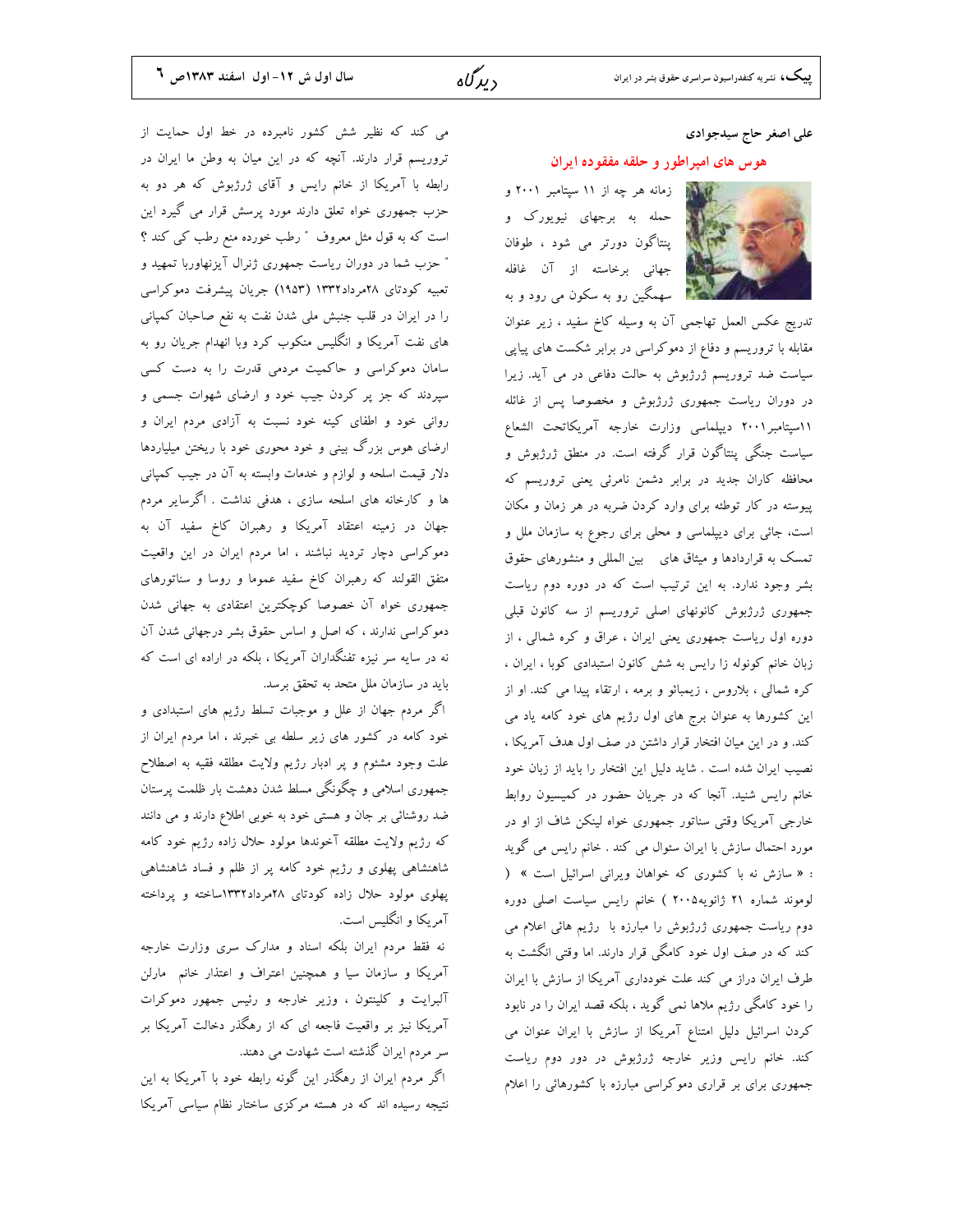چیزی به نام دموکراسی در مفهوم جهانی و اونیورسل آن وجود ندارد. فکر می کنم که در ذهن و خاطره مردمان دیگرنقاط جهان و در آن کشورهائی که هنوز طنین شوم و هراس انگیز چکمه ژنرال های کودتاچی از ساحت زندگی روزانه مردم محو نشده است نیز چیزی از آمار دموکراسی آمریکا در رابطه با رژیم های خود کامه و فاسد آمریکای لاتین و آفریقا و اروپا و خاورمیانه و نزدیک وجود نداشته باشد. خانم کوندوله زارایس در شرح هدف های اساسی سیاست آمریکا در دوره دوم ریاست جمهوری ژرژبوش می گوید « سیاست جهانی ما در رابطه متقابل دییلماتیک و گفت و شنود دو طرفه نه یک طرفه تبلور می یابد » واقعیت های موجود در سیاست خارجی آمریکا نوری بس خیره کننده براین دروغ آشکار می تاباند .

فانع رایس علت فورداری آمریکا از سازش با ایران را فور کامگی رژیم ملاها نمی گویر ، بلکه قصر ایران را در نابود کردن اسرائیل دلیل امتناع آمریکا از سازش با ایران عنوان می کند. زیرا آنجا که ژرژبوش مخصوصا پس از غائله ۱۱سپتامبر ۲۰۰۱از سیاست گفت و شنود متقابل با اروپا شانه خالبی می کند و با پشت کردن به متفقین اروپائی خود و به سازمان ملل متحد بدون اخذ توافق بر اساس قواعد دموکراتیک خاک عراق را به توبره می کشد، چگونه می توان باور کرد که روابط آمریکا باکشورهای عقب افتاده و ضعیف بر اساس احترام متقابل و دو طرفه خواهد بود ؟ ژرژبوش و گروه محافظه کارجدید و سناتورهای افراطی و طرفداران سینه چاک اسرائیل در کنگره محور سیاست را به قول خود از شیوه دموکراتیک یعنی از سیاست " پیش بینی " و سیاست " پیش گیری " در بر خورد با بحران های سیاسی و حل و فصل های منطقه ای که طبق منشور سازمان ملل در حوزه وظایف و سبک و سنت آن سازمان است به سیاست " پیش دستی " یعنی توسل یک طرفه به زور با استفاده از تمام امکانات بدون گذار از مراحل پیش بینی و پیش گیری چرخانده اند. درتائید همین سیاست است که ژرژبوش در سخنان خود به مناسبت مراسم آغاز دوره دوم ریاست جمهوری خطاب به سربازان آمریکائی می گوید : " آماده باشید که وظایف جدیدی بر عهده شما گذاشته خواهد شد ″ در سیاستی که در مضمون ودر شکل و قالب آن رسالت بنیادی صلح و امنیت سازمان ملل و منشور آن و اعلامیه جهانی حقوق بشر و روابط سنتی متقابل اروپا وآمریکا زیر پا گذاشته شده است و

اعمال زور در مناسبات جهانی به علن وآشکار در زبان سیاسی کاخ سفید به جای اعمال حق که اصل و اساس فلسفه ایجاد سازمان ملل نشسته است چه جای دموکراسی وجود دارد تا به رسالت گسترش « در جهان لبریز از ثروت وفساد اقلیت های حاکم و فقر و مسکنت اکثریت های محکوم برسد ! آنچه خانم کوندوله زارایس در این زمینه می گوید در رابطه گفتار او با کردار سیاست خارجی آمریکا به شوخی بیشتر شباهت دارد. او می گوید : " ما باید دیپلماسی آمریکا را برای کمک به ایجاد تعادل قدرتها در جهان به نفع آزادی بکار اندازیم ...." در این بکار اندازی دیپلماسی آمریکا ست که مرز حقیقت و دروغ در مرحله عمل مخدوش می شود و ایران حوزه این دیپلماسی نه در رابطه با آزادی مردم ایران بلکه در رابطه با مصالح اسرائیل قرار می گیرد و ژرژبوش مشکل خود را با ایران به زبان خود در مصاحبه با خبر گذاری ان - بی-سی این گونه حل می کند که : « اگر ایران وضع خود را تغیر ندهد، از هیچ راه حلی صرفنظر نمی کنیم » در این گفته می توان به برخورد یکی از معاونین وزارت خارجه آمریکا در ملاقات با بشاراسد رئیس جمهور خود کامه سوریه اشاره کرد که به او می گوید : « دو راه بیشتر در جلو ندارید، یا معمر قذافی یعنی تسلیم وسازش و یا صدام حسین یعنی سرکوب ونابودی » جوهر وعصاره سیاست آمریکای ژرژبوش در همین گفته نهفته است. یعنی یاتسلیم به روش معمر قذافی و استمرارحاکمیت خود کامه بر مردم لیبی و یا سرنوشت صدام حسین یعنی اشغال عراق وسپردن سرنوشت مردم آن کشور به دست هرج و مرج و نا امنی و کشتار و خشونت . در ایران نظیر سوریه و عراق و عربستان سعودی و مراکش و الجزایر و کویت و دیگر رژیم های خود کامه این مردم نیستند که در مورد کیفیت رابطه با دنیای خارج عموما و آمریکا خصوصا تصمیم می گیرند. اصولا در ایران زیر رژیم ولایت مطلقه فقیه دولت به معنا و مفهوم استوار بر حاکمیت مردم وجود ندارد. دولت ایران و در نتیجه حکومت آن متشکل از گروههای مافیائی غیر متمرکزی است که اساس ساختاری آن از آغاز بر زمینه سرکوب مخالفان عموما و حذف مرحله ای افراد و گروههای درونی رژیم خود کامه در زمینه رقابت و جلوگیری از انحصار کردن قدرت به دست گروهی خاص در داخل قدرت خصوصا پایه گذاری شده است. این جریان حذف از دوران نخستین پس از انقلاب که با بر کناری دولت موقت و عناصر معتدل ملی <sup>—</sup> مذهبی درون آن آغاز شده تا حذف جريان اصلاح طلبي مجلس ششم همچنان ادامه داشته است. اکنون همه گروهها و افرادی که در مدت ۲۶ سال جمهوری اسلامی به نوعی در جهت افکار و گرایش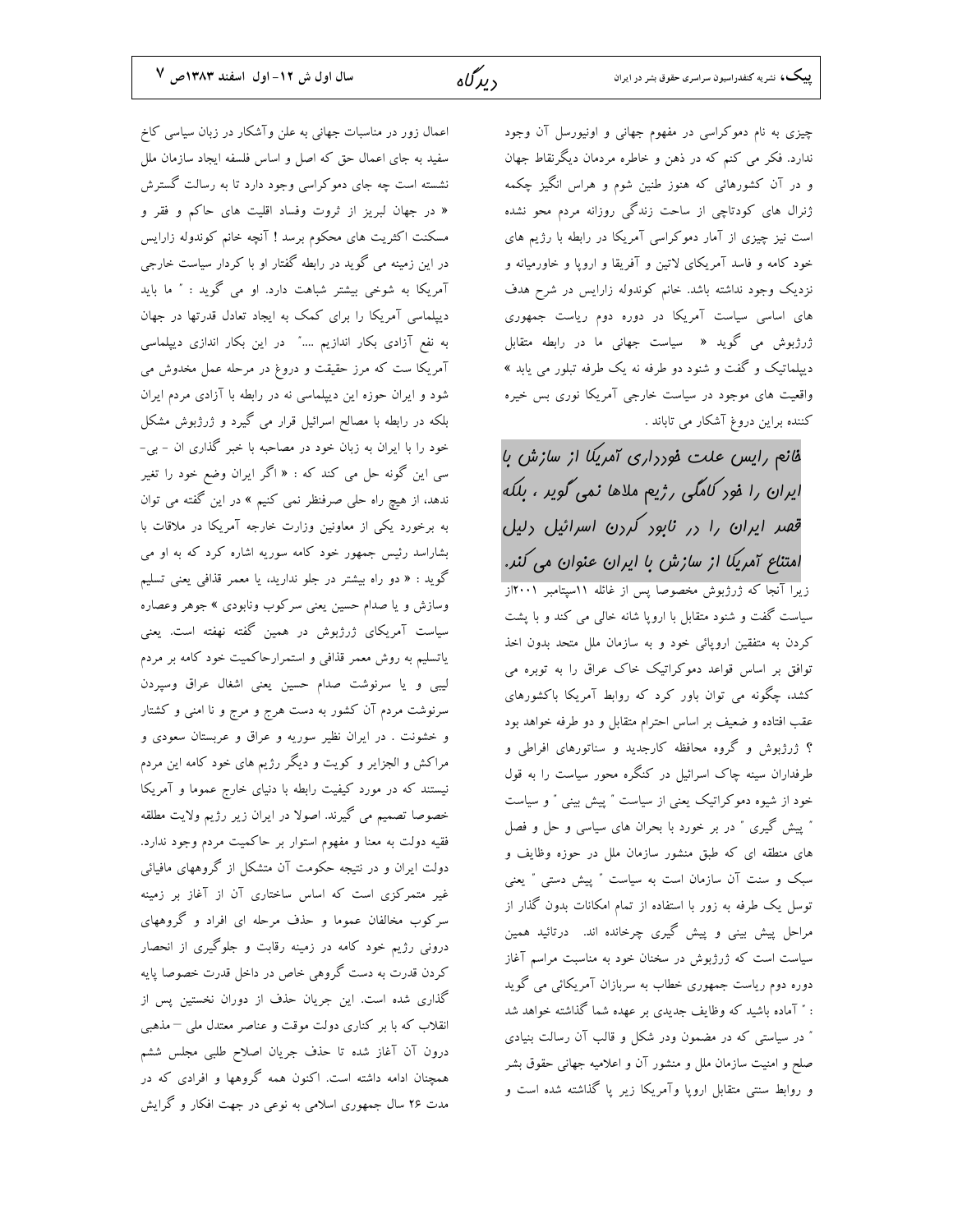سال اول ش ١٢- اول اسفند ١٣٨٣ص ٨

ها و يا مصالح خود با ولايت مطلقه فقيه يعني با حكومت بي حساب و کتاب استبداد خود کامه فاصله گرفته اند، ازحوزه قدرت حذف شده اند. با نگاهی به نتیجه ای که از مراحل گوناگون اخراج پیاپی خودی های دیروز و ناخودی های بعدی به دست می آید می بینیم که در قله قدرت و در داخل هسته مرکزی ساختار دولت ولایت مطلقه فقیه دو گروه در کنار هم و یا در برابر هم بیشتر باقی نمانده است.

آلرسایر مردم موان در زمینه اعتقاد آمریکا و رهبران کاخ سفیر آن به دموکراسی دی*ار* ترریر نباشنر ، اما مررم ایران در این واقعيت متفق القولند كه رهبران كاخ سفير عموما و روسا و سناتورهای ممهوری فواه آن فهوما كومكترين اعتقاري به مهاني شرن <sub>د</sub>موکراسی نرا*رنر ، که امیل و اساس* مقوق یشر ررب*وبانی شرن آن نه در سایه سر نیز*ه تفنگراران آمریکا ، بلکه در اراده ای است که بایر در سازمان ملل متمر به تمقق برسر.

این دو گروه عبارتند از ملاها که اسلامیت و فقاهت رژیم را بر اساس فرمول ولایت مطلقه فقیه نمایندگی می کنند و گروه دوم پاسداران یا نیروهای مسلح که جدای از آرتش از آغاز تاسیس جمهوری اسلامی دفاع از انقلاب به اصطلاح اسلامی و دولت برخاسته از آن را در مسیرسرکوب وحشیانه مخالفان خود کامگی بر عهده گرفته اند. در میان این دو گروه صاحب قدرت با تامل در منطق درونی رژیم خود کامه کفه گروهی که هم مسلح است و هم از آغاز در سرکوب آزادی ها و تحمیل خفقان و غارت در آمد های ملی شریک آخوند ها بوده بر کفه گروه اول می چربد. از حضور تعداد زیادی از پاسداران در هفتمین دوره مجلس شورای اسلامی و در قبضه کردن امور سازمان صدا و سیمای ایران و در تصرف بی محابای فرودگاه بین المللی تهران ودر ظواهر دیگری از نمایش قدرت پاسداران در برابر حکومتی که در مسند ریاست نهادهای اصلی آن آخوندها نشسته اند چنین می نماید که با بر هم خوردن موازنه در رابطه قدرت زمان بيرون رفتن تدريجي يا ناگهانی نمایندگان ولایت فقاهت و شریعت از مدار قدرت مطلقه فرا رسیده است. اما آنچه در محاسبه سیاست حذفی گردانندگان

رژیم خودکامه و در عرصه رقابت آخرین گروههای باقی مانده از صاحبان قدرت به فراموشی سپرده می شود این است که بحران قانون اساسی یا حق مردم ایران در استرداد حقوق پایمال شده خود با حذف آخوند ها از صحنه به دست مجریان سرکوب آزادی ها یعنی پاسداران نیز حل نمی شود زیرا مرحله تاریخی کنونی مبارزه مردم نه در جهت الغای رژیم ( که آزمونی شکست خورده در انقلاب بهمن ١٣۵٧ است ) بلكه در جهت تغير بنيادي ساختار نظام سیاسی ایران بر مبنای جمهوری مردم سالار می باشد.

وزیر خارجه جدید آمریکا عدم سازش آمریکا با ایران یا رژیم ملاها را به تلاش ایران برای نابودی اسرائیل مربوط می کند حال آنکه کاخ سفید و سخنگویان آن در وزارت خارجه و پنتاگون به جای رژیم ملاها؛ ایران را در صندلی اتهام می نشانند در صورتی که ایران و به معنای وسیعتر مردم ایران نه دشمن اسرائیل هستند و نه درصدد نابودی اسرائیل می باشند؛ مردم ایران چه چیزی می توانند بیشتر از آنچه که مردم فلسطین از آزادی سرزمین خود و تشکیل دولت مستقل و دموکراتیک فلسطین و بازگشت آوارگان فلسطینی به سرزمین مادری خود می خواهند؛ طلب کنند؟ اگر ژرژ بوش رئیس جمهور آمریکا به حرفهائی که از پشت بلند گو و در خلال مصاحبه ها می گوید واقعا معقتد است آنجا که به مکرر و به مناسبت های مختلف می گوید که ایران به وسیله گروهی اداره می شود که از سوی مردم انتخاب نشده اند، بنابراین دیگر نباید ادعا کند که ایران طالب نابودی اسرائیل است زیرا او و سازمانهای سیاسی دولت آمریکا به خوبی میدانند که مردم ایران در سلطه رژیم خودکامه هیچ نقشی در سیاست گذاری کشور خود ندارند و از این گذشته دشمنی رژیم ملاها یا اسرائیل از آغاز تاسیس ولایت مطلقه فقیه برای مصرف داخلی و چهره نمائی انقلابی در سیاست منطقه بود زیرا نه رژیم ولایت خودکامه مذهبی توان نابودی اسرائیل را دارد و نه در مردم ایران تمایلی برای نابودی اسرائیل به چشم می خورد. اما در مقابل اگر اسرائیل در سرنوشت استراتژیک خود و مهمتر از آن در ژئوپولتیک موقعیت خود به تجزیه هرچه بیشتر واحدهای جغرافیائی کنونی منطقه خاورمیانه و مخصوصا ایران علاقمند و مصر است در این صورت باید منصفانه به این نتيجه برسيم كه داستان رابطه آمريكا با ايران و داستان خطر سلاح اتمی ایران برای اسرائیل و دوستان ایران به عنوان یکی از برجهای مقدم خود کامگی در جهان ارزشی بیشتر از قصه گرگ و میش لافونتن ندارد يعني بهانه جوئي. آيا مردم جهان فراموش مي كنند که دروغ های ژرژ بوش و ماشین تبلیغات سراسری آمریکا در زمینه خطر عراق و افسانه سلاحهای مرگبار اتمی و شیمیائی صدام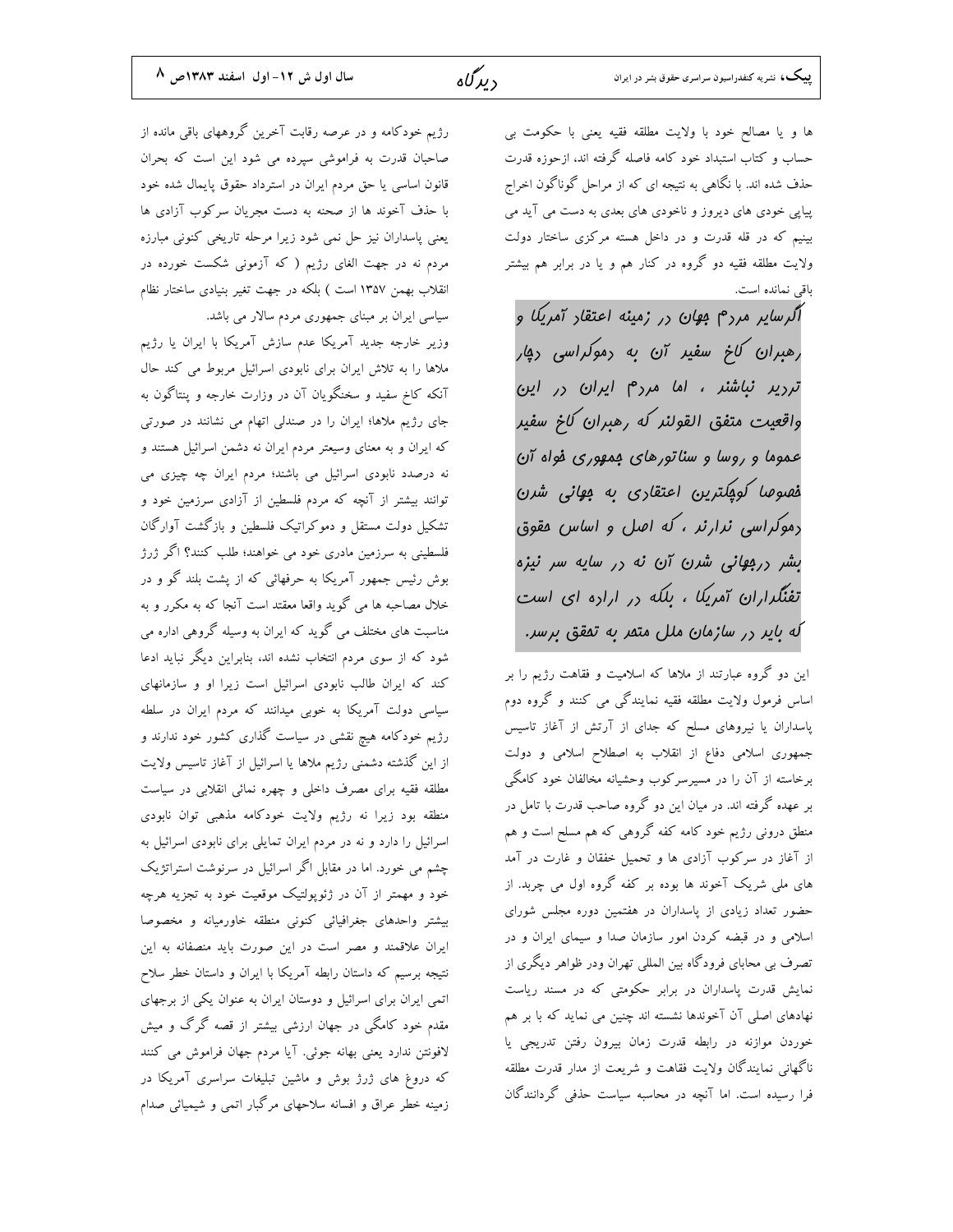حسین بهانه جوئی بیش برای تجاوز به عراق و تسلط بر چاههای نفت آن کشور نبود؟

اما تفاوت مسئله در این جاست که بر خلاف توهم ژرژ بوش و شارل پرل و صهیونیست ها و کنگره نشین های افراطی کلیسای باتیستی تکزاس ایران نه عراق است و نه افغانستان و نه عربستان؛ ایران در جغرافیای خاورمیانه است اما ایران کهنسال است نه تازه سال نظیر کشورهائی که از انحلال امپراطوری عثمانی و یا از خروج استعمار فرانسه و انگلیس در خاورمیانه و نزدیک به وجود آمده اند. ایران از صد سال قبل خود را به مرزهای دموکراسی و حکومت قانون و حاکمیت ملی رساند و اگر متوقف شد و از دروازه قرن خود عبور نکرد اما هیچگاه از پای ننشست. مهمترین تجربه ای که از این ناکامی به دست آورد این بود که داعیان دموکراسی و آزادی آنجائی که منافعشان به خطر بیفتد به کوچکترین قیدی برای سرکوب دموکراسی و خفه کردن صدای آزاد در حلقوم مردمان طالب آزادی و دموکراسی مقید نیستند. مردم ایران در رودرروئی با دشمن و حرص و آز قدرتمندانی نظیر روسیه تزاری و روسیه شوروی و امپراطوری انگلیس و سپس با آمریکا تجربه های فراوانی اندوخته است. تجربه تاریخی مردم ما اینک پس از گذار از واژگونی قدرت موروثی سلطنت به آستانه تصفيه حساب با ولايت مطلقه فقيه رسيده است هدف مبارزه در این عرصه نیز نظیر عرصه های گذشته آزادی سیاسی و عدالت اجتماعی و رهائی و استقلال فردیت انسان ایرانی از بردگی مزمن فرهنگ وابستگی است. تلاش برای گسستن از مدار وابستگی ما را نه فقط در برابر رژیم ولایت مطلقه فقیه بلکه در مقابل آمریکا و طرح تسلط او در یشت پرده دموکراسی قرار میدهد. مردم ایران تجاوز آمریکا به خاک وطن خود را به بهانه برچیدن بساط مضحکه ولایت مطلقه فقیه تحمل نمی کنند. زیرا چه در تجربه مستقیم خود از توطئه کودتای آمریکائی بر ضد دولت قانونی دکتر مصدق و چه درتجربه اشغال نظامی عراق و چه در نفس سیاست ضد آزادی کاخ سفید و بی اعتنائی به کلیه قراردادهای بین المللی و چه در وحشی گری سربازان شکنجه گر آمریکا در زندانهای عراق و زندان گوانتانامو کوبا نشانی از معیارهای دموکراتیک و اراده معطوف به همبستگی و وابستگی انسانی به اصول جهانی حقوق بشر در صحنه سیاست خارجی آمریکا نمی ىىند.

سیاست آمریکا و برنامه گروه محافظه کاران جدید و افراطیون مذهبی کنگره آمریکا در طرح دموکراسی برای خاورمیانه بزرگ استقرار نظارت سیاسی و نظامی آمریکا بر رژیم های فاسد و

خودکامه این منطقه از موریتانی در شمال آفریقا تا پاکستان و در برگرفتن مناطق نفتی از خلیج فارس تا کشورهای پیرامونی دریای خزر است. در ساحت این برنامه است که نقش موقعیت استثنائی جغرافیائی و جغرافیای سیاسی ایران چه از نظر اقتصاد نفت و چه از لحاظ امنيت منطقه آشكار مي شود.

اصولا در ايران زير رژيم ولايت مطلقه فقيه رولت به معنا و مفهوم استوار بر ه*اک*میت مر<sub>د</sub>م وبور نرار<sub>د</sub>. رولت ایران و در نتیجه ککومت آن متشکل از گروههای مافیائی غیر متمرکزی است که اساس سافتاری آن از آغاز بر زمینه سرکوب .<br>مف*الغان ع*موم*ا و هزف مر*مله ای ا*فر*ار و گروههای درونی رژیع فود کامه در زمینه رقابت و بلوگیری از انفقبار کردن قررت به دست گروهی فاص در دافل قدرت فهیومیا بایه گزاری شره است.

ایران در میان دو منطقه عظیم نفتی آسیای باختری و آسیای میانه در تحولات كنوني جهاني به نقش واسطه بانفوذي غيرقابل انكار تبدیل شده است که قابل چشم پوشی نیست و با اعمال زور و توپ و تفنگ هم نمی توان بر جغرافیا و ژئوپولتیک این چنین حساس و خطر برانگیزی مهر باطله زد. آنچه در این محاسبه از نظر آمریکا قابل تامل است این است که این نقش حساس و عظیم جغرافیای سیاسی آنچنان است که اندام بی قواره و ناهنجار ولایت مطلقه فقیه با هیچ کوشش و با هیچ گونه اغماض و سازشی در معادله امنیتی – سیاسی آمریکا و برنامه خاورمیانه بزرگ آن نمی گنجد؛ اما آنچه هنوز در معادلات دیپلماتیک کاخ سفید در مورد ایران به واقعیت نرسیده این است که ایران پس از صد سال تجربه مبارزه برای آزادی و حاکمیت مردمی و با داشتن چنین موقعیت استثنائی در منطقه از ساحل مدیترانه شرقی تا آن سوی دریای خزر درهیچ معادله سیاسی در معادلات سیاسی جهانی اعم از آمریکا و اروپا جز از منظر دموکراسی و برابری سیاسی در روابط جهانی و منطقه ای قابل بررسی نیست. تجربه آمریکا نخست در حمایت بی چون و چرا از سلطنت پهلوی بر ضد مردم ایران و سپس با منزوی کردن و محاصره اقتصادی آن پس از انقلاب بهمن ۱۳۵۷ و ادامه ستیزه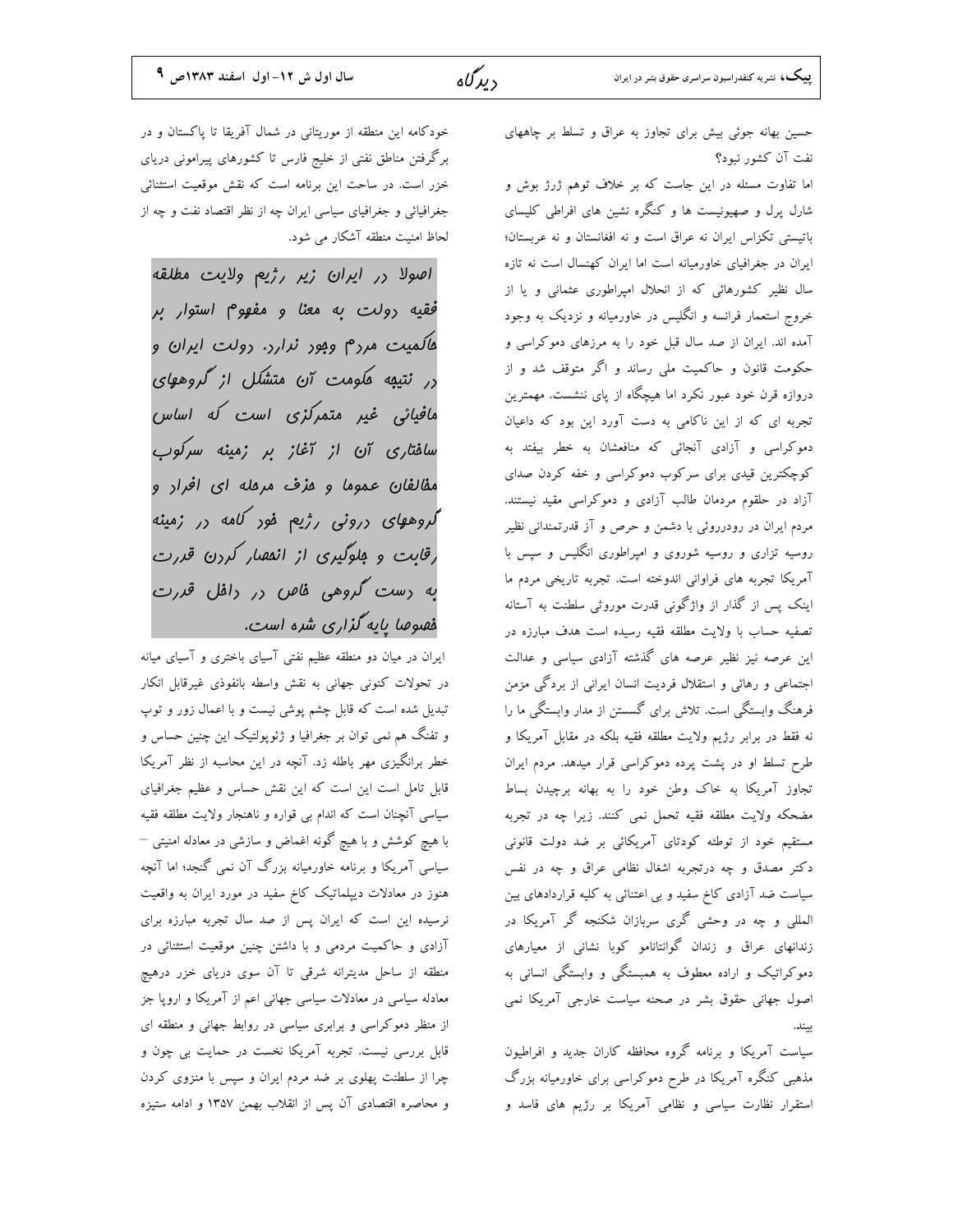جوئی با ایران به خاطر دفاع از اسرائیل و هماهنگی با سیاست اسرائیل در جهت تکه پاره کردن جغرافیائی ایران به بهانه حق تعیین سرنوشت ملت ها ( بخوانید اقوام ایرانی) تاکنون به شکست انحاميده است.

بر فلاف توهم ژرژ بوش و شارل برل و صورونیست ها و کنگره نشین های افراطی للیسای باتیستی تکزاس ایران نه عراق است و نه افغانستان و نه عربستان؛ ایران رر بغرافیای فاورمیانه است اما ایران کونسال است نه تازه سال نظیر کشورهائی که از انملال امیراطوری عثمانی و یا از فروج استعمار فرانسه و انگلیس در فاورمیانه و نزریک به ومور آمره انر. ایران از صر سال قبل فور را به مرزهای دموکراسی و مکومت قانون و ماکمیت ملی رسانر و اگر متوقف شر و از دروازه قرن فود عبور نکرد اما هیهگاه از پای ننشست.

این واقعیت در تجربه از رویدادهائی که از پس از تاسیس دولت اسرائیل در سال ۱۹۴۸ با حمایت آمریکا و اروپا به قیمت آوارگی و محرومیت مردم فلسطین و با استفاده از خودکامگی و فساد رژیم های عرب به دست آمده و ثابت می کند که سیاست استراتژیکی اسرائیل در چارچوب آرمانهای صهیونیزم خرد و اتمیزه کردن سرزمین های ملی این منطقه به دولت های کوچکتر و ضعیفتر از یک سو عقب افتاده تر هرچه بیشتر از رونق اقتصادی و رشد سیاسی و بلوغ فرهنگی و توسعه علمی و فنی از سوی دیگر است، بر این برنامه استراتژیک وقایعی نظیر تسلط جانوری خون آشام یعنی صدام حسین بر عراق و تسلط سفاکی جاهل مطلق نظیر خمینی از برکت فساد و خودکامگی پهلوی بر ایران و حافظ اسد بر سوریه و آل سعود بر عربستان و شیخ های قبیله ای بر فراز منابع زیرزمینی نفت خلیج فارس، عواملی بس مساعد به نفع اسرائیل فراهم شده است و در این میان اما با وجود سلطه ولایت مطلقه فقیه بر نظام سیاسی ایران، هنوز در معادله استراتژیک اسرائیل برای اتمیزه کردن و تکه پاره کردن جغرافیای سیاسی

ایران و برنامه خاورمیانه بزرگ گروه ژرژبوش ، ایران حلقه مفقوده ای است که اکنون به عنوان یکی از برج های شش گانه مقدم استبداد خودکامه جهان در صف اول آماج سیاسی- نظامی آمریکا قرار گرفته است. اما نکته اساسی که خانم کوندله زارایس وزیر خارجه جدید آمریکا با صراحت از پرده بیرون می اندازد این است که امکان سازش با ایران را نه به خاطر خودکامگی و استبداد رژیم ملاها؛ بلکه به خاطر دشمنی این رژیم با اسرائیل طرد می کند. اما عامل جبری در سیاست ضد دموکراتیک کاخ سفید این است که در انتخاب راه حل برای مقابله با طرفداران خودکامگی حاکم بر ایران وسیله ای جز سازش با اقلیتی از افراد و گروههای ایرانی ضد دموکراسی و ضد آزادی خواهی ندارد.

شیوه های آمریکا در تدارک توطئه کودتای ۲۸ مرداد ۱۳۳۲ برعلیه دولت قانونی دکتر مصدق یعنی همکاری با عوامل مزدور سیاست انگلیس و دربار یهلوی و تکرار همین سیاست در به خدمت گرفتن امثال چلبی ها و علاوی ها در عراق و وعده هائی که در راستای همین سیاست در گروه رضا پهلوی و مسعود رجوی یعنی عناصر همیشه " آماده برای مصرف " به کمک عناصری نظیر ریچارد پرل و مایکل لوین دلالان صهیونیستی محافظه کاران جدید و خبرگان توطئه های پشت پرده و گردانندگان روابط مخفی به وجود آورده خود مثال های اند که از هزاران مثال از شیوه های دیپلماسی آمریکا بر ضد جنبش های آزادی خواهی است.

اگر آمریکا و ژرژ بوش خواهان برقراری دموکراسی واقعی در جهان زیر سلطه رژیم های خودکامه است؛ این کار را می بایست با حمایت و پشتیبانی کامل خود و اروپا برعهده سازمان ملل و ابزار و وسایل حقیقی و حقوقی آن واگذار کند. در حالی که ژرژ بوش با پشت کردن به سازمان ملل و مقررات مربوط به اختیارات شورای امنیت سازمان ملل و با مخالفت علنی در مذاکره با اروپا و نادیده گرفتن گزارشات کارشناسان مامور بازرسی پایگاههای تحقیقات اتمی عراق و به این بهانه متوسل شد که اصولا سازمان ملل متحد و مقررات آن و همه قراردادها و میثاق هائی که از آغاز تاسیس سازمان ملل تدوین و به تصویب پارلمانهای جهانی رسیده است جوابگوی خطری نیست که از رهگذر تروریسم امنیت مردم آمریکا را تهدید می کند. ژرژ بوش به تکرار گفت که این سازمان ملل و مقررات آن نیست که امنیت آمریکا و صلح جهان را در برابر خطر تروریسم حفظ می کند، بلکه این آمریکاست که با داشتن نیرومندترین ماشین جنگی جهان و به اتکای پیشرفته ترین موقعیت اقتصادی باید مسئولیت حفظ امنیت خود و صلح جهان را از خطر تروریسم برعهده بگیرد. این آمریکاست که با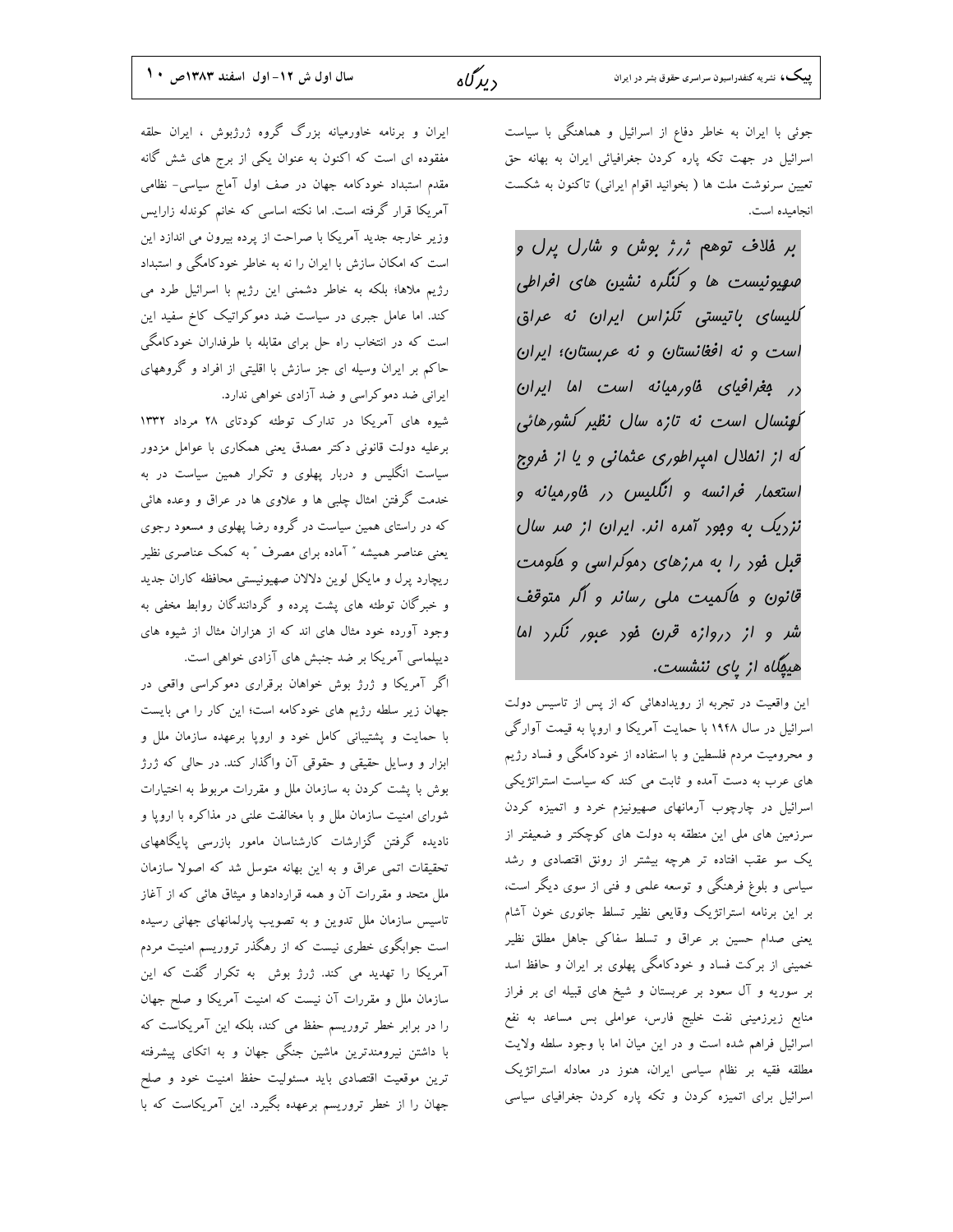تکیه بر دموکراسی خود و توانائی های نظامی واقتصادی خود رسالت بسط و گسترش دموکراسی در رژیم های خودکامه را برعهد ه گرفته است؛ اما در واقعیت دموکراسی را به زور سرنیزه نمی توان صادر کرد و با آمادگی و امید دائمی مردم زیر ستم و فساد خودکامگان برای آزادی و دموکراسی را نمی توان وسیله مشروعیت و مقبولیت تجاوز نظامی و تسلط بر منابع ثروت های طبیعی این مردم قرار داد. این که برخی از قشرهای اجتماعی کشورهائی نظیر ایران به خاطر فشار طاقت سوز اجتماعی و سیاسی و اقتصادی رژیم های خودکامه نظیر ولایت مطلقه فقیه حتبی دخالت نظامی آمریکا را هم مجاز میدانند؛ وجود این حالت روانی از استیصال و ناامیدی برای مدعیان دموکراسی و حامیان حقوق بشر آمریکائی و اروپائی نه جای امید برای دخالت نظامی به بهانه بسط دموکراسی؛ بلکه محل نهایت شرمساری و سرافکندی برای جامعه بشری است. و در این ناامیدی و بیزاری از ادامه تحمیل ستم کاری و خشونت خودکامگان حاکم است که هوس های امپراطوری سرباز می کند و ژرژ بوش و گروه او دروازه های استقبال جویندگان دموکراسی را به روی خود باز می بینند؛ اما این چشم اندازی است که چلبی ها و علاوی های ایرانی به یاری امثال ریچار پرل و مایکل لوین ها برای ژرژ بوش و وزیر خارجه او گشوده اند و یا احساسی است که از خواندن تبریک دبیر کل حزب دموکرات کردستان ایران در ابراز خوشحالی از تجدید انتخاب او به نمایندگی از طرف کردها و مردم ایران در ایشان ایجاد شده است. اگر مردم ایران به این گونه خود را از گذشته خود و آنچه که از رهگذر کودتای ۲۸ مرداد ۱۳۳۲ و ۲۵ سال حکومت سراسر اختناق و فساد یهلوی بر سر آنها گذشته است رها کرده اند و بار دیگری می خواهند به قول شاعر به امید رها شدن از چنگال گرگ سرنوشت خود را به دست قصاب آماده برای سلاخی بسپارند؛ باید فاتحه آن مردم را خواند. اما تاریخ حتی در گذشته نزدیک خود چنین قضاوتی درباره مردم ایران نمی کند و لااقل این بار باید با رجوع به انقلاب بهمن ۱۳۵۷ این گونه قضاوت کرد که در تقدیر تاریخی ایران پس از سرنگونی سلطنت خودکامه پهلوی هدفی جز رهائی از حضور مشئوم و ویرانگر ولایت مطلقه فقیه باقی نمی ماند و پس از آن اگر اسرائیل به کمک آمریکا از عهده تعبیر رویاهای ایران بر باده خود برنیاید مردم ایران جز دموکراسی راهی برای خروج از گذشته و ورود به آینده نخواهند داشت؛ اکنون سناریوئی که به دست محافظه کاران جدید از دوران ریاست جمهوری کلینتون با تشکیل " کمیته اقدام برای آزادی عراق" تدارک و در دور اول رئیس جمهوری ژرژ بوش به مرحله عمل درآمد؛ با همان

برنامه و به دست همان افراد نظیر ریچارد پرل و مایکل لدون و سناتور ریک سانتورم و جان کورین و ایلناراس و جروم کورسی و غیره....در کنار سازمان " اتحاد برای دمکراسی در ایران" متشکل از افراد طرفدار پادشاهی پهلوی در تدارک زمینه سازی برای تغییر رژیم خودکامه ملاها هستند؛

شیوه های آمریکا در ترارک توطئه کودتای ۲۸ مرداد ۱۳۳۲ برعلیه دولت قانونی دکتر مهیرق یعنی هم*کاری با عو*امل مزرور سیاست انگلیس و دربار پهلوی و تکرار همین سیاست در به فرمت گرفتن امثال پلبې ها و علاوي ها در عراق و وعده هائي که در راستای همین سیاست در گروه رضا یهلوی و مسعور ربوی یعنی عناصر همیشه " آماده برای مقبرف " به کمک عناصری نظیر ریفارز برل و مایکل لوین رلالان صهیونیستی مقافظه کاران مریز و فیرگان توطئه های یشت پرده و گردانندگان روابط مففی به ومور آورده فور مثال های انر که از هزاران مثال از شیوه های ریپلماسی آمریکا بر ضر بنیش های آزاری فواهی است.

دانیل ورنه کارشناس مسائل بین المللی روزنامه لوموند در مقاله خود زير عنوان ايران در خط نشانه محافظه كاران جديد " ٢٣-٢۴ ژانویه" در کنار کمیته اقدام برای آزادی عراق که در کار تکرار نقشه عراق در ایران است ( به کمیته دیگری به نام " کمیته خطر بزرگ یا (CPD) اشاره می کند که در زمینه راه حل های احتمالی قابل اجرا اقدام اساسی برای تغییر رژیم ملاها را چه به عنوان هدف و چه به عنوان وسیله پیشنهاد می کند دانیل ورنه می گوید این همان کمیته ای است که در دوران جنگ سرد آمریکا را از دست کم گرفتن خطر روسیه شوروی بر حذر میداشت و اکنون وظیفه پیشنهاد اتخاذ سیاست تازه ای را در قبال ایران برعهده گرفته است. بر طبق نوشته دانیل ورنه ″ محافظه کاران جدید، رضا پهلوی فرزند آخرین پادشاه را برای اداره ایران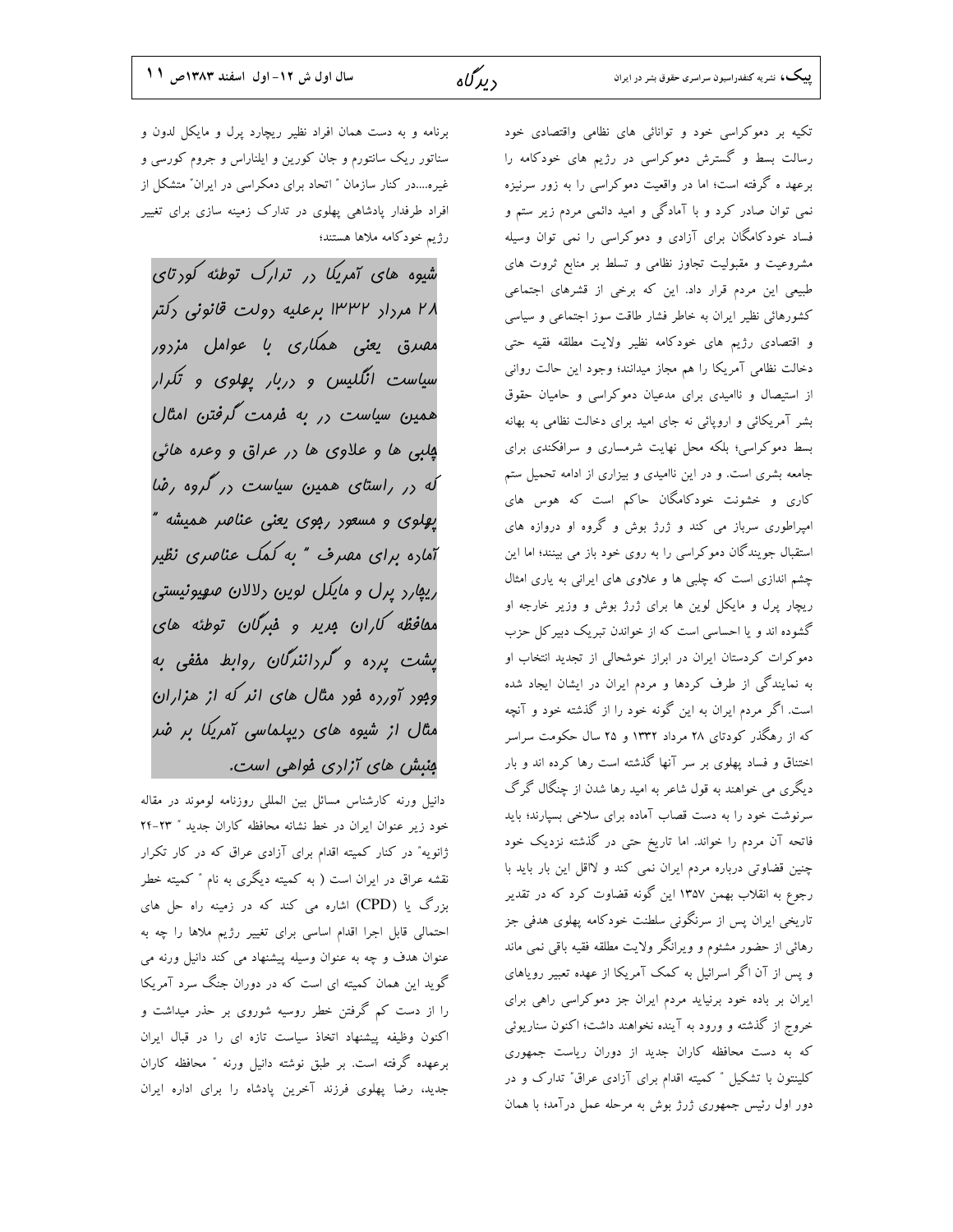دموکراتیک در نظر گرفته اند اما در گزارش CPD نامی از او بر ده نشده است."

به این ترتیب پس از صد سال مبارزه با استبداد قاجار و پهلوی و ۲۶ سال تحمل سیاهترین رژیم قرون وسطائی ملاها؛ پس از واژگون کردن یکی از دو پایه استبداد خودکامه چندین صدساله یعنی سلطنت موروثی و هنوز پایه دوم استبداد خودکامه یعنی ولایت مشئوم دینی فرو نریخته بار دیگر ملت ایران به دست آمریکا و به مشارکت مشتی ایرانی تبار خود فروخته باید در مراسم احیای ستون واژگون شده سلطنت موروثی حضور بهمرساند! آیا واقعا داستان به همین قرار است که سرنوشت مردم ایران بار دیگر این چنین در کاخ سفید و در پیوند رابطه محافظه کاران جديد و نفتي ها و اسرائيلي ها رقم بخورد! آيا وظيفه آقاي خميني و مهندس بازرگان و خاتمی و اصلاح گران و انقلابیون ریز و درشت چپ و ملی و مذهبی این بود که ایران انقلابی را از چنگ پدر خود کامه فاسد شده به در آورند و پس از سالها خودکامگی و چپاول به پسر او تحویل بدهند؟

آیا طنز روزگار این است که روزگاری آمریکا با کودتای ۲۸ مرداد ۱۳۳۲ به کمک استبداد و استثمار در حال فروپاشی بشتابد و پدر فراری را به تخت سلطنت بازگرداند و روزگار دیگری همین آمریکا پسر فراری را به نام دموکراسی به مردم ایران تحمیل کند؟ آیا در این صورت آدمی نه فقط از ایرانی بودن خود بلکه از آدمی بودن خود نیز بیزار نمی شود؟ آیا در علم کردن داستان امضای فراگیر برای رفراندوم و خودداری از تاکید در تدوین قانون اساسی جدید بر اساس جمهوری در بیانیه های اغلب مدعیان جمهوری .<br>خواهی با هوس هائی که در برنامه های محافظه کاران جدید و گروه ائتلافی مسیحی – صهیونیستی کاخ سفید در چارچوب دموکراسی برای خاورمیانه بزرگ پخته می شود رابطه ای وجود ندار د؟

آیا نمی توان لحظه ای چشم ها را بست و در این اندیشه فرو رفت که نسل های آینده ایران فرزندان ما هنگامی که تاریخ این دوران را ورق می زنند در مورد پدرانی که فضولات دفع شده از معده خسته جامعه را این چنین به رسوائی و شرمندگی به اراده و هوس امپراطور کاخ سفید به حلقوم تشنه خود بازگرداندند چگونه قضاوت خواهند کرد.

در بررسی هیاهوئی که در کشاکش دوران نهائی زوال و فروپاشی رژیم خودکامه ملاها و تلاش کاخ سفید آمریکا برای یک کاسه کردن قدرت امپراطوری خود زیر پوشش دموکراسی برای خاورمیانه بزرگ درگرفته است این نکته باید از خاطر طالبان (

حق تعیین سرنوشت برای ملت ها) فراموش نشود که در این مطالبه اولا این واقعیت فراموش نشود که تاریخ از مرزهای ملی درگذشته است؛ با انقلاب انفورماتیک و تکنولوژی فضائی ماهواره ها و وسائل ارتباطات دیگر محلی برای الگو و مدل قدیمی ( دولت – ملت یا ( etat – nation) که سنگ بنایش در قرن ۱۹ گذاشته شد باقی نمی ماند.

(اگر مرزم) بار ریگری می فواهنر به قول شاعر به امیر رها شرن از مِنْکال گرگ سرنوشت فور را به رست قصاب آماره برای سلافی بسیارنر؛ بایر فاتمه آن مردم را فواند. اما تاریخ متی در گذشته نزریک فور پنین قفناوتی رزباره مرز<sup>م</sup> ایران نمی کنر و لااقل این بار بایر با رووع به انقلاب بهمن ۱۳۵۷ این گونه قفناوت کرد که در تقدیر تاریفی ایران پس از سرنگونی سلطنت فورکامه پهلوی هرفی بز رهائی از مفلور مشئوم و ویرانگر ولايت مطلقه فقيه باقى نمى مانر

همین روزها کنگره جهانی شدن ثروتمندان و سرمایه داران در سویس (داوس) در حال اجلاس است اما در مقابل آن کنگره تھی دستان و جویندگان عدالت اجتماعی برای بشریت در برزیل خیمه مخالفت و مقاومت برافراشته است.این اجتماع نیز نظیر آن اجتماع اجتماع جهانی است نه اجتماع ملی. ایران ما فلاتی است مسکن اقوام نه ملت ها. ايران ما ملک مفروض هيچ قومي نيست، بلکه ملک مشاع همه اقوامی است که بر فراز هرگونه خصوصیت نژادی – مذهبی- زبانی – قومی در آن زندگی می کنند؛ داستان فارس .<br>افسانه ای است که از دل آن سوی مرزها برخاسته است؛ زیرا در تمام تاریخ دو سه هزار ساله فلات ایران دولت ها متعلق به اقوام و قبایلی بوده اند که بر فراز قدرت و اعمال زور به حکومت رسیده و یا از حکومت معزول شده اند؛ تنها دولت خارج از این قاعده دولت پهلوی بوده که او نیز اگر قبیله ای نبوده اما مستبد و خودکامه بوده است و در این میانه شیرازه خودکامگی و استبداد دولت ها و آفات و عوارض اجتماعی و سیاسی و اقتصادی و فرهنگی آن فصل مشترک همه ساکنین فلات ایران بوده و به علاوه همه این ها این نکته نباید فراموش شود که اگر قوم فارس یکی از اقوام متعدد ایرانی است که حد و حدود سکونتش معلوم است اما بزبان فارسی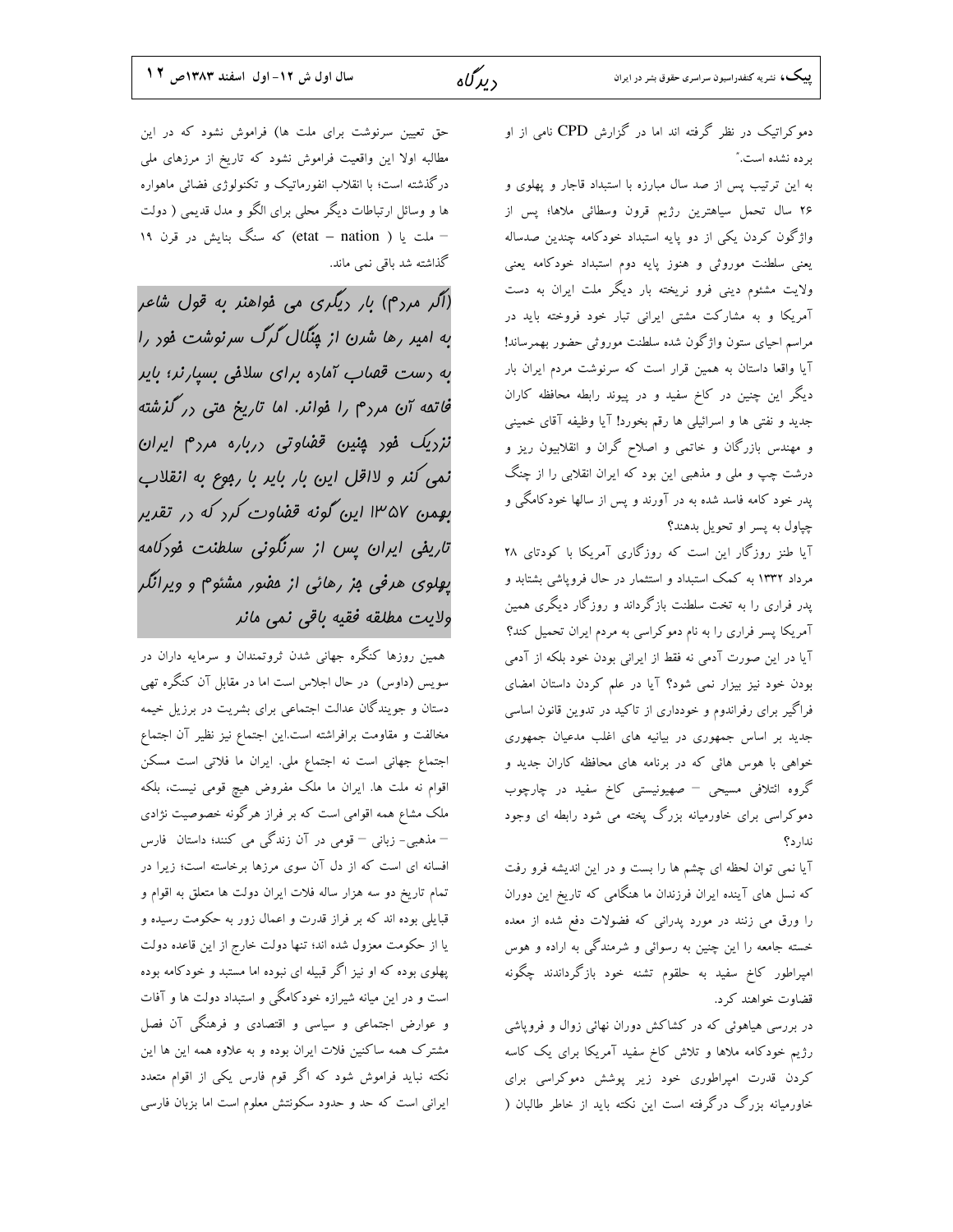**بییک،** نشریه کنفدراسیون سراسری حقوق بشر در ایران

زبان رایج میلیونها ایرانی دیگری است که از قوم فارس نیستند و چه بسا ریشه آبا واجدادی آنها به اقوام دیگری و به زبانهای دیگری از اقوام ساکن ایران برسد. اما گذشته از این که این گونه جدا شدن ها به عنوان حق مطلق تعیین سرنوشت برای ملت ها خود به خود به علت شرایط جغرافیائی و جغرافیای سیاسی به نسبیت می رسد و گذشته از آن که در دهکده جهانی زیر تاثیر شبکه های اطلاع رسانی و ارتباطات زمینی و فضائی نظام ارزش های مرزی ملی و مسائل ملی به نفع نظام ارزش های مشترک جهانی تغییر ماهیت می دهد؛ در وضع کنونی مسئله حق تعیین سرنوشت ملت ها در مورد ایران یا تقسیم جغرافیائی ایران بر اساس جغرافیای قومی یا زبانی و نژادی به خط مستقیم با هدف های استراتژیک اسرائیل در منطقه و با برنامه محافظه کاران جدید و موتلفین مسیحی- صهیونیستی مجتمع های نظامی – صنعتی – نفتی آمریکا منطبق می شود. حال آنکه در ایران دموکراتیک هر قومی در اداره امور کشور و شرکت در همه قوای حاکم تا بالاترین مقام ریاست عالیه مملکت و هم در حفظ و حراست فرهنگ قومی و آموزش و پرورش زبان مادری و شرکت و نظارت مستقیم و غیر مستقیم در اداره امور محل سکونت خود دارای حق مشترک است و اصولا در قانون اساسی جمهوری از نظر مذهب و نژاد و زبان و جنس مرزی به عنوان اکثریت و اقلیت در زمینه حقوقی که بر طبق اعلامیه جهانی حقوق بشر برای انسان شناخته شده است وجود ندارد. اما گسترده شدن حقوق اجتماعی و سیاسی و اقتصادی جامعه چه از نظر کمی و چه کیفی جز از طریق دموکراسی و آزادی حرکت در جهت جوابگوئی به نیازمندی های موجود و پیش بینی روبه روشدن با مسائل آینده میسر نمی شود. با ادای احترام به حق همه افرادی که خوشبختی خود را در تعیین سرنوشتی جدای از ایران می بینند؛ عقیده راقم این سطور بر این است که تلاش همه جانبه و فراگیر همه ایرانی های ساکن این فلات برای برقراری دموکراسی و تاسیس دولت مبتنی بر حاکمیت مردمی در وضع کنونی حاکم بر مناسبات جهانی عموما و در صورت بندی رابطه قدرت در منطقه خصوصا؛ یعنی مبارزه مشترک در برابر رژیم خودکامه ملاها از سوئی و مقابله مشترک با توطئه های آمریکا و اسرائیل از سوی دیگر تنها راه خردمندانه و مال اندیشانه ای است که تحقق آرمانهای مشترک مبارزه صد ساله مشترک مردم ساکن فلات ایران را در بیرون از مرزهای نژادی و قومی و مذهبی و زبانی و جنسی ممکن می سازد و دامن مردم ایران را صرفنظر از مرزهای قومی و نژادی و جنسی و مذهبی از آلوده شدن به ننگ صدور

دموکراسی به همراه رضا پهلوی و شغالان فراری بغداد به کمک رامسفیلد ها و مایکل لدون ها و ریچارد پرل ها و گروه نفتی ها و محافظه کاران جدید در ارضای هوس های امپراطور کاخ سفید مبرا می سازد.

#### بقيه از صفحه ١۶

محکومیتشان به پایان رسیده یا کارگرانی هستند که به دلیل به همراه نداشتن مجوز كار در داخل خط سبز (اسراييل) بازداشت شده بودند.

استمداد ازجامعه بین الملل و دادگاه لاهه:

به دنبال افزایش اقدامات غیر انسانی بازجویان زندانهای رژیم صهیونیستی علیه اسیران زن و مرد فلسطینی که این روزها همزمان با دعوت جامعه جهانی به برقراری آرامش در فلسطین به اوج خود رسیده است، رییس انجمن فلسطینی حمایت از اسیران در تاریخ ۱۳۸۳/۹/۲۳ از ارجاع پرونده نقض حقوق بشر در مورد زندانیان فلسطینی به دیوان عدالت بین المللی (لاهه) خبر داد.

عیسی قراقع در گفتگوی ویژه با خبرنگار خبرگزاری قدس (قدسنا) دررام الله، گفت: ما قصد داریم، موارد نقض قانون مسئولان زندان رژیم اسراییل علیه اسیران فلسطینی را به دادگاه لاهه ارجاع کنیم و در این راه از برخی وکلای خارجی برای جمع آوری اسناد و شواهد از بازداشت شدگانی که مورد شکنجه قرار گرفته اند کمک می گیریم. همچنین مدارک اسپران فلسطینی را که به رغم آگاهی مسوولان زندان اسراییل از نامساعد بودن وضع جسمی شان،

همچنان مورد شکنجه قرار می گیرند، جمع آوری خواهیم کرد. همچنین وی در ۱۲ دی ماه جاری مجددا تاکید کرد که بحران در زندانهای اسراییل به حدی است که ضرورت طرح آن در قالب یک مشکل بین المللی در سازمان ملل ضروری است. وضعیت اسیران فلسطینی در زندانهای فلسطینی آن چنان فاجعه بار است که دیگر نمی توان آن را در حد یک مساله دوجانبه میان اسراییل و فلسطين دانست.

<mark>هیچ کس نباید شکنجه شود یا تحت</mark> مجازات یارفتارظالمانه، ضد انسانی یا تحقير آميز قرار گيرد. ماده ۵ اعلامیه جهانی حقوق بشر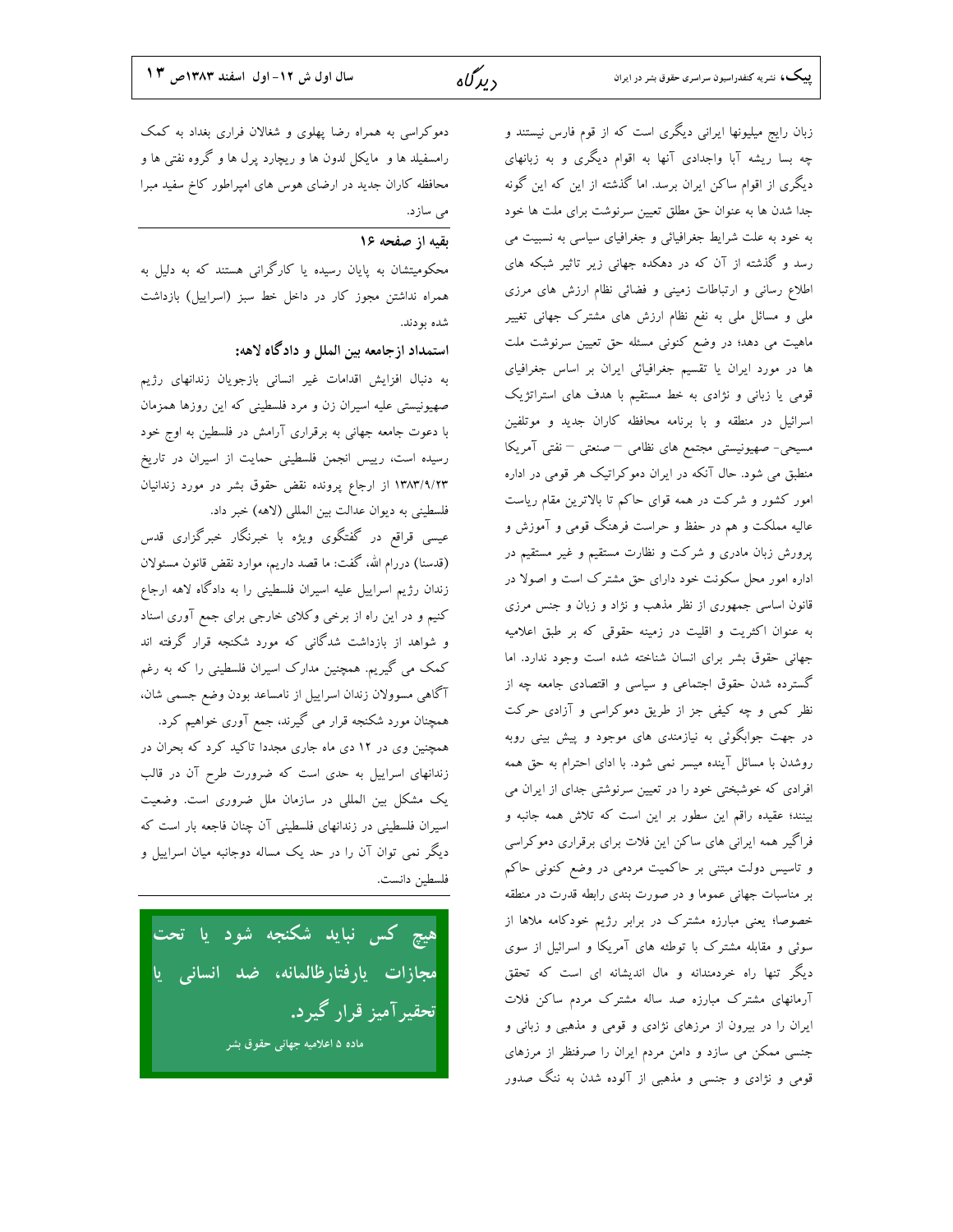سال اول ش ١٢- اول اسفند ١٣٨٣ص ٤ ١

گزار ش



گزارش اداره برنامه ریزی و سرشماری فلسطینی ها در تاریخ ۳۰ آذرماه سال جاری با اعلام این مطلب ، بخش هایی از اقدامات وحشیانه زندانبانان اسراییلی علیه کودکان اسیر را مورد اشاره قرار داده که از آن جمله می توان به عدم ارائه وعده های غذایی، نبود وسایل بهداشتی، انتشار حشرات موذی در اتاق زندان، نبود تهویه مناسب، در سلولها و … اشاره کرد.

آخرین گزارش ها حاکی از آن است که نیروهای نظامی اسرائیل کودکان فلسطینی را می ربایند وبا آزارواذیت ، آنها را مورد بازجویی قرارمی دهند. نظامیان صهیونیست تعدادی از کودکان را ۲۷ آذر ماه در منطقه الکرکفه در شهر بیت لحم ربودند و به نقطه نامعلومی انتقال دادند.

جمال ظواهره کودک ۹ ساله ای که در میان کودکان ربوده شده به چشم می خورد، پس از خروج ازمنزل برای بازی بادیگر کودکان فلسطینی ناپدید شد و نیمه شب ترسان و مضطرب به خانه بازگشت.



به خبرگزاری قدس در تاریخ ۱۳۸۳/۹/۲۹ از منابع مطلع خود در بیت لحم ضمن تاييد اين خبر به نقل ازخانواده

جمال الظواهره نوشت: فرزندشان پس از ربوده شدن به پست بازرسی نظامی جیلو در منطقه شمالی شهر بیت لحم انتقال داده شده و تحت بازجویی شدید نظامیان اسراییلی قرار گرفت. بازجویان نظامی اسرائیل با بکارگیری روشهای غیر اخلاقی و ایجاد رعب و ترس در این کودک فلسطینی او را مجبور به ارائه شماره تلفن منزل و اطلاعات دیگری کردند.

گفتنی است برادر ۱۷ ساله این کودک فلسطینی به اتهام عملیات ضد اسرائیلی به چهارسال وهفت ماه زندان و پرداخت غرامت مالی محکوم و هم اکنون در بازداشت نیروهای اسراییلی به سر می برد. آخرین آمار موسسه یهودی - فلسطینی سلیم نیز حکایت از آن دارد که حدود ۱۰۰ تا ۲۰۰ کودک فلسطینی در بازداشتگاههای اسرائیل به سر می برند که اتهام همه آنان تنها پرتاپ سنگ به طرف نظامیان اشغالگر عنوان شده است.

#### پرونده سنگین نقض حقوق بشر اسرائیل درسال ۲۰۰۴



سال ۲۰۰۴ در حالی پایان یافت که پرونده نقض حقوق بشر از سوی رژیم صهیونیستی به مراتب سنگین تر از گذشته شده است . این در حالی است که هیچیک از مجامع به اصطلاح حقوق بشری غرب واكنشى نسبت به اقدامات جنايت بار اين رژيم از خود نشان نمی دهند.

بنابر گزارش، اسرائیل کرد که ۱۵۹ اسیر فلسطینی را آزاد خواهد کرد. این دومین اقدام نمایشی رژیم صهیونیستی در آزادسازی اسيران فلسطيني است.

سی ام آذر ماه نیز ۱۷۰ فلسطینی ازبازداشتگاه های اسرائیل رها شدند . در حالی که مقامهای فلسطینی و ناظران سیاسی این اقدام را تنها مربوط به افرادی می دانند که مدت محکومیتشان تمام شده یا اینکه به دلیل تنها نداشتن مجوز کار بازداشت شده بودند.

کارشناسان معتقدند وضعیت اسیران فلسطینی همچنان در هاله ای از ابهام باقی مانده است.

آخرین گزارشها ازفلسطین حاکی از آن است که کودکان فلسطینی بسیاری در بازداشتگاه های اسرائیل وجود دارند ، از این گذشته سربازان اسرائیلی در روزهای اخیر به ربودن وبازجویی از کودکان فلسطینی نیز اقدام می کنند. در این بین شماری از زنان فلسطینی نیز درطول انتفاضه بازداشت شده اند که هنوز تکلیف آنها مشخص نيست، وضعيت حقوقي زندانيان فلسطيني با بازداشت هاي اداری در خلاء قانونی قرار گرفته و نیروهای امنیتی اسرائیل به دلخواه و بدون هیچ گونه حکم قضایی، مدت بازداشت این گونه زندانیان را تمدید می کنند. علاوه بر این وضعیت بهداشتی زندانهای اسرائیل نیز بسیار تهدید آمیز گزارش می شود.

## وضعیت کو دکان:

درحال حاضر ۳۱۲ کودک و نوجوان در زندانهای اسرائیل وجود دارند که ۷۴ نفر از آنها محکوم شده اند و ۲۲۰ نفر دیگر در انتظارمحاکمه هستند و ۱۸ کودک نیز در بازداشت اداری به سر می برند. از میان کودکان اسیر فلسطینی ۴۵ کودک بیمار و محروم از نظارت های بهداشتی و درمانی هستند، نظارتهایی که از ساده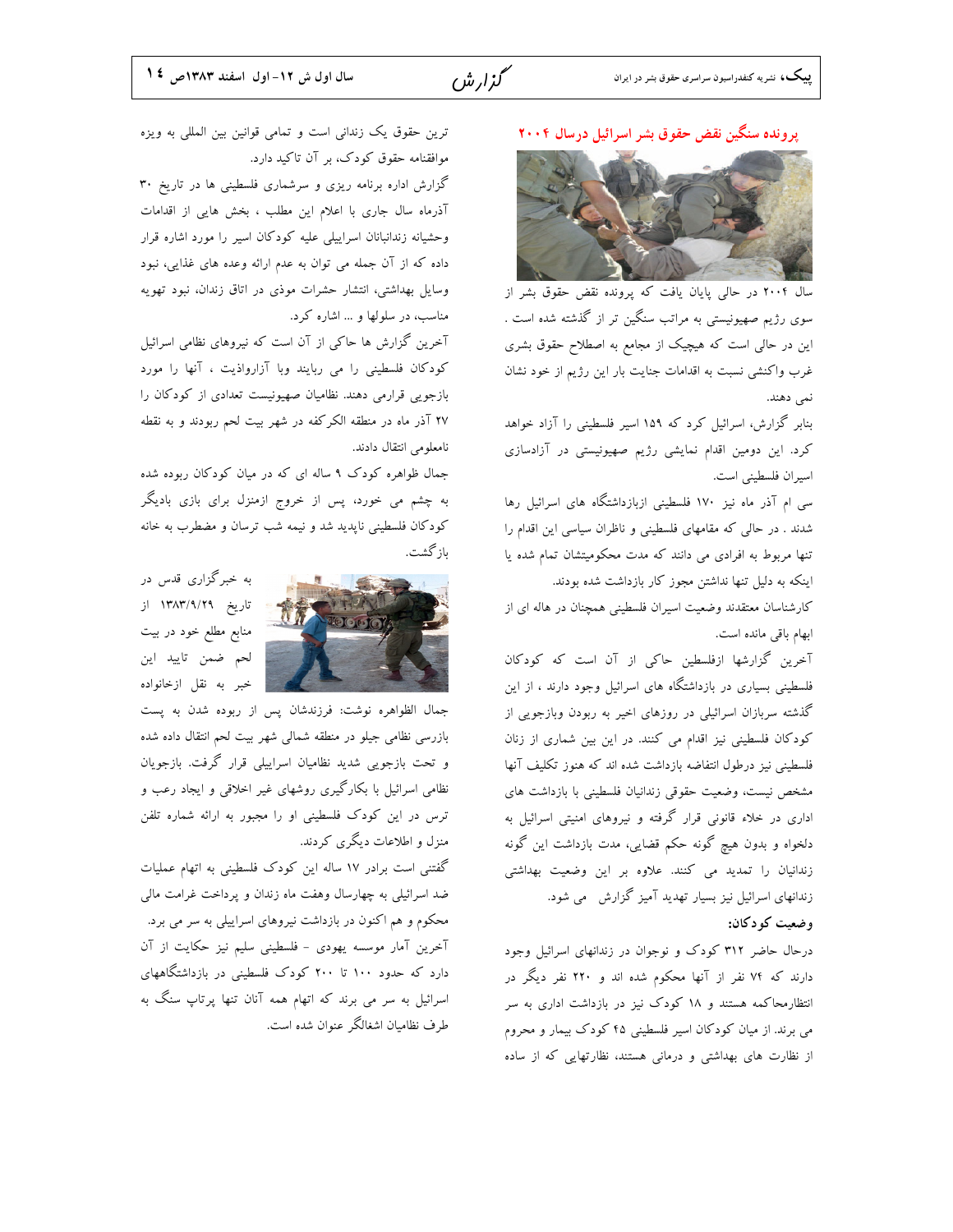سال اول ش ١٢- اول اسفند ١٣٨٣ص ١٥

گزار ش

وضعيت زنان:

گزارش اداره برنامه ریزی و سرشماری اسيران وآزادگان فلسطینی حاکی از آن است که ۳۰۰ زن

فلسطینی به ویژه از زمان آغاز انتفاضه در زندانهای اسرائیل به سر می بر ند.

به گزارش خبرگزاری قدس انجمن فلسطینی حمایت از اسیران با صدور بیانیه ای در تاریخ ۱۳۸۳/۹/۱۶ اعلام کرد که اسیران زن فلسطینی در زندانهای اسراییل با رفتارهای غیر اخلاقی ماموران امنیتی صهیونیستی مواجهند و به نقل از چند زن فلسطینی تاکید کرد که اسیران زن فلسطینی در زندان اشغالگران اسراییلی روزانه با رفتارهای بسیار وقیحانه بازجویان صهیونیستی روبرو هستند و آنان با توسل به این شیوه ها، از زنان فلسطینی اعتراف می گیرند.

این انجمن ، سرویس مخابرات اسرائیل (شاباک) را به فساد اخلاقی و رفتار غیر انسانی متهم و اعلام کرد: این سرویس با حمایت ازرژیم اسرائیل اجازه دارد که از ابزارها و روشهایی در برخورد با زندانیان فلسطینی استفاده کند که براساس قوانین بین المللی، بکارگیری آنها در جلسات بازجویی ممنوع است.

انجمن حمایت از اسیران فلسطینی، در بیانیه خود تصریح کرد: که در حال حاضر بیش از یکصد اسیر زن فلسطینی در زندانهای رژیم اسراییل در شرایط بسیار سخت بسر می برند و به طور بی سابقه ای مورد برخی تعرضات قرار می گیرند.

به گزارش خبرگزاری قدس در این حال اداره برنامه ریزی و سرشماری وزارت اسیران و آزادگان فلسطین در تاریخ ۱۳۸۳/۹/۳۰ اعلام کرد که در حال حاضر بیش از ۷۵۰۰ اسیر فلسطینی از جمله ۴۰۴ اسیری که قبل از تاسیس تشکیلات خودگردان در بازداشت بوده اند در زندانهای اسرائیلی به سر می برند.

در این بین ۶۷۱ اسیر نیز قبل از انتفاضه الاقصی زندانی شده اند. این گزارش حاکی است از مجموع کل اسیران و بازداشت شدگان فلسطینی ۱۸۷ اسیر از غزه، ۳۵۶ نفر از کرانه باختری، ۸۸ نفر از قدس و ۴۰ نفر دیگر از سرزمینهای اشغالی سال ۴۸ می باشد.

در بین اسیران یاد شده ۱۷۲۷ نفر متاهل و سرپرست خانواده هستند. ۱۲۷۹ نفر مدت محکومیتی بین یک ماه تا ۱۰ سال دارند و ۲۴۶اسیر نیز مدت محکومیتشان از ۱۰ تا ۱۵ سال است و در این بین ۴۷۷ نفر نیز محکومیتی ۱۵ ساله دارند.

تعداد اسیرانی که به ۵۰ سال زندان محکوم شده اند بالغ بر ۴۳۴ اسیر است. ۴۴۴ اسیرتاکنون ۱۰ سال محکومیت و ۱۴۰ نفر نیز ۱۵ سال و ۱۶ نفر نیز ۲۰ سال و ۵ اسیر نیز ۲۵ سال محکومیت خود را گذارنده اند. سعید العتبه با گذراندن ۲۸ سال محکومیت در زندان ، با سابقه ترین زندانی فلسطینی در بند زندان های رژیم اسراییل است.

تاکنون ۱۷۵اسیر دراثراستفاده غیر مجاز ازروشهای مختلف شکنجه در زندانهای اسرائیل شهید شده اند که ۷۰ نفر از این شهیدان به طور عامدانه پس از بازداشت به قتل رسیده اند.

وضعيت بهداشتي:

انجمن حمایت از اسیران فلسطینی درتازه ترین گزارش خود اعلام کرد که ۹۵۰ اسیر فلسطینی درنتیجه اهمال کاری های پزشکی و عدم درمان به موقع درزندان های اسراییل در آستانه مرگ قرار دارند.

عدم ارائه خدمات پزشکی به اسیران برخلاف تمامی قوانین بین المللي به ويژه كنوانسيون چهارم ژنو است كه بر حق استفاده از خدمات پزشکی در زمان اسارت تاکید دارد.

به گزارش خبرگزاری قدس این گزارش که در تاریخ ۱۳۸۳/۱۰/۲ صادر شده، خاطر نشان می کند، وضعیت بهداشتی اسیران فلسطینی آشکارا در چهارسال گذشته روبه وخامت گذاشته است که دخالت جدی جامعه بین الملل نسبت به مراقبت بهداشتی از اسیران را می طلبد.

گزارش انجمن فلسطینی حمایت از اسیران فاش کرد که حدود ۲۵۰ اسیر به ضرب گلوله نظامیان اسرائیلی پیش از بازداشت مجروح شده اند و ۲۵ اسیر دیگر نیز برخی از اعضای بدنشان فلج شده است. ۱۵ اسیر زن و مرد فلسطینی در زندانهای اسراییل به بیماری سرطان مبتلا شده اند.

از سوی دیگر گزارش اداره سرشماری اسیران و آزادگان فلسطینی در تاریخ ۱۳۸۳/۹/۳۰ حاکی از آن است که از مجموع زندانیان فلسطینی، ۹۰۰ اسیر از بیماری های مزمن و مختلف از جمله بیماریهای قلبی، مفاصل، چشمی (در حد نابینایی) و ... رنج می برند.

بحران در زندانهای اسراییل به حدی است که ضرورت طرح آن در قالب یک مشکل بین المللی در سازمان ملل ضروری است. وضعیت اسیران فلسطینی در زندانهای فلسطینی آن چنان فاجعه بار است که دیگر نمی توان آن را در حد یک مساله دوجانبه میان اسراييل وفلسطين دانست.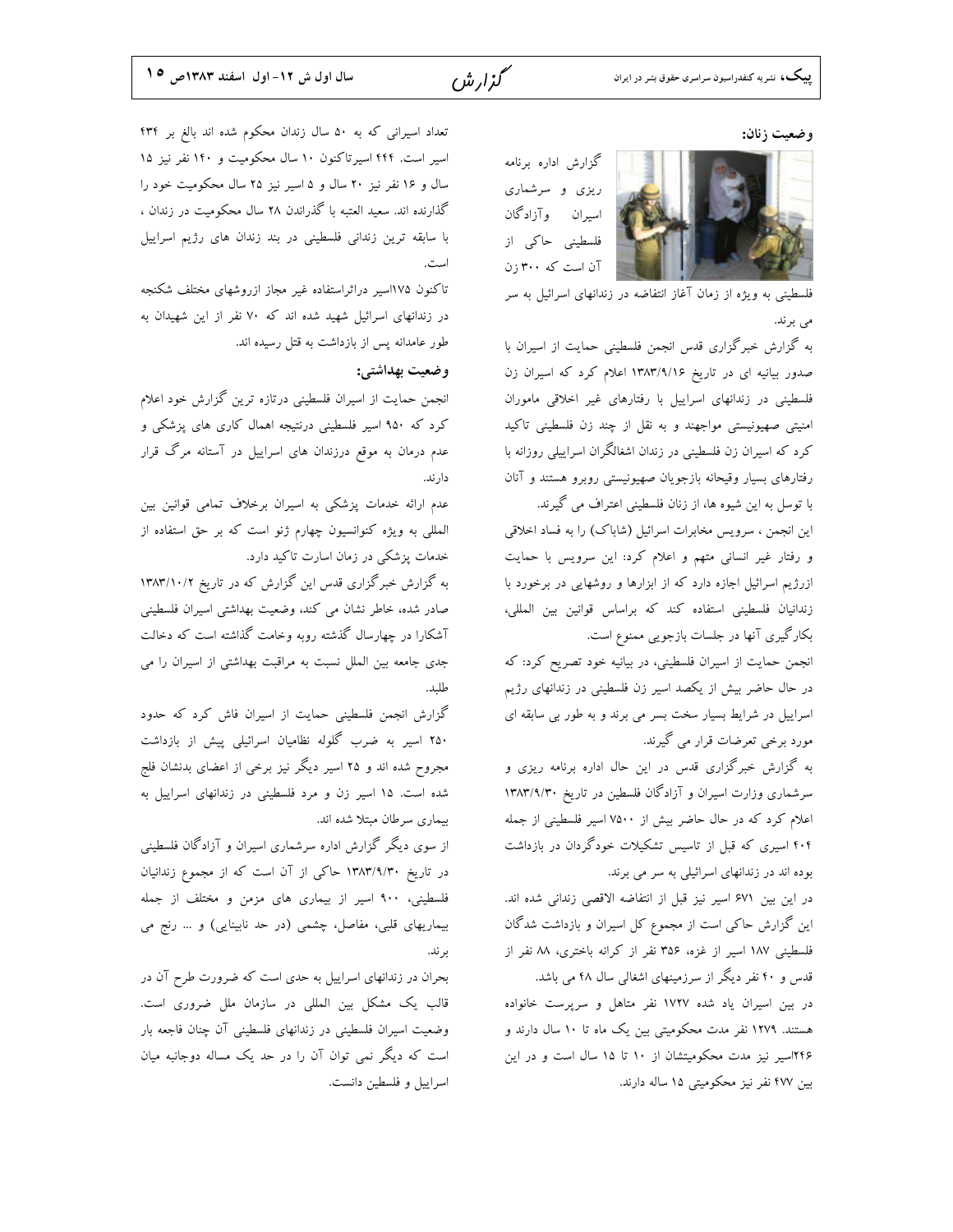گزارش

## بازداشتگاههای سری:

مقامات رژیم صهیونیستی در روزهای اخیر از وجود بازداشتگاههای مخفی که به بازجویی فلسطینی ها اختصاص دارد، یرده برداشتند. طبیعتا دسترسی به این بازداشتگاه ها ناممکن است و نمی توان آماری در این خصوص ارائه داد. زهافا گلئون عضو کنست اسرائیل اطلاعاتی را در مورد بازداشتگاههای سری در اسرائیل ارائه کرد اما قضات دادگاه عالی از انتشار مکان و جزنیات دقیق این بازداشتگاه خودداری کردند. زندان یاد شده با نام ۱۳۹۱ در داخل یک یادگان قرار دارد که مجهز به تجهیزات مدرن بازجويي است.

آهارون براک، رییس دادگاه عالی اسراییل در این مورد فقط گفت: ساختمان این بازداشتگاه درداخل اسراییل است و هیچ کس نبايد ازمحل دقيق آن اطلاع داشته باشد اما قاضى بركل نماينده قضات اسراییلی، گفت: محل این بازداشتگاه بین شهر الخضیرا و زندان كيشوف واقع است و اعلام مكان دقيق اين بازداشتگاه امنيت اسراییل را تهدید می کند.

افشای وجود بازداشتگاههای سری صهیونیستی درحالی است که مقامهای این رژیم همواره از وجود چنین مکانهایی ابراز بی اطلاعی و اعلام کرده اند که در دولت دموکراتیکی چون اسراییل وجود چنین زندانهایی معنا ندارد.

#### اعتصادب عمومی در اعتراض به بازداشت اداری:

بازداشت شدگان اداری فلسطین در اقدامی اعتراض آمیز نسبت به احکام دادگاههای اداری اسراییل، این دادگاهها راتحریم و از حاضر شدن در جلسه محاکمه خودداری کردند. این اقدام بازداشت شدگان فلسطینی در تاریخ ۱۳۸۳/۹/۳۰ با هدف نشان دادن عدم مشروعیت این دادگاه ها و اعتراض به تمدید مستمر احکام بازداشتشان صورت گرفت.

هشام عبدالرزاق وزیر امور اسیران و آزادگان، درمورد اعتصاب بازداشت شدگان اداری فلسطین در زندان های اسراییل، گفت: این اقدام گامی اعتراض آمیزو افشاگرانه در مورد سیاست نژادیرستانه مقام های قضایی اسراییل است اسیران اداری از زمان دستگیری شان فقط در بازداشت بوده اند. بدون آنکه موارد اتهامی آنها ثابت شو د.

از آنجا که اسراییلی ها موارد اتهامی مشخصی برای این اسیران ندارند، هر بار که زمان بازداشتشان به پایان می رسد احکام جدیدی صادر می کنند که بازداشت آنها را تمدید می کند. چنانچه موارد

اتهامی مشخصی در دست نباشد براساس قانون بازداشت شده باید به دادگاهی بالاتر ارجاع و دستور بازداشت اداری وی لغو شود. وزیر امور اسیران و آزادگان فلسطین خواستار فشارهای بین المللی علیه اسراییل با هدف توقف سیاست بازداشت اداری فلسطینی ها شد و آن را مغایر با معیارها و قوانین حقوق بشر و کنوانسیون ژنو دانست.

## اسراییل چه کسانی را آزاد کرد؟

رژیم اسراییل سی ام آذر ماه با آزادی ۱۷۰ اسیر فلسطینی موافقت کرد که اکثر آنها را کارگران و یا زندانیانی تشکیل می دادند که مدت محکومیت خود را سپری کرده و یا تنها چند روز به پایان مدت محکومیتشان باقی بود. رادیو رژیم صهیونیستی به نقل از سخنگوی ارتش این رژیم گفت: ۱۲۰ نفر از این اسیران عضو جنبش فتح و ۵۰ نفر از آنها نیز جزو کسانی بودند که بدون مجوز قانونی وارد سرزمین های اشغالی فلسطین (سال ۴۸) شده بودند. تل آویو همچنین مدعی شد که این اقدام را در پاسخ به حسن نیت رییس جمهوری مصر، حسنی مبارک، در آزادی عزام، عزام جاسوس این رژیم در مصر، انجام داده است.

به گزارش خبرگزاری قدس این اقدام تبلیغاتی اسراییل با واکنش نهادهای فلسطینی در داخل تشکیلات خودگردان مواجه شد و آنها اعلام کردند: اسیرانی که اسراییل قصد آزادی آنها را دارد. تنهاچند روزبه پایان مدت محکومیتشان باقی مانده است واین حرکتی نمایشی برای اقناع افکار عمومی جهان است .

روزنامه القدس العربي، چاپ لندن، در شماره ٢٩ آذربا اشاره به تصمیم کابینه آریل شارون در آزادی ۱۷۰ اسیر فلسطینی نوشت: شارون با این اقدام قصد دارد نگاه افکار عمومی جهان را از حملات نظامی گسترده ارتش به شهرهای رفح و خان یونس با اقدامی به ظاهر انسان دوستانه، منحرف کند.



رژیم اسراییل هفتم دی ماه بار دیگر اعلام کرد که قصد دارد ۱۵۹ اسیر فلسطيني را آزاد كند، عيسى قراقع، رييس انجمن فلسطيني حمايت ازاسیران، اقدام اسراییل در آزادی این

اسیران را درتلاش برای گمراه کردن افکار عمومی جهان نسبت به رنج و مشقت ٨ هزار اسير فلسطيني در بند زندانهاي اسراييل توصیف کرد و گفت: اسراییل تقریبا همین تعداد فلسطینی را هفته گذشته بازداشت کرده است، کسانی که آزاد شده اند با مدت بقیه در صفحه ١٣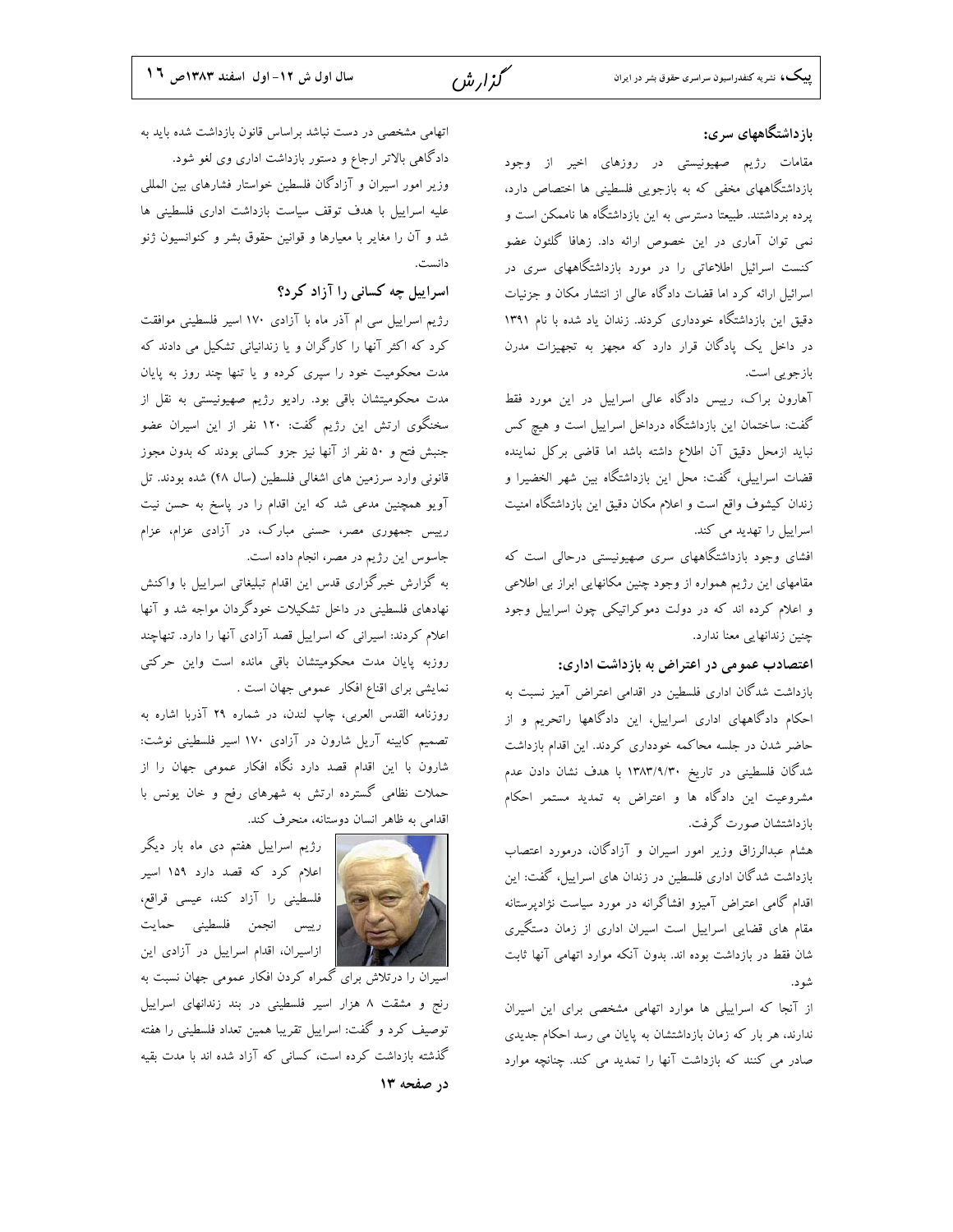آمریکا، دمکراسی و کودتا



بیل کلینتون، رئیس جمهور سابق آمریکا، اخیرا در حاشیه اجلاس مجمع جهانی اقتصاد که در ناحیه ای برفگیر در کشور سوئیس به نام 'داووس' برگزار می شود، با چارلی رز، خبرنگار یک مجله آمریکایی به مصاحبه نشست و از دیدگاه های خود درباره مسایل مختلف بين المللي و از جمله ايران سخن گفت.

ایران و آمریکا اگرچه از زمان روی کار آمدن جورج بوش رفته رفته چنان رو در روی یکدیگر قرار گرفتند که برخی ناظران بین المللی با نگرانی از احتمال وقوع درگیری نظامی بین دو کشور خبر می دهند، اما در دوران بیل کلینتون آنقدر به هم نزدیک شده بودند که دیگر سردادن شعار 'مرگ بر آمریکا' در مراسم مختلف در ایران می رفت که به فراموشی سپرده شود. آن روزها هفته ای نبود که مقام های دو طرف مستقیم یا غیر مستقیم از طریق واسطه هایی مثل شبکه "سی ان ان" پیامهایی پر از مهر به یکدیگر نفرستند و عظمت های "مردمی" یکدیگر را نستایند.

اگرچه آن روزها گذشته و بار دیگر شعار معروف 'مرگ بر آمریکا' ایران را فراگرفته و در آمریکا نیز سخنرانان دولتی، ایران را 'حامی تروریسم' معرفی می کنند و بحران روبه اوج گیری است، اما از قرار معلوم آقای کلینتون همچنان به ادبیات سیاسی که دولت او در مورد ایران به کار گرفت پایبند است.

بیل کلینتون در این مصاحبه پس از ارائه توصیفی درباره اوضاع جهاني، وقتي به ايران رسيد گفت:



"ايران موردى كاملا متفاوت دارد. داستان اندوهبار اين كشور در واقع از دهه ۱۹۵۰ آغاز شد که آمریکا، دولت

دکتر مصدق را که براساس دمکراسی پارلمانی توسط مردم ایران برگزیده شده بود سرنگون کرد و شاه (محمدرضا پهلوی) را به ایران باز گرداند. شاه نیز توسط آیت الله خمینی سرنگون گردید و

در نتيجه ما به آغوش صدام حسين افتاديم. اكثر اعمال فجيع صدام حسین در دهه ۱۹۸۰ با آگاهی و حمایت کامل آمریکا صورت گرفت. ما ایران را از دمکراسی پارلمانی در دهه ۱۹۵۰ محروم ساختیم. "وی افزود: "حداقل این اعتقاد من است. من میدانم که گفتن این موضوع از جانب یک آمریکائی پسندیده نیست اما من هنگامیکه محمد خاتمی به ریاست جمهوری برگزیده شد در این مورد عذرخواهی کردم و علنا اذعان داشتم که آمریکا باعث سقوط دكتر مصدق شد اين واقعيت است و از بابت آن پوزش طلبيدم." با ترجیح راه حل نظامی بر دیپلماسی موافق نیستم.



ئيس جمهور پيشين آمریکا به طور ضمنی ے ۔<br>پاکستان می کند که تلاشهای نه دولت وی برای عادی اللہ کیا ہے۔<br>اللہ سے اس سازی روابط با ایران ناکام

گذاشته شده و می افزاید: "من امیدوارم که ما بتوانیم با ایران به نوعی دوباره رابطه برقرار سازیم. به تصور من ابتکار عمل اروپائی ها برای پایان دادن به بحران برنامه هسته ای ایران در اصل کار درستی است."

البته آقای کلینتون به طور کلی منکر کارایی احتمالی شیوه ای که جورج بوش در پیش گرفته نیز نشده و می گوید: "من فکر میکنم که پرزیدنت بوش با حفظ گزینه اقدام نظامی در مقابل ایران – بدون آنکه بر آن اصرار ورزد- روش درستی اتخاذ کرده است من با آنچه ترجیح راه حل نظامی بر راه حل دیپلماتیک به نظر میرسد موافق نيستم."

آقای کلینتون سپس روند چند انتخابات اخیر ایران را بررسی می کند که البته ظاهرا بررسی چندان دقیق نیست. وی می گوید: "ایران تنها کشوری در جهان است که از زمان انتخابات ریاست جمهوری که در آن محمد خاتمی به پیروزی رسید تاکنون شاهد برگزاری شش انتخابات دیگر بوده است: دو انتخابات ریاست جمهوری، دو انتخابات پارلمانی و دو انتخابات شوراهای شهر. در هریک از این انتخابات کسانی که سیاستهایشان برای من آشناتر است موفق به ربودن دوسوم یا ۷۰ در صد از آراء مردم شده اند.″ حمله احتمالی آمریکا یا اسرائیل به ایران

چارلز رز از آقای کلینتون می پرسد آیا اینها (منتخبین) همان کسانی هستند که قدرت را بدست دارند؛ که بیل کلینتون توضیح می دهد "مشکل در اینجاست. طبق قانون اساسی، دستگاه رهبری که در راس آن آیت الله خامنه ای قرار دارد قدرت تخصیص بودجه به فعالیت های اطلاعاتی و تروریسم را دارد."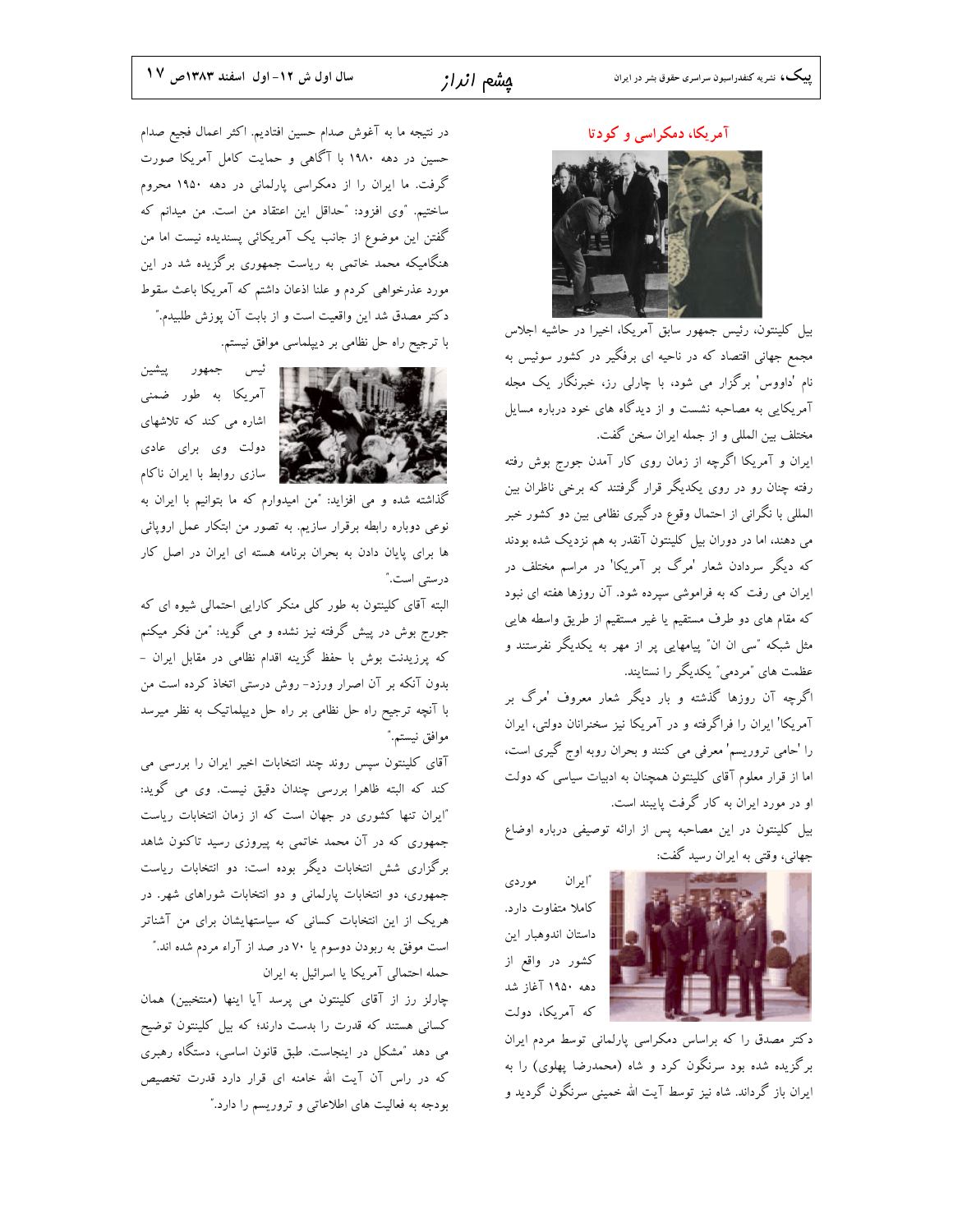به گفته او، ″دستگاه رهبری میتواند مانع از تصویب قوانین شود و نامزدهای انتخاباتی را خذف کند. به عبارت دیگر، آنهائی که تنها آراء سی در صد مردم را دارند، می توانند مانع از کار کسانی شوند که با آراء ۷۰ در صد از مردم انتخاب شده اند و رئیس جمهور درمیان این دو قرار گرفته که باعث شده مردم روز به روز بیشتر از وی دلسرد و سرخورده شوند. اما مهمترین سوالی که در حال حاضر مطرح است، اینست که در صورت حمله نظامی، کسانی که دو سوم آراء را بدست آورده اند چه واکنشی نشان خواهند داد." بیل کلینتون در پاسخ به این سوال خبرنگار که پرسیده حدس شما چیست؟ می گوید: "بستگی به اقدام نظامی دارد همه از حمله اسرائیل به تاسیسا ت هسته ای عراق درسال ۱۹۸۱ صحبت به میان میاورند که به نظر من در واقع اقدام بدی نبود زیرا صدام حسین را از توسعه سلاحهای هسته ای برای سالیان دراز باز داشت. اما این موضوع برای من روشن نیست که با ایران چه باید کرد. ما با کشوری مثل عراق روبرو نیستیم. ما به عراق حمله کردیم چون میدانستیم که قادر به صدمه زدن به همسایگان خود و آمریکا نیست، ایران سه برابر بزرگتر از عراق است. از اینرو من فکر میکنم که میتوان یک راه حل سیاسی پیدا کرد."

چارلز رز سپس از آقای کلینتون می پرسد اگر اسرائیل خواست دست به چنین اقدامی بزند واکنش آمریکا چه خواهد بود؟

بیل کلینتون به سادگی می گوید: "نباید گذاشت دست به چنین کاری بزند." آقای کلینتون می افزاید: "باید اول حداکثر تلاشهای دیپلماتیک را به عمل آورد. نگرانی واقعی ما از بابت ایران همان نگرانی است که در آغاز از بابت برنامه هسته ای پاکستان داشتیم. یعنی اینکه اگر آن گروهی که نماینده یک سوم از مردم ایرانند و رهبری را به عهده دارند تصمیم به خارج کردن مواد هسته ای از ایران بگیرند و آن را در اختیارتروریستها قرار دهند چه خواهد شد؟"

چارلز رز در ادامه تصریح می کند: اما سوالی که در حال حاضر برای آمریکا و کشورهای دیگر مطرح می باشد اینست که اگر آنگونه که ایرانیان می گویند، به ساخت سلاح هسته ای نزدیک شده اند و مذاکرات با این کشور به نتیجه نرسد، چه خواهد شد؟ منظورم اینست که رئیس جمهور آمریکا چه خواهد کرد؟

بیل کلینتون برای گریز از پاسخ دادن این سوال دشوار، جواب ساده ای ارائه می دهد و آن اینکه: "من چهار سال است اطلاعاتی ندارم."

خبرنگار البته او را رها نمی کند و می پرسد منظور چه نوع اطلاعاتی است؟ که آقای کلینتون در توضیح می گوید: "من

نمیدانم که آیا هدف را (احتمالا تاسیسات اتمی) می توان با یک یا دو بمب در ایران از بین برد، بدون آنکه به مردم غیر نظامی تلفات جانی وارد آید یا اصلا می توان چنین اقدامی را درنظر گرفت. من نمیدانم و نمی گویم چنین راهی در پیش پای ما قرار گر فته است.″



آقای کلینتون این گفته چارلز رز را كه اكثرا معتقدند چنين اقدامي (حمله نظامی) در مورد ایران بسیار مشکلتر خواهد بود، تایید می کند و می گوید: "آنها حريف سرسخت ترى هستند. از آن گذشته، معلوم نیست که بریتانیا،

آلمان، فرانسه و دیگر دوستان ما نتوانند از تلاشهای خود نتیجه بگیرند. باید راهی برای انجام معامله با ایران وجود داشته باشد. میدانید که رهبران ایران تمام درها را به روی دمکراسی نبسته اند.

به نظر من باید تا جای ممکن از دیپلماسی استفاده کرد." خبرنگار می پرسد: آیا دیپلماسی به معنای دادن امتیازاتی به ایران است؟ منظور چیست؟ آیا به ایران گفته می شود که تحریم اقتصادی یا هرگونه تحریم دیگر علیه این این کشور به ا جراء گذاشته نخواهد شد و امکانات تجارت جهانی در اختیار ش قرار خواهد گرفت؟ بیل کلینتون در پاسخ می گوید: "بله همه اینها و جزئیات بیشتردیگر. بریتانیا فرانسه و آلمان برنامه های تجاری قابل توجهی را در این مورد در نظر گرفته بودند که ایران از انجام آن خودداری کرد و همه چیز دوباره به همان وضع سابق برگشت. تصمیم ایران به داشتن سلاح هسته ای به تعبیر این کشور از عظمت ملی باز می گردد اما هرگز نباید تصور استفاده از آن را بخود راه دهد زیرا در آتش آن خواهد سوخت. به این دلیل بود که در دوران جنگ سرد، این سلاحها بکار گرفته نشد."

البته این سخنان آقای کلینتون به معنی پذیرش مسلح شدن ایران به سلاح های هسته ای از دید وی نیست زیرا بلافاصله تاکید می کند که "ما به هیچوجه حاضر به قبول برخورداری ایران از چنین سلاحهایی نخواهیم بود حتی اگر هرگز قصد استفاده از آن رانداشته باشد. اول به این دلیل که اوضاع خاورمیانه را تحت تاثیر قرار خواهد داد و دیگر اینکه هرچه بر تعداد کشورهای دارای سلاحهای هسته ای افزوده شود، دسترسی به مواد هسته ای در جهان بیشتر خواهد شد. یکی از مسائلی که بعد از حملات یازدهم سپتامبر به آن توجه نشد، لزوم محدود ساختن مواد شیمییایی، میکروبی و هسته ای بود که باعث شد ما اکنون با موقعیت کنونی روبرو شویم! و من راه حل ساده ای برای آن ندارم."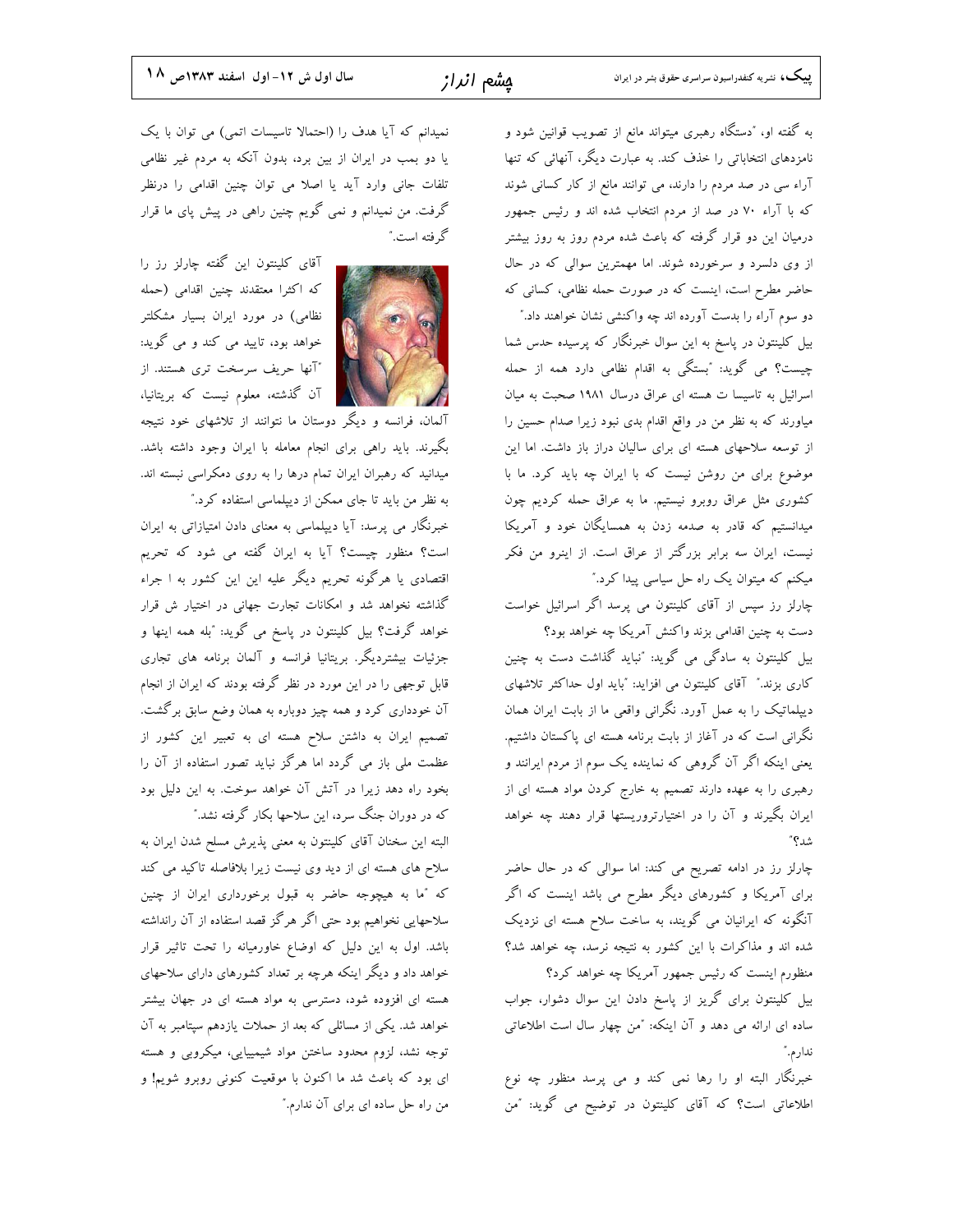كفتكه

## سلول انفرادي، ابزار شكنجه روحى

#### كانون مدافعان حقوق بشر

به ابتکار کانون مدافعان حقوق بشر، صبح روز دوشنبه ۲۸ دیماه یک کنفرانس مطبوعاتی در محل دفتر كانون با موضوع سلول انفرادي و شکنجه سفید برگزار شد. هدف اصلی این کنفرانس



برشمردن آثار اجتماعي، سياسي و روحي به سر بردن در سلول انفرادی و جلب توجه افکار عمومی و ودعوت مسئولان قوه قضاییه به برچيدن سلول هاي انفرادي بعنوان ابزار شكنجه روحي متهم بود. شماری از شخصیت های اجتماعی سیاسی که خود متحمل زندان انفرادي شده اند به ذكر شرايط و پيامدهاي حبس انفرادي اشاره كردند. آقايان دكتر پيمان، مهندس صباغيان، على افشارى، محمد شریف، مهندس سحابی، محمد سیف زاده و خانم ها شیرین عبادی و نرگس محمدی از سخنرانان مجلس بودند.

خانم نرگس محمدي همسر آقاي تقي رحماني، زنداني ملي مذهبي که خود مدتهاست بلاتکلیف در زندان به سر میبرد و متحمل حبس هاي انفرادي طولانی نيز بوده، در توضيح بيشتر جلسه روز دوشنبه كانون مدافعان حقوق بشر گفت :

" سلول انفرادي از نظر ما مدافعان حقوق بشر اولا جايگاه قانوني چه از نظر داخلی و چه از نظر بین المللی ندارد. دوم این شیوه اي ضد بشري است که ديگر قابل دفاع نيست و تاريخچه آن به قرون وسطی و کشورهایِ کمونیستی بر میگردد. آمار خرداد و تیر سال ۸۲ نشان میدهد که تعداد زیادی دانشجو در سلول های انفرادی محبوس شده اند. آمار سال ۸۳ حاکی از این است که تعداد زیادی روزنامه نگار و وبلاگ نویس به سلول انفرادی روانه شده اند. سلول انفرادي به عنوان يک رويه در سيستم قضايي ايران در مورد زندانیان سیاسی بکار گرفته میشود که حامیان آزادی بیان و عقیده اند. بر اساس اصول مصرح اعلامیح حقوق بشر؟ آزادی بیان و عقيده مشروع است و ايران بايد تابع اين قوانين باشد چون ما ميثاق هاي جهاني را پذيرفته ايم.

این کنفرانس مطبوعاتی دو وجه مثبت داشت: اولا بر اساس آمار بود و دوم بر اساس مستندات زنده و واقعي بود. بسياري از قربانيان اين شيوه ضد بشري در اين جلسه حضور داشتند و از دوران

انفرادی خود گفتند که شکنجه شده اند. شکنجه ای هست به نام شكنحه سفىد..."

تداوم فشار بر متهم و زندانی با توسل به انفرادی کردن او در دوره بازداشت در ایران آنقدر چشمگیر است که گویی این عمل پایگاهی قانونی دارد و مجریان با اتکاء به قوانین به انجام آن مبادرت میکنند. حال آن که چنین نیست. آقای محمد سیف زاده که خود در دهه ۶۰ از جمله زندانیان سیاسی بوده و اینک از فعالان کانون مدافعان حقوق بشر است در پاسخ این پرسش که آیا حبس متهم یا خاطی در سلول انفرادیِ قانونی است میگوید:

آقای مممر شریف در این ملسه از تمربه فور از سلول انفراري <sub>در د</sub>هه ۶۰ گفت و از فبرنگاران و مهمانان مراسع فواست روزهای سیاه آن روران را به فراموشی نسیارنر که در سلول انفراري شلیک هر گلوله، صرای گرفتن . فإن السان هاي زياري بور.

" قطعا غیر قانونی است. اما در رژیم گذشته ما در قانون مجازات عمومی در حبس هایمان یک حبس مجرد با اعمال شاقه داشتیم و يک حبس مجرد. بعضي ها تلقي شان از حبس مجرد سلول انفرادي است. با توجه به این که در قانون اساسی هر گونه هتک حرمت از انسان منع شده بود، سلول انفرادي از زمان تصويب قانون اساسي و حتــی از زمان قانون مجازات عمومی در سال ۵۲ غیر قانونی شده بود. متاسفانه این عمل ادامه پیدا کرد تا دوران ریاست آقای یزدی كه آيين نامه اي نوشته شد و در قسمتي از اين آيين نامه بعنوان تنبیه انضباطی گفته شده بود اگر زندانی تخلفی انجام دهد بر حسب تصمیم مقامات و شورای زندان میتوان حداکثر به مدت یکماه خاطی را در حبس انفرادیِ نگهداشت. بعد از آن دیوان عدالت اداري طي رايي در هيات عمومي ديوان مبادرت به ابطال اين قسمت از آیین نامه کرد. بنابراین بطور اساسی سلول انفرادی پدیده اي غير قانوني، غير شرعي، غير حقوقي و بر خلاف كرامت انساني است."

آقاي محمد شريف در اين جلسه از تجربه خود از سلول انفرادي در دهه ۶۰ گفت و از خبرنگاران و مهمانان مراسم خواست روزهاي سیاه آن دوران را به فراموشی نسپارند که در سلول انفرادیِ شلیک هر گلوله، صدای گرفتن جان انسان های زیادی بود. مهندس سحابی از ۴۴۱ روز زندان انفرادی و فشارهای جان فرسا که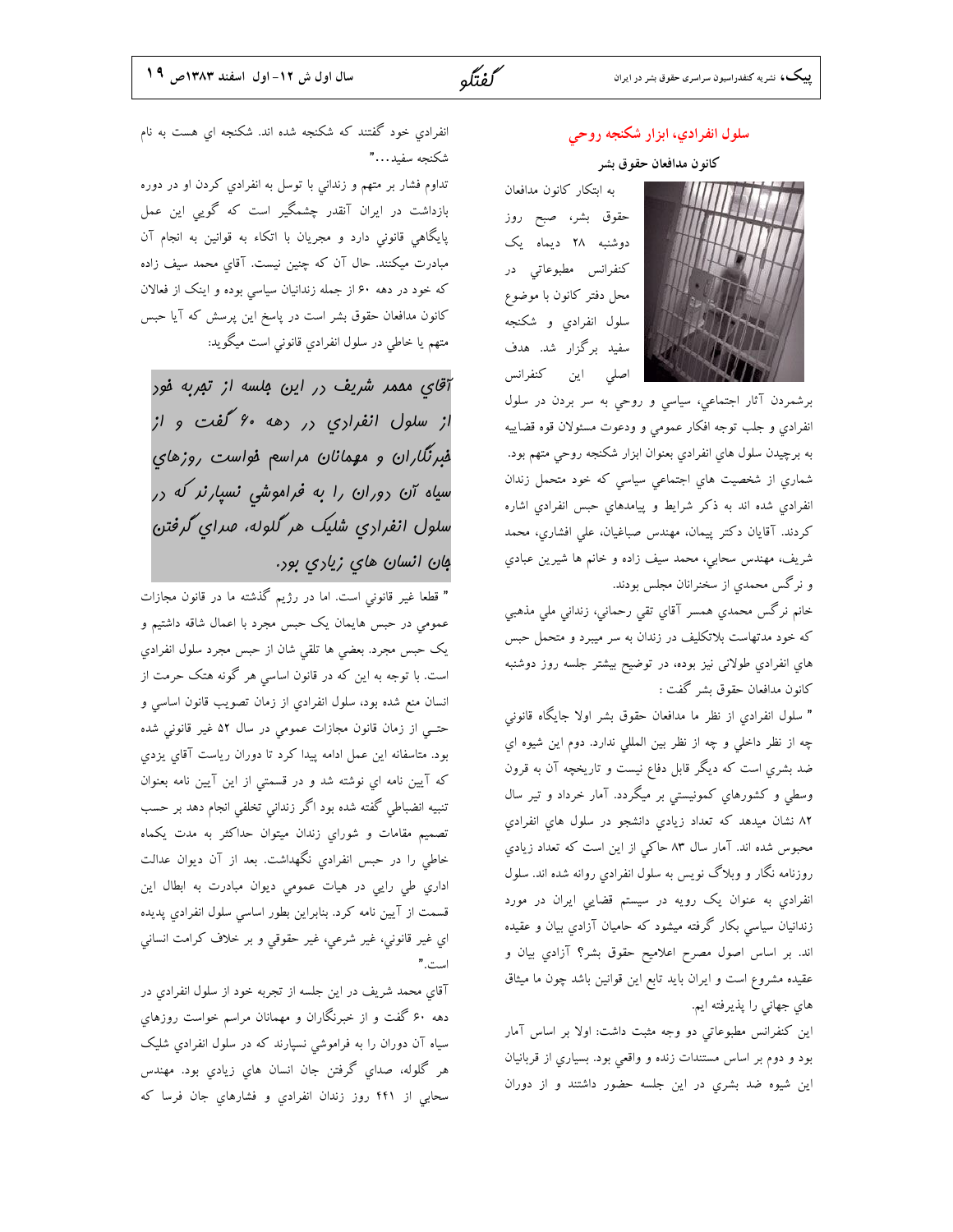# سرانجام او را روانه بخش سي سي يو بيمارستان كرد، گفت. محمد سیف زاده از سال ۶۳ گفت که چطور در سلول انفرادی، فردی از ساواک را بعنوان بازرس زندان دید و چگونه از درون تهی شد. خانم عبادي با صداي رسا در سخنان خود گفت سلول انفرادي در ايران هست و سلول انفرادي شكنجه است. خانم عبادي با تجليل از مهنس سحابی گفت در رابطه با پرونده نوار سازان تنها ۲۵ روز انفرادی کشیده است اما فشار آنقدر زیاد بود که مشکل لکنت زبانش که از ۱۴ سالگی به بعد رفع شده بود، بازگشت.

خانم محمدی در پاسخ به این سوال که چرا کانون کمتر به مسائل دهه ۶۰ و زندانیان ۱۳، ۱۴ ساله ای که گاه به مدت دو سه سال انفرادي كشيده اند توجه ميكند، گفت:

" واقعیت اینست که در مورد سلول انفرادی و قربانیان آن هنوز تحقیق کاملی در ایران صورت نگرفته و یکسی از اهداف کانون مدافعان حقوق بشر كه در اعلاميه مراسم نيز قيد شده بود، اين است که سعی کنیم سلول انفرادی را که در سیستم قضایی ایران بکار گرفته میشود و قربانیان زیادي میدهد یک مسئله مطرود و منسوخ در جامعه بين الملل و داخل مطرح كنيم. اين مسئله جاي تحقيق زیاد در دهه ۶۰ نیز دارد. آقایان شریف و سیف زاده که خودشان زندانی دهه ۶۰ بوده اند هر کدام در مراسم دوشنبه به مدت یکربع از تجربه هاي خود از زندان هاي دهه شصت گفتند که مطالب نو و جذابی برای خبرنگاران و حاضران بود."

#### عدم صلاحیت دادگاه

سازمان ديده بان حقوق بشر با انتشاربیانیه ای صدور حکم ۱۴سال زندان برای آرش سیگارچی روزنامه نگار و وبلاگ نویس گیلانی را محکوم

نمودو تاکید کرد محاکمه سیگارچی دنباله پروژه سیستماتیک دولت ایران برای جلوگیری و سرکوب آزادی بیان در ایران است. محمد سیف زاده که طبق خواست آرش سیگارچی و خانواده اش وکالت او را پذيرفته به پرسش هاي جاري در مورد <mark>سردبير</mark> روزنامه "گیلان امروز" پاسخ داد.

#### پرسش ها: مهيندخت مصباح

م.م: آقای سیف زاده شما وکالت آقای سیگارچی را بر عهده گرفته اید. حقیقتا چه اتهامی متوجه ایشان بوده که ۱۴ سال به ایشان حکم داده اند؟

محمد سيف زاده: البته بايد ابتدا توضيح بدهم كه وكالتنامه را من امضا كردم و به امضاي خانم عبادي هم رساندم. ولي اول بايست به رشت برویم و با آقای سیگارچی در زندان ملاقات کنیم و وكالت نامه را به امضايشان برسانيم تا ما وكيل شان محسوب شويم. اما اتهاماتی که به ایشان بسته شده به اینقرارند: اهانت به بنیانگزار جمهوری اسلامی، به رهبری، به ریاست جمهوری، به ریاست مجمع تشخیص مصلحت نظام، جاسوسی، همکاریِ با دول متخاصم، که در پرانتز نوشته شده آمریکا، تحریک به اغتشاش و همکاری با گروههای معاند که ظاهرا مقصود مجاهدین است.

م م: در خبرها آمده که دادگاه بطور غیر علنی برگزار شده است. اصلا از لحاظ موازین قانونی چنین دادگاهی صلاحیت دارد؟

محمد سیف زاده: هم دادگاه فاقد صلاحیت بوده و هم|ینکه دهها ایراد به این نحوه تشکیل دادگاه وارد است. اما چون ما هنوز پرونده را نخوانده ایم، جزییات رانمیدانیم که آیا دادگاه علنی بوده یا غیر علنی. ولی قطعا دادرسی منصفانه نبوده و بدون حضورهیات منصفه و وكيل انجام شده است.

م م: ميتوانيد بفرماييد بطور كلي ايرادهاي قانوني مترتب به اين پرونده چه چیزهایی هستند؟

محمد سیف زاده: ایرادهایی که من بترتیب گرفتم در چهارده، پانزده صفحه نوشته شده است. از جمله اینکه طبق اصول ۱۵۹ و ١٧٢ قانون اساسي، دادگاههاي انقلاب فاقد صلاحيت ذاتي هستند. بنابراین اینها حق ندارند در هیچ مسئلهای رسیدگی بکنند. مطلب دوم این هست که تنها دادگاه صلاحیتدار به موجب اصل ۱۶۸ قانون اساسی و همچنین تبصره ذیل ماده ۲۰، تشکیل دادگاههاي عمومی مصوب ۷۳ اصلاحیه سال ۸۱ ، تنها دادگاه صالح برای رسیدگی به جرایم سیاسی و مطبوعاتی و عقیدتی، دادگاههای کیفری استان هستند که با حضور هیات منصفه تشکیل میشوند و مرجع تجدید نظر آن هم دیوان کشور است. در حالیکه چنین وضعیتی وجود نداشته است. از اردیبهشت ۸۳ حضور وکیل در پروندههاي جزايي، الزامي و اجباري شده و حال آنکه در راي نوشته اند خود ايشان از حق داشتن وكيل تسخيري نيز صرفنظر نموده است، در حاليكه قانونا اين الزامي است. نحوه صدور راي نشان میدهد که عمده و اساس اتهام ایشان مصاحبه با «رادیو فردا» و همچنین نوشتن مقالاتی در روزنامه «گیلان امروز» در نقد اعدامهاي دهه ۶۰ بوده است. ما اينرا از راي استنباط مي كنيم. بعد بر این مبانی آمدهاند چنین اتهاماتی را به آقایِ سیگارچی زدهاند که ما از همه ایراد گرفتیم و امیدواریم که هفته آینده بتوانیم هم بقیه در صفحه ۲۵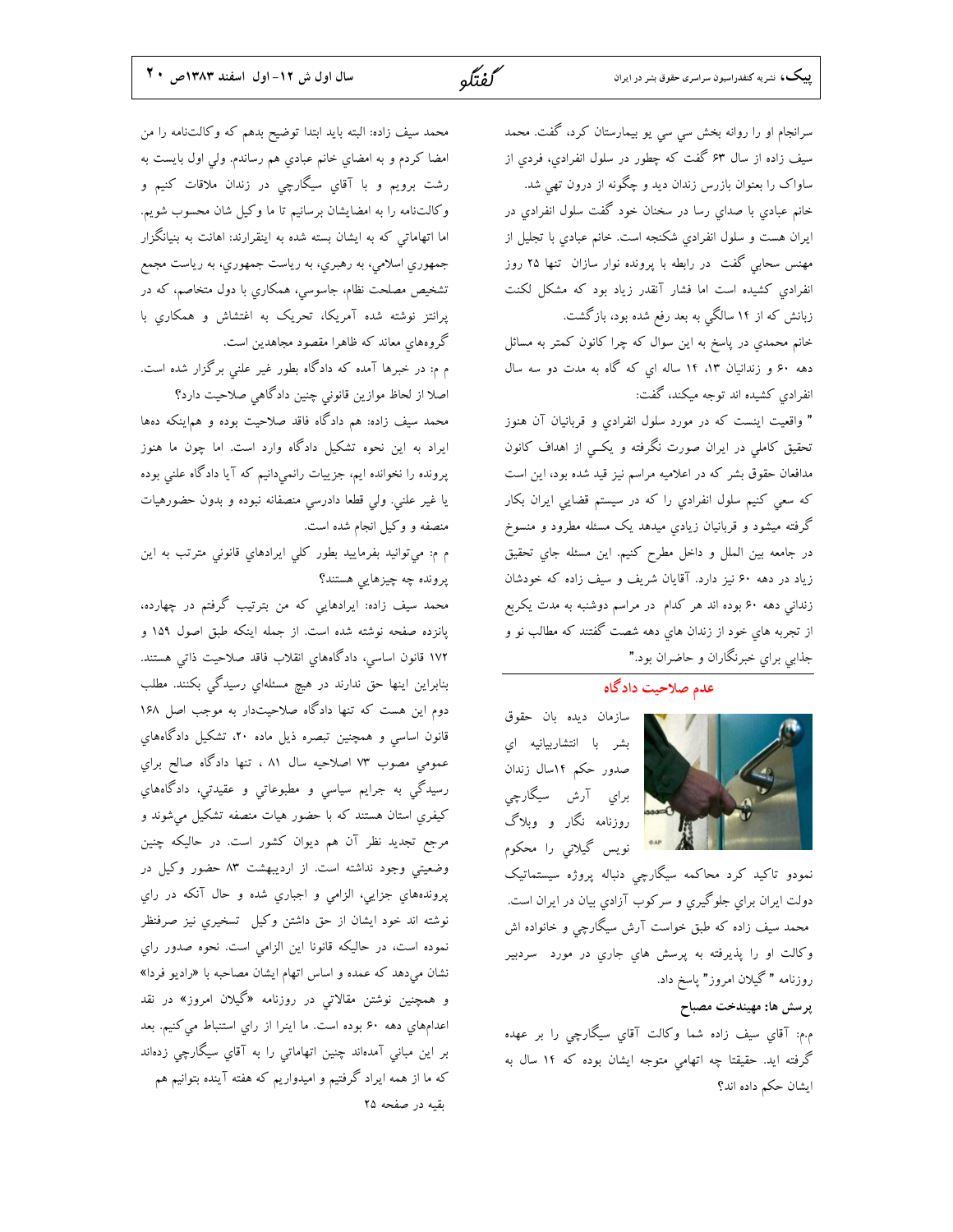بهرام محيى

#### فلسفه ی حقوق بشر هم راهبرد و هم راهکار(گفتار نخست)



و نخبگان سیاسی ایران قرار گرفته و حتا به مرکز دایره ی توجه بخش بزرگی از آنان رانده شده است.

دشواری اما در آنجاست که حقوق بشر را به مثابه فرآورده ای پرورده در گهواره ی اندیشه ی مغرب زمین، به سادگی و به طور آماده نمی توان وارد جامعه ای ساخت که در آن انسانها عمدتا" دارای وظیفه اند و نه حق. در واقع مفهوم حقوق بشر، همانند سایر مفاهیم فلسفی و اجتماعی و سیاسی ساخته شده در فرهنگ مغرب زمین، دارای شالوده ی فکری محکم و پشتوانه ی نظری و تاریخی پر صلابتی است که در میدانهای پیکار اندیشه و دگرگونیهای ژرف اجتماعی صیقل خورده و به جزیی از این فرهنگ تبدیل شده است. به عبارت روشن تر، آشنایی با بستر فکری، فرهنگی و تاریخی حقوق بشر، پیش شرط ضرور درک صحیح از این مفهوم می باشد.

باید تاکید کرد که حقوق بشر به مفهوم امروزین آن، از دمکراسی تفکیک ناپذیر است و در واقع رعایت حقوق بشر است که به حکومت حقانیت می بخشد. در نقطه ی مقابل، اصولا" انتظار رعایت موازین حقوق بشر از نظامهایی که بنیاد آنها نه بر موازین دمکراتیک که بر خودکامگی استوار است، دور از عقل سلیم است. متفکرانی که در حوزه ی فلسفه ی اخلاق و حقوق بشر به ژرف اندیشی پرداخته اند، بر رابطه ی تنگاتنگ حقانیت نظام سیاسی و رعایت حقوق بشر انگشت می گذارند. آنان از جمله تصریح می کنند که رعایت حقوق بشر، همواره بخشی از وظیفه ی یک نظام حکومتی مشروع است و این نظریه که حقوق بشر خصلت جهانشمول دارد، تنها می تواند به این معنا باشد که هر نظام حکومتی که آن را رعایت نمی کند و شهروندان خود را از آن محروم می سازد، نمی تواند به مثابه یک نظام سیاسی مشروع به حساب آيد.

اگرچه امروزه، نظام دمکراتیک از صورت یگانه ای برخوردار نیست و اشکال متنوعی دارد، اما می توان تصریح کرد که معضل

و وظیفه ی محوری و مشترک همه ی نظامهای دمکراتیک، تنظیم عقلانی رابطه ی پرتنش میان آزادی فرد، با جامعه و دولت است. چرا که این آزادی فرد است که به ناگزیر در رابطه با نظم اجتماعی محدود می گردد، نظمی که علیرغم ایجاد مرز برای آزادی فرد، می بایست متقابلا" زمینه ی شکوفایی شخصیت وی را نیز فراهم آورد. اگر اصول و شاخصهای نظام دمکراتیک را به مثابه آجرهایی در بنای ساختمان آن ارزیابی کنیم، می توانیم بگوییم که رعایت حقوق بشر و حرمت انسانی، به مثابه ساروجی است که آجرهای این ساختمان را به هم می پیوندد و از فروریزی آن جلو مي گيرد.

این سخن به این معناست که نمی توان با انگیزه یا بهانه ی دستیابی به عدالت و دمکراسی، حقوق بشر را زیر یا گذاشت و حرمت انسانها را خدشه دار ساخت. حقوق بشر به این مفهوم، هم راهبرد است و هم راهکار و از این منظر، صرف حکومت اکثریت بر اقلیت و یا انتخابی بودن نهادهای حکومتی، اگر چه شرط لازم برای حقانیت یک نظام سیاسی است، اما شرط کافی آن نیست. حقانیت هر نظام سیاسی، تنها با معیار تضمین آزادی افراد و رعایت حقوق انسانی آنان به محک می خورد.

باید اذعان کرد که امروزه تبیین مفهومی حقوق بشر کار ساده ای نیست و بین پژوهشگران و صاحب نظران این حوزه، درباره ی آن به مثابه مفهومی حقوقی از یکطرف و مفهومی اخلاقی از طرف دیگر، توافقی عام وجود ندارد. فراتر از آن، در دفاع از حقوق بشر به مثابه اندیشه ای اخلاقی نیز، به دلیل درک و برداشتهای گوناگون از مسائل اتیک، هماهنگی لازم موجود نیست.

ما در سلسله گفتارهایی در مورد حقوق بشر، مقدمتا" ضمن نگاهی گذرا به روند تاریخی شکل گیری اندیشهٔ آن، تلاش خواهیم کرد پرتویی بر سویه های گوناگون این مفهوم بیفکنیم و بر پاره ای از مسائل و دشواریهای نظری یاد شده نیز درنگ کنیم. رویکرد ما در این سلسله گفتارها ــ مانند گفتار در مورد دمکراسی ــ هنجاری (normativ) و به عبارت روشن تر «آنچه که باید باشد» است و نه «آنچه که واقعا" هست». به این اعتبار، زاویه ی نگاه و پرسشهای ما عمدتا" متوجه مبادی و مبانی، ارزشهای پایدار و فرا زمانی و در یک کلام فلسفه ی حقوق بشر خواهد بود و نه دشواریهای روزمره ی تحقق آن و یا ارائه ی بیلانی در رعایت یا نقض حقوق بشر در واقعیت جهان کنونی.

کمیته دفاع از حقوق بشر در ایران www.polpiran.com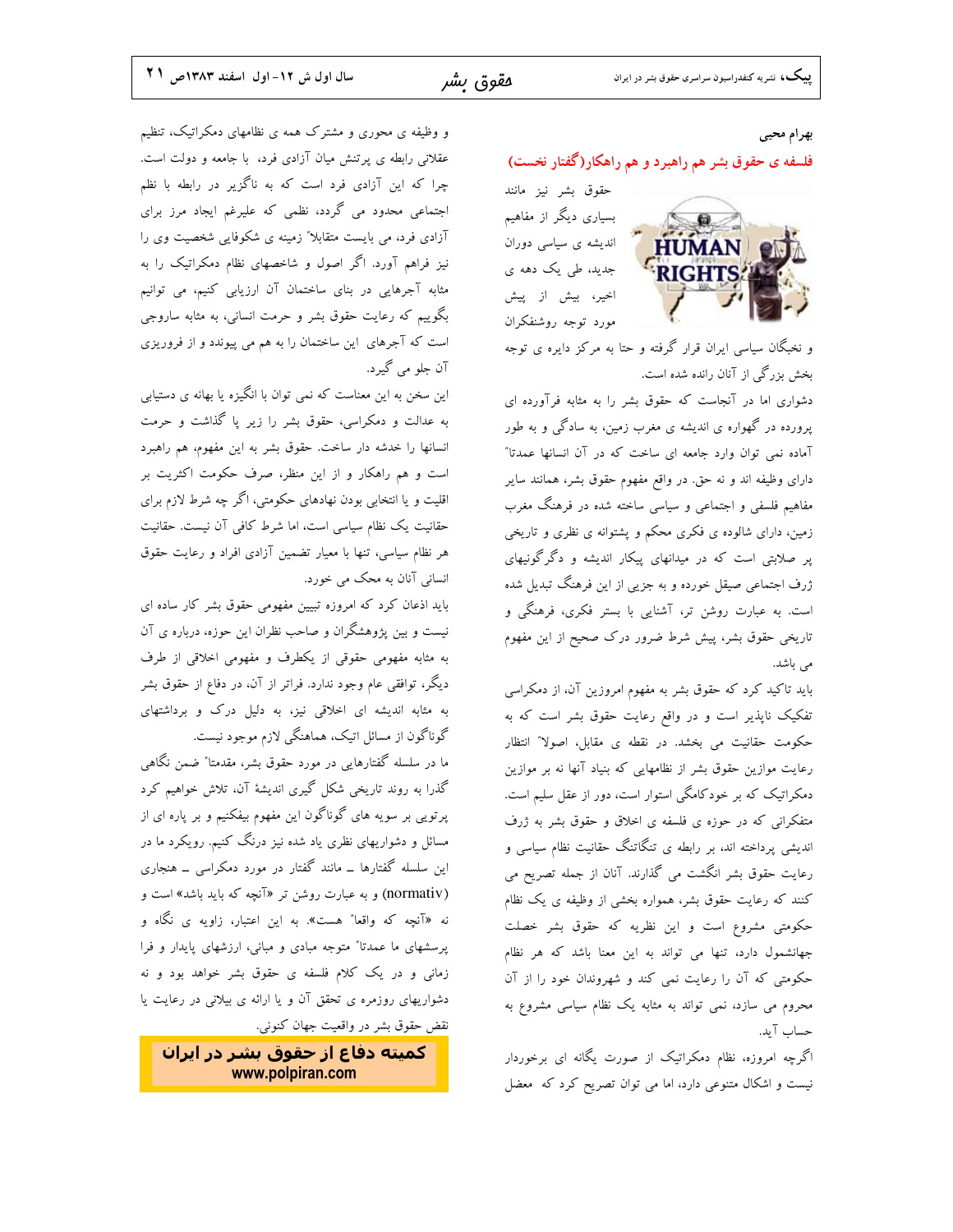گزار ش

#### ترجمه: ن. نوريزاده

# گزارش کامل ناظران حقوق بشر در مورد ایران

## ژوئن ۲۰۰۴ ( خرداد ۱۳۸۲) ش E / ۲



#### مثل مرده در تابوت

شکنجه، بازداشت و سرکوب مخالفین در ایران

بخش سوم: پيشينه

فضای آزادی بیان بطور قابل توجهی از آوریل سال ۲۰۰۰ (به بعد) محدودتر شده است. در آن ماه بعد از انعکاس پیروزی اصلاح طلبان در انتخابات مجلس (ششم) آیت اله خامنه ای طی سخنرانی گفت که "روزنامه های اصلاح طلب پایگاهی برای ورود (دشمنان)، در کشور ایجاد کرده اند ... و آنها پایگاه و سکوی دشمنان می باشند." این سخنرانی نقطه شروع مبارزه منظم و سیستماتیک، جهت ساکت نمودن انتقاد های (روزنامه های اصلاح طلب) در سراسر کشور بود و نیز رساننده این پیام که پنجره آزادی بیان که برای مدت کوتاهی باز شده بود، اینک میباید بسته شو د.

در اوائل سال ۲۰۰۰ موج بی سابقه ای از توقیف روزنامه ها بوسیله شعبه ای از دادگاه عمومی که اختصاص به پرونده های مطبوعاتی داشت، آغاز گشت. سپس مقامات حکومتی تعداد زیادی از روزنامه نگاران، نویسندگان، فعالین (سیاسی)، سردبیران و ناشران را بازداشت نمودند. در اواخر سال ۲۰۰۰، بسیاری به شوخی می گفتند که برای گفتگو و بحث با متفکران ایرانی، باید به زندان مخوف تهران يعني اوين رفت.

پشتیبانان حقوق بشر و مخالفین در ایران بخوبی از خطراتی که بدنبال اعتراض عليه سياست هاى حكومت بوجود ميآيد، باخبر هستند. آزادی بیان و عقیده بطور منظم و سیستماتیک نقض می گردد. در آوریل سال ۲۰۰۰ که سرکوب مطبوعات اصلاح طلب آغاز شده بود، حکومت ایران بطور روزافزون و موثری موفق گردید که نهایتا با رعب و وحشت، صدای مخالفین را خاموش ساز د.

امروزه، فضای آزادی بیان و اعتراض به مراتب وخیم تر از زمانی است که محمد خاتمی در ماه می ۱۹۹۷ به ریاست جمهوری انتخاب شد. به گفته یک نویسنده "قبلا ترس از آن بود که روزنامه شما توقیف شود و یا در مقابل دادگاه احضار شوید اما امروزه ترس از اعمال زوری است که زندگی شما را تهدید می کند. ترس از این است که به قصد کشت شما را بزنند تا دیگر هرگز جرئت مخالفت پیدا نکنید."(۴) دستگاه قضائیه از نیروهای امنیتی و بازجویان تحت فرمان و کنترل خود استفاده می کند و بطور استادانه ای فضائی از رعب و وحشت بوجود آورده و به مخالفین نشان داده است که در هر لحظه ممکن است دستگیر شوند و یا به دادگاه احضار گردند و در سلولهای انفرادی بدون تفهیم اتهام مدتهای نامحدود شکنجه شوند. سعید مرتضوی، قاضی سابق و دادستان کل امروزی همراه با دیگر قضات قدرتمند دست اندرکار، دستگاه پیچیده بسیار خشنی را جهت سرکوب منتقدان بوجود آورده است.

این گزارش در بردارنده (حوادث) اوائل سال ۲۰۰۰ تا اوایل سال ۲۰۰۴ است و در ارتباط با سرکوب آزادی بیان که با همکاری موثر و چشمگیر چندین نهاد حکومتی بویژه دستگاه قضائیه انجام میگیرد، میباشد. این نهادها از طریق دادگاه، سلولهای انفرادی طولانی مدت، شکنجه و بدرفتاری در بازداشتگاهها و با ایجاد رعب و وحشت در صدد ترساندن مخالفین هستند. ناظران حقوق بشر با زندانیان سیاسی سابق، روزنامه نگاران، استادان و حامیان حقوق بشر که در داخل و خارج ایران فعالیت می کنند و نیز دانشجویان ایرانی مصاحبه کرده است، همگان کاملا پذیرفته اند که فضای سیاسی کشور بطور روز افزونی آزار دهنده شده و (همه چیز) بوسیله زور و تهدید انجام میگیرد.

با توقیف واقعی تمام روزنامه های اصلاح طلب تا اوائل سال ۲۰۰۴، مقامات حکومتی تسهیلاتی در جهت مصونیت بازجویان، قضات و نیروهای امنیتی لباس شخصی از تحت تعقیب قرار گرفتن، ایجاد کرده اند تا آنها بتوانند به مخالفان حمله کنند و آنها را بازداشت و شکنجه نمایند. امروز چند کانال رسمی و غیر رسمی برای کسانیکه به اشتباه به زندان افتاده اند و میتوانند از آن طریق ادعای خسارت نمایند، باقی مانده است.

#### روش شناسی

اجرای نظارت موثر بر حقوق بشر در ایران مشکل و خطرناک است، بویژه برای ایرانیانی که می خواهند جهت تحقیقات اطلاعات جمع آوری نمایند. بسیاری از ایرانیان به دلیل ارتباط با رسانه های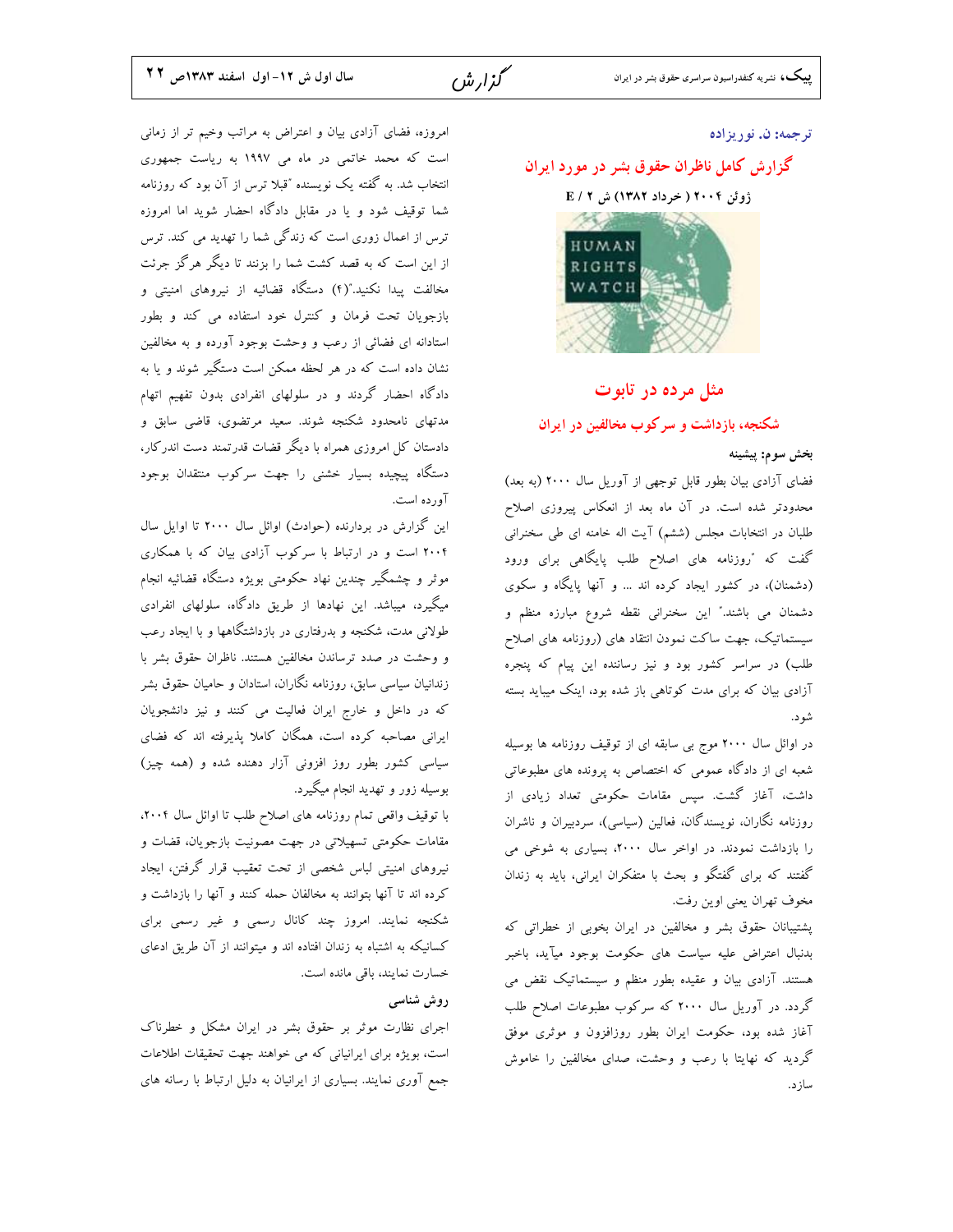آنجا رسیدیم به من گفتند که: " تمام کارهائی را که انجام داده ای بنویس" من چیزهائی نوشتم آما آنها همه آن نوشته هایم را پاره کردند و دوباره کاغذ آوردند و گفتند ″ بنویس، تمام آنچه را که انجام داده ای بنویس". من دوباره نوشتم و آنها دوباره نوشته هایم را پاره پاره کردند. این ماجرا ١١ مرتبه تکرار شد. سرانجام آنها گفتند که: " آنچه را که ما به تو میگوئیم بنویس، تو خیلی باهوش و تحصیل کرده ای زیرا با وجود پاره کردن مکرر نوشته هایت، تو ۱۱ مرتبه یک مطلب را نوشتی." من در جواب گفتم: " برای اينكه آنچه نوشتم حقيقت بود.″

آنها چشمانم را بستند و گفتن: " تو بازداشت هستی" مرا به درون ماشین انداختند تا در صندلی عقب دراز بکشم. سپس آنها بمدت ۴۵ دقیقه در شهر رانندگی کردند. یکی از آنها گفت: "افراد باید هزینه هوش و ذکاوت خود را بپردازند". سرانجام ماشین ایستاد و ما چند پله پائین رفتیم. من بخاطر میاورم که در موقع پائین رفتن بخاطر اينكه چشمانم بسته بود، بزمين افتادم. آنها (عليرغم اينكه چشمهایم بسته بود) همواره تکرار میکردند که باید سرم را پائین نگه دارم. "سرت پائین، پائین، سرت پائین". مرا بدرون اتاق و در

زیرزمینی تا زمانیکه اولین بازجوئی ام آغاز شد، انداختند.(۶) این بود اولین ساعتهای آزار و اذیت و تهدید محسن. م دکتر جوان و دانشجوی فعال و صدای خوابگاه دانشگاه در ماههای بازداشتش در زندان. او کسی است که در انتخابات دانشجوئی انتخاب شده بود و چند سخنرانی در باره فعالیت دانشجوئی داشت و چندین مقاله انتقادی در مورد سران حکومتی نوشته بود که در روزنامه های اصلاح طلبان چاپ شده است و یکی از اولین افراد دستگیر شده در سال ۲۰۰۱ توسط وزارت اطلاعات میباشد. (۷)

ایران عضو میثاق بین المللی حقوق سیاسی و مدنی سازمان ملل است. این میثاق دستگیری و بازداشتهای خودسرانه را ممنوع اعلام کرده است. بازداشت و دستگیری خودسرانه هنگامی صورت میگیرد که مطابق قانون نباشد و یا اگر طبق قانونی انجام گیرد که خود، ظالمانه است و بطور گسترده اجازه میدهد افرادی را که فعالیت صلح آمیز جهت بدست آوردن حقوق اولیه خود در مورد آزادی بیان و عقیده دارند، بازداشت و دستگیر نماید.(۸)

در سال ۲۰۰۰ و ۲۰۰۱ بیشتر روشنفکران، فعالان و مخالفین سیاسی از جانب لباس شخصی ها که گروهی سازماندهی شده و امنیتی تحت فرمان وزارت اطلاعات رژيم ميباشند، واهمه داشتند. افراد لباس شخصی، مخالفین را می ربودند، منازلشان را تقتیش و بازرسی میکردند، آنها را بدون حکم دادگاه و با گفتن کلمات مبهم مبنی

بین المللی یا سازمانهای غیر دولتی بازداشت شده اند. زمانیکه مقامات حکومتی به چندین نهاد حقوق بشر سازمان ملل اجازه دیدار از ایران را داده بودند، تعداد و ظرفیت این افراد را برای انجام هرگونه تحقیقی، تغییر دادند. یک زندانی بخاطر مصاحبه با گزارشگر ویژه سازمان ملل در مورد حق آزادی عقیده و بیان(۵) مورد مجازات قرار گرفت.

برای تهیه این گزارش، ناظران حقوق بشر با بازداشت شدگان و زندانیان سیاسی سابق که از سال ۲۰۰۱ ایران را ترک کرده اند و فعالان دانشجو که از کشور گریخته اند و نیز خانواده کسانیکه در زندان هستند، گفتگو کرده است. این گفتگو ها در کانادا، ایالات متحده، اروپا و ترکیه انجام گرفته است. بعضی از این افراد که با آنها مصاحبه شده در ایران کار و زندگی می کنند و ما بخاطر سلامت و امنیت آنها و خانواده شان نام و مشخصات آنها را تغییر .<br>داده ایم. دیگران که بعد از ترک ایران سخن گفته و یا نوشته اند از ناظران حقوق بشر خواستند که نام آنها ذکر گردد.

مصاحبه ها و گفتگوهای غیر رسمی با تعدادی از افراد در درون ایران و روزنامه نگاران خارجی که از کشور گزارشاتی تهیه کرده بودند، از طريق نامه الكترونيكي e-mail)) انجام شده است. فشارهای مهم امنیتی جهت انجام مصاحبه های سیاسی حساس در درون ایران اعمال میگردد. بیشتر افراد که در زندان بوده بخاطر احساس عدم امنيت از نامه الكترونيكي (e-mail)، تلفن، پست و یا هر وسیله ارتباطی دیگر استفاده نمی کنند.

## بخش چهارم- بازداشت ها و دستگیریهای خودسرانه

من از خانه برای رفتن به سرکار بیرون آمدم، ناگهان با گروهی لباس شخصی مسلح در ماشین خود روبرو شدم. یکی از آنها میکروفون گوشی دار داشت. آنها گفتند که: "گزارش شده است که در خانه شما مواد مخدر وجود دارد و اگر شما با ما همکاری كني ما بتو كمك خواهيم كرد." من گفتم: " آيا شما مجوز بازرسی دارید." آنها تکه کاغذی را به من نشان دادند. من دوباره پرسیدم: " چه کسی این برگه را صادر کرده است؟" گفتندکه: " قاضی دادگاه انقلاب ؓ سپس آنها خانه مرا ساعتها بازرسی کردند. من به شما (ناظران حقوق بشر) گفته بودم که اگر به خانه دشمن خودتان هم با داشتن اختیارات نامحدود رفته بودید، کاری را که آنها با خانه من در آنروز کردند، (دشمن هم) انجام نمیداد. آنها تمام یادداشتها، دفتر خاطرات، عکسهای خانوادگی، نوار ویدئو های .<br>شخصی، نوار های سخنرانی و خلاصه همه چیز مرا با خود بردند و دست آخر گفتند که همراه آنها به اداره اطلاعات بروم. وقتی به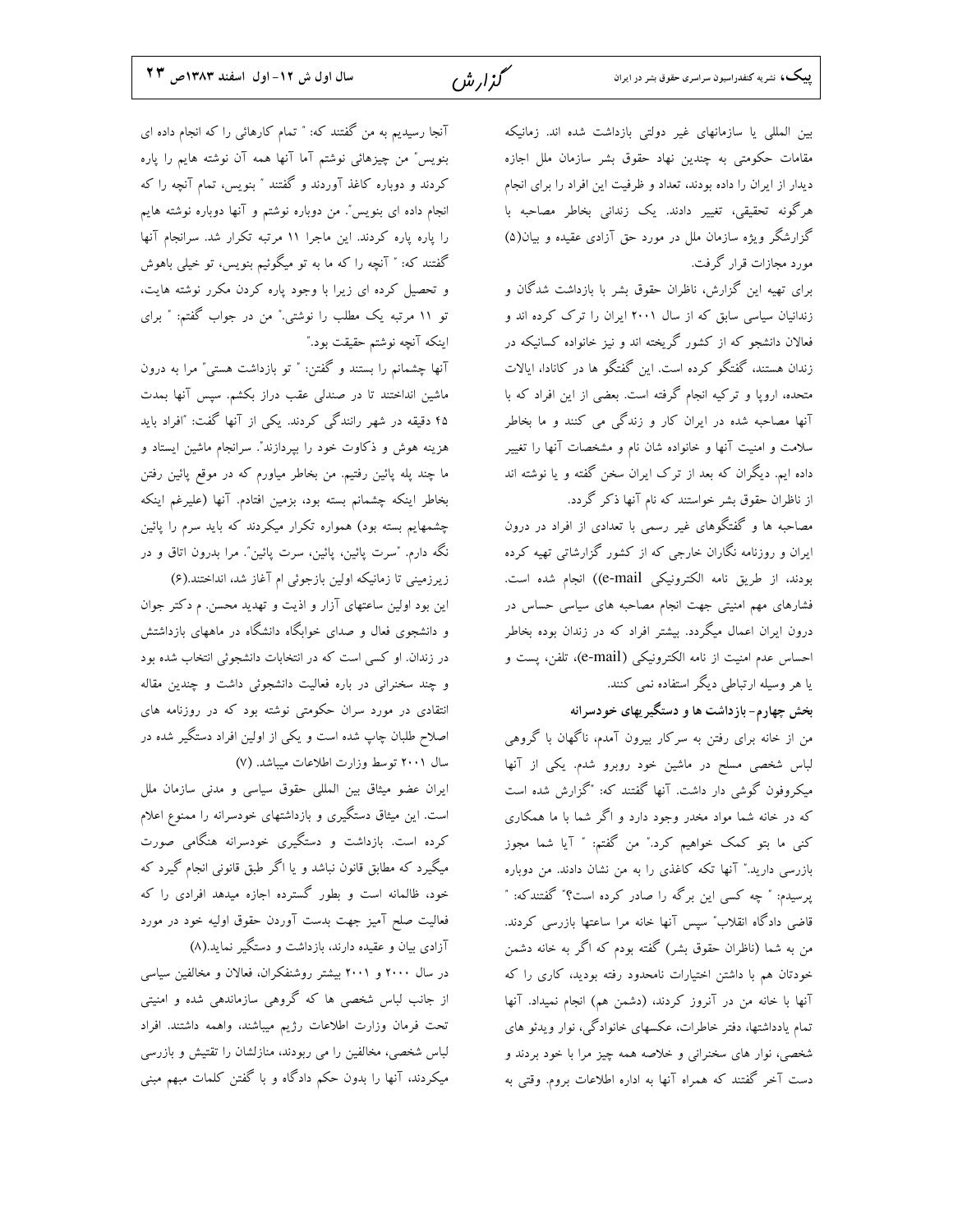گزار ش

بر اینکه آنها اعمال خلاف قانون مرتکب شده اند، روانه زندان و یا بازداشتگاههای نامعلوم غیر قانونی میکردند.

در سال ۲۰۰۰ استفاده از افراد امنیتی لباس شخصی که به منتقدین حکومت حمله میکردند، بیشتر رسمیت یافت. آنها به سلاح و ابزار و آلات ارتباطی پیشرفته مجهز هستند و جهت اعمال خشونت از وسائل موتوری (دولتی) استفاده میکنند.در این میان تعداد بسیار کم افراد که با آنها کفتگو شده است ادعا کردند که آنها در موقع دستگیری با نیروهای انتظامی و یا پلیس مواجه شده بودند. (اکثر بازداشتها بوسیله نیروهای امنیتی لباس شخصی انجام گرفته بود.) ما ناظران حقوق بشر از یک نویسنده پرسیدیم که اگر پلیس با لباس رسمی خود میخواست و تلاش میکرد که از حمله لباس شخصیها به دانشجویان و یا مردم ممانعت کند، آیا آنها میتوانستند چنین کاری را انجام دهند؟ او با تعجب در جواب ما گفت: " پلیس! یلیس هم از لباس شخصیها واهمه دارد." (۹) گروههای سازماندهی شده لباس شخصی مسئول حمله به مردم، دزدی و تصرف و ضبط غیر قانونی (اموال) و بازداشتهای غیر قانونی میباشند.

تاثیر همه جانبه این امور و فعالیت رسمی گروههای فشار (لباس شخصی) و ایجاد محیط رعب و وحشت، مردم را از اظهار نظر و فعالیت سیاسی و نویسندگان را از انتقاد کردن هراسانده است. تجربه دکتر . م که در سال ۲۰۰۰ بوسیله وزارت اطلاعات که تحت کنترل محافظه کاران بود، ربوده و زندانی شد، یک نمونه از این امور است.

فرهاد. ت که بطور غیر قانونی در سپتامبر ۲۰۰۰ دستگیر شده بود، ماجرای مشابه زیر را شاهد بود:

"لباس شخصيها مرا بداخل ماشين انداختند. آنها چشمانم را بستند و گفتند که سرم را پائین و میان پاهایم قرار دهم. سپس مرا حدود یک ساعت دور شهر گرداندند. سرانجام بعد از توقف، ما از پله هائی پائین رفتیم و داخل اتاقی شدیم. در آن لحظه کسی با پوتین نزدیک من شد. آنها بمن گفتند: " ما ترا بخاطر اینکه با زن شوهرداری روابط نامشروع داشته ای، دستگیر کردیم." (۱۰)

فرهاد. ت کسی بود که در تشویق جوانان به حمایت از برنامه های رئیس جمهور خاتمی نقش بسیار فعالی اشت. او در اوائل سال ۲۰۰۰ در یک سخنرانی از حکومت و سیاستهای هاشمی رفسنجانی (رئيس جمهور سابق) و رئيس فعلى شوراي مصلحت نظام انتقاد کرده بود. این یکی از چند موردی بود که او را بدون اتهام و ارتکاب جرم بوسیله لباس شخصی ها بازداشت کرده بودند.

کسانیکه (با ناظران حقوق بشر) گفتگو کرده اند، آنهائی بودند که معمولا بوسیله لباس شخصی ها ربوده شده بودند. برای مثال، چند

نویسنده و روشنفکر که شنیده بودند بوسیله لباس شخصی ها دستگیر خواهند شد، آنها تصمیم گرفتند که به دادگاه بروند و خود را معرفی کنند. (اما با این وجود) این کار مانع از آن نشد که آنها در معرض تهدید مشابه قرار نگیرند.

مسعود بهنود، نویسنده و روزنامه نگار حرفه ای، در تاریخ ۸ آگوست ۲۰۰۰ بوسیله روزنامه اطلاع یافت که قرار است او را بازداشت كنند.

"من (بهنود) شخصا نزد قاضی سعید مرتضوی رفتم، زیرا نمیخواستم آنها بیایند و مرا بازداشت کنند. آنها کیفم را گرفتند و مرا به زیر زمین شعبه ۱۴۱۵ بردند. سیس مرا بدون اینکه بگویند کجا میبرند داخل ماشین انداختند. بعد معلوم شد که داریم بطرف خانه ... میرویم. آنها با قفل سازی که همراه آورده بودند در خانه ام را باز کردند و بدون مقدمه مشغول بازرسی و تفتیش شدند. بهرحال آنها آنچه را که دنبالش میگشتند، پیدا نکردند در نتیجه مایوس و ناامید شدند و با تلفن دستی خود با مرتضوی تماس گرفتند و گفتند که آنها چیزی پیدا نکرده اند. سپس آنها بسراغ پرونده های شخصی، مجموعه سی دی ها (CD)، ویدئوهای خانگی و مجموعه نوشته ها و سخنرانیهایم رفتند" (١١)

بهنود را به خانه دومش بردند، محلی که لباس شخصیها بمدت ۵ ساعت، خشمگینانه مشغول بازرسی وسائل او بودند. علیرغم درخواست مکرر بهنود آنها هرگز مجوز بازرسی خانه را به او نشان ندادند:

"در این موقع که ساعت حدود ۱۱ شب بود، آنها عملیات خود را بطور مرتب بوسیله تلفنهای دستی خود با مرتضوی هماهنگ میکردند (و دستور میگرفتند). آنها سپس شروع به کندن باغچه خانه ام کردند و من دوباره از آنها پرسیدم که: دنبال چی میگردید؟ آنها (بعد از پایان کار و کندن زمین به اتاق بازگشتند) و به بازرسی وسائل شخصی همسرم پرداختند.

در خانه ام چند ظرف آب برای مواقع ضروری قطع آب وجود داشت، آنها ظرفها را برداشتند، من از کار آنها سردرنمیاوردم. آنها در این موقع مشغول نوشتن سیاهه و صورت برداری مبنی بر کشف "پودر سفيد" و "مشروبات الكلي" شدند." (١٢)

یکی از افراد آن گروه در خانه ام ماند و سپس در حدود ساعت ۲ بامداد مرا به اوین بردند. در نزدیکی درب ورودی اوین آنها بمن گفتند که: " ما از طرف قاضی مرتضوی برایت یک پیغام داریم و آن اینست که اگر با بازجوها همکاری کنم، آنها در مورد آنچیزهائی که در خانه بعنوان شواهد جرم کشف کرده اند را نادیده خواهند گرفت."(۱۳)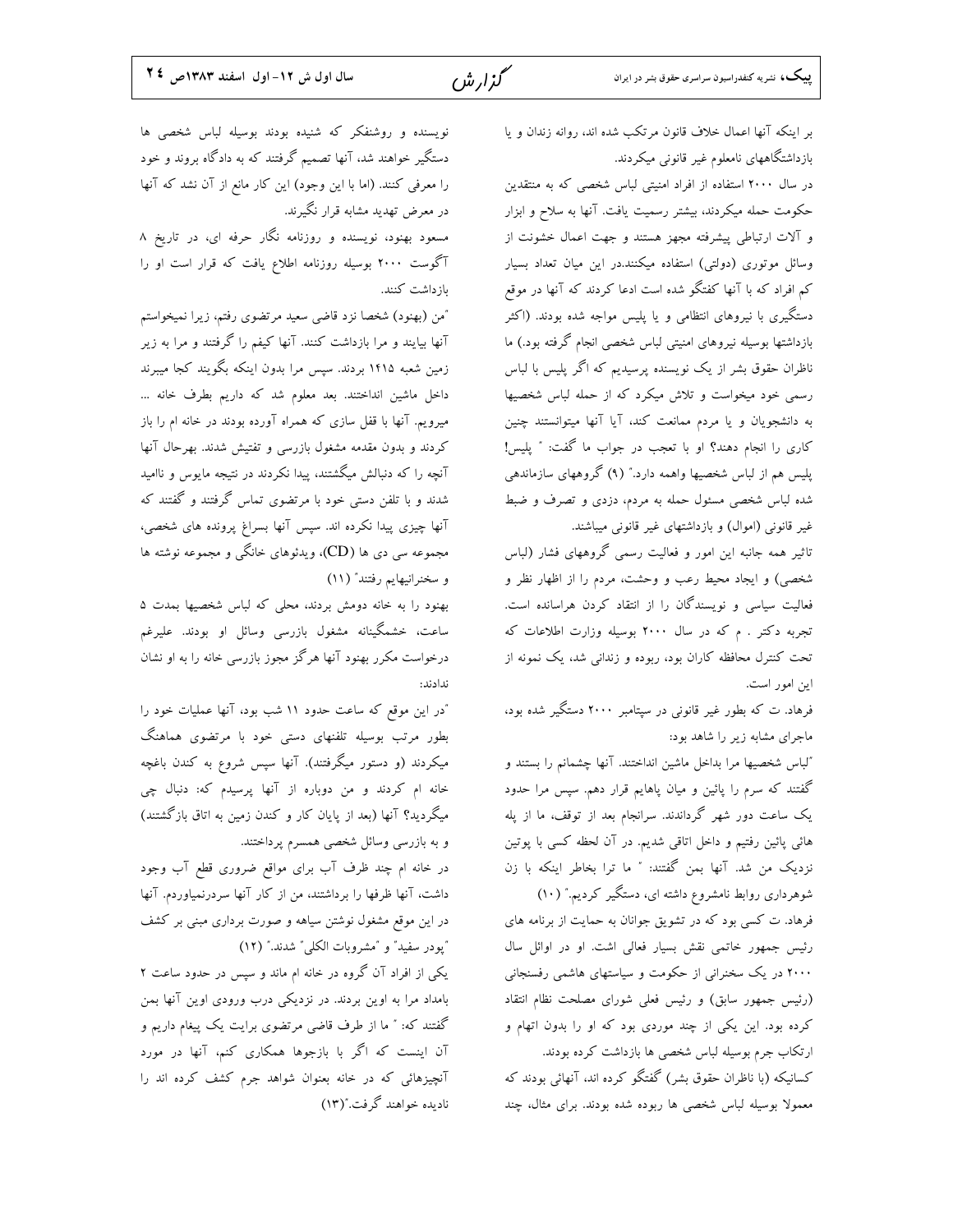گزار ش

بدین طریق بهنود مانند دیگر زندانیان سیاسی گذشته و بسیار کسانی که در سه سال بعد از او بازداشت شدند، وارد زندان مخوف و بدنام اوين در تهران شد. روزنامه نگاران در اولین موج سرکوب مطبوعات در سال ۲۰۰۱-

> ۲۰۰۰ بدون هیچ جرمی دستگیر و زندانی شدند. قانون اساسی ایران بر این امر صراحت دارد که در صورت بازداشت فرد، موضوع اتهام باید با ذکر دلائل به متهم ابلاغ شود و حداکثر ظرف ۲۴

> ساعت پرونده وی به مراجع صالحه قضائی ارسال گردد.(۱۴) همانطور که در بالا شرح داده شد، بازداشت شدگان اغلب در سلولهای انفرادی و بدون ارتباط با دیگران و برای مدتهای طولانی بدون اتهام، حبس شده اند. بديهي است اين عمل نه تنها ناقض قانون اساسی ایران است بلکه زیریای گذاشتن تعهداتی است که رژیم ایران در قبال قوانین بین المللی دارد. (۱۵)

> چندین زندانی سابق به ناظران حقوق بشر گفتند که: "زندانیان مرتضوی" به مدتهای طولانی از تماس با خارج منع شده بودند. این اقدام که از اواخر سال ۲۰۰۱ شروع شده بود بدان خاطر انجام گرفت که گروه "زندانیان مرتضوی" در اوائل سال ۲۰۰۰ و ۲۰۰۱ در تماسهای تلفنی و در ملاقاتهای خود مطالب پنهانی را بازگو میکردند و یا نامه هائی را از طریق ملاقات کنندگان به مطبوعات و سازمانهای بین المللی ارسال میکردند. آنها در این نامه ها شرایط نامناسب زندان و برخورد نامناسب قضات با زندانیان سیاسی را افشا میکردند. (۱۶)

> اسناد (مطالب ذکر شده) و انواع تجربیات افراد دیگر از زندانهای رژیم که در گفتگو با ناظران حقوق بشر مطرح شده است، همگی تصدیق کننده آنست که تجاوز به حقوق افراد، پیگردهای تهدید آمیز غیر قانونی و نادرست، تهدید نویسندگان و روزنامه نگاران منتقد حکومت در جمهوری اسلامی اعمال میگردد.

> > نقبه از صفحه ۲۰

اعتراض خود را بكنيم و هم وكالتنامه را به امضاي ايشان برسانيم. م م : آقاي سيف زاده، سازمان ديدهبان حقوق بشر امروز بيانيهاي صادر کرده که این حکم را نشان نزول وافر شرایط آزادی بیان در ایران خوانده است. حتی سخنگوی این سازمان گفته است که این حکم، پیغامی است از سوی دولت ایران به منتقدین که یا سکوت کنید یا مدت طولانی به زندان میروید. کانون مدافعان حقوق بشر در این مورد چه موضعی دارد؟

محمد سیف زاده : ما همواره در کانون مدافعان حقوق بشر، هر نوع مقابله با آزادی بیان و بستن روزنامهها و محاکمه و تعقیب متهمان

سیاسی و مطبوعاتی را محکوم کردیم. قوه قضائیه به بهانه اینکه چون جرم سیاسی تعریف نشده، مردم را در دادگاههای غیرصالح محاکمه می کند. این بهانهای بیش نیست. اگر چنین است، با توجه به اصل برائت، کانون مدافعان حقوق بشر نظر داده که اصلا نمیشود اینها را تعقیب کرد. بنابراین تعقیب هر نوع متهم سیاسی و مطبوعاتی از منظر کانون مدافعان حقوق بشر عملی غیرقانونی

کمیته دفاع از مقوق بشر در ایران منتشر کرده است: ا- مثل مرده در تابوت"، *گزارش کامل ناظران* مقوق بشر در ایران – ژوئن ۲۰۰۴ (فرداد ۱۳۸۲) ۲– "ماموریت در موجوری اسلامی"، گزارش کامل آمیئی لیگابو نماینره ویژه سازمان ملل در مورد آزادی عقیره و بیان در ایران ٣– مهمترین قراردادهای بین المللی مقوق بشر ۱۴- متن کامل گزارش سال ۲۰۰۴ سازمان عفو بین المللی در مورد مقوق بشر در ایران

۵ - متن کامل گزارش سال ۲۰۰۳ سازمان عفو بین المللی در مورد مقوق بشر در ایران

۶- متن کامل گزارش سال ۲۰۰۲ سازمان عفو بین المللی در مورد مقوق بشر در ایران

۷– متن کامل گزارش سال ۲۰۰۱ سازمان عفو بین المللی در مورد مقوق بشر در ایران

۸- نامه ها و بیانیه های کمیته رفاع از مقوق قرباتیان قتلهای زنمیره ای

۹– متن کامل دفاعیه  $j$ رافشان در دادگاه تبدید نظر ه ا- ارتفاعی ترین قانون، قانون مفازات اسلامی

www.polpiran.com